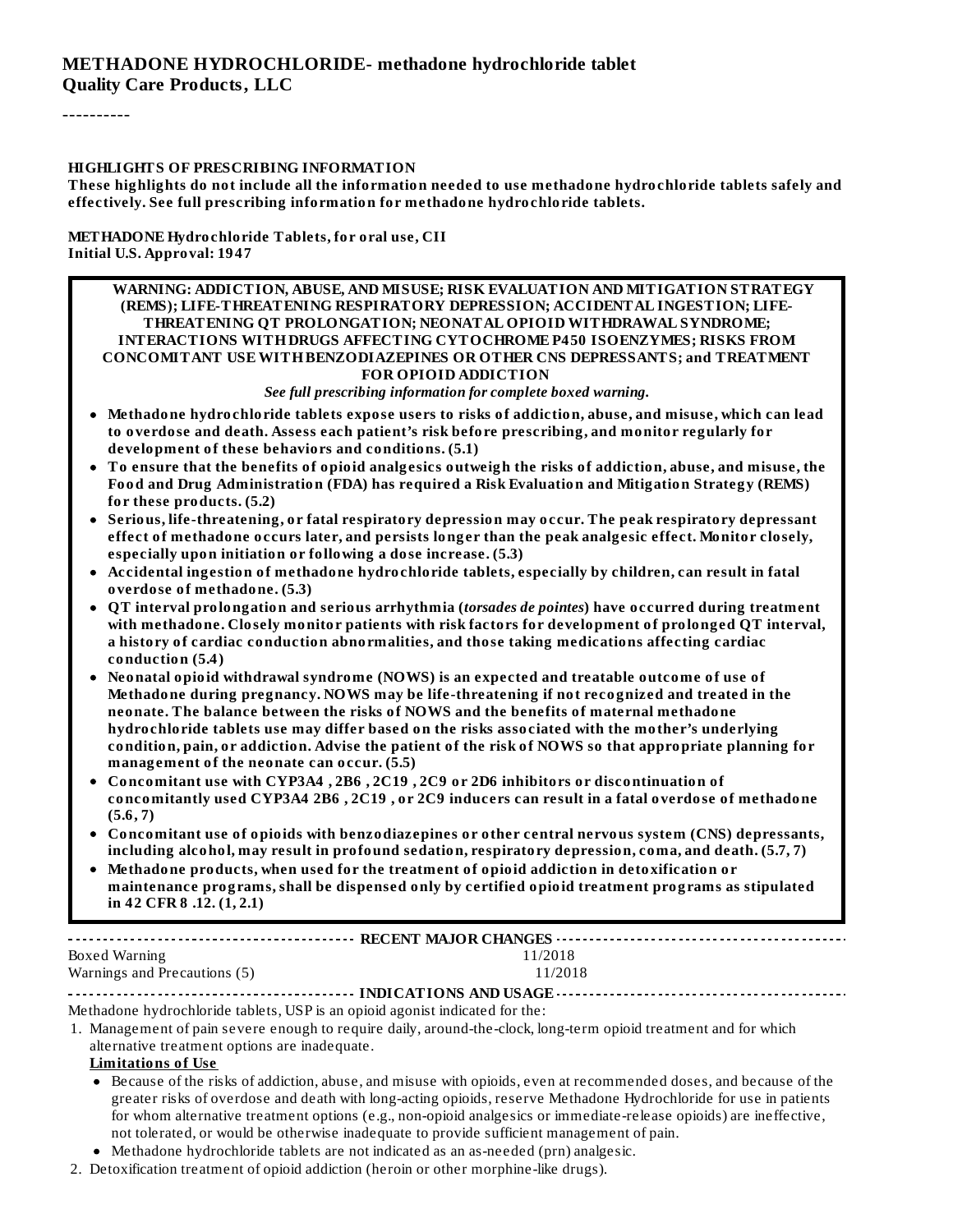| 3. Maintenance treatment of opioid addiction (heroin or other morphine-like drugs), in conjunction with appropriate social<br>and medical services. (1)                                                                                                                                 |
|-----------------------------------------------------------------------------------------------------------------------------------------------------------------------------------------------------------------------------------------------------------------------------------------|
|                                                                                                                                                                                                                                                                                         |
| Management of Pain                                                                                                                                                                                                                                                                      |
| • To be prescribed only by healthcare providers knowledgeable in use of potent opioids for management of chronic pain.<br>(2.3)                                                                                                                                                         |
| • Use the lowest effective dosage for the shortest duration consistent with individual patient treatment goals. (2.3)<br>• Individualize dosing based on the severity of pain, patient response, prior analgesic experience, and risk factors for<br>addiction, abuse, and misuse (2.3) |
| • For opioid naïve patients, initiate methadone hydrochloride tablets treatment with 2.5 mg every 8 to 12 hours. (2.3)<br>• To convert to methadone hydrochloride tablets from another opioid, use available conversion factors to obtain<br>estimated dose. (2.3)                      |
| • Titrate slowly with dose increases no more frequent than every 3 to 5 days. (2.4)<br>• Do not abruptly discontinue methadone hydrochloride tablets in a physically dependent patient. (2.5, 5.15)                                                                                     |
| <b>Initiation of Detoxification and Maintenance Treatment</b>                                                                                                                                                                                                                           |
| • A single dose of 20 to 30 mg may be sufficient to suppress withdrawal syndrome. (2.6)                                                                                                                                                                                                 |
| Tablets: 10 mg. (3)                                                                                                                                                                                                                                                                     |
|                                                                                                                                                                                                                                                                                         |
| • Significant respiratory depression (4)                                                                                                                                                                                                                                                |
| • Acute or severe bronchial asthma in an unmonitored setting or in the absence of resuscitative equipment (4)                                                                                                                                                                           |
| • Known or suspected gastrointestinal obstruction, including paralytic ileus (4)                                                                                                                                                                                                        |
| • Hypersensitivity to methadone (4)                                                                                                                                                                                                                                                     |
|                                                                                                                                                                                                                                                                                         |
| • Risk of Life-Threatening Respiratory Depression in Patients with Chronic Pulmonary Disease or in Elderly, Cachectic,                                                                                                                                                                  |
| or Debilitated Patients: Monitor closely, particularly during initiation and titration (5.8)                                                                                                                                                                                            |
| Serotonin Syndrome: Potentially life-threatening condition could result from concomitant serotonergic drug                                                                                                                                                                              |
| administration. Discontinue methadone hydrochloride tablets if serotonin syndrome is suspected. (5.9)                                                                                                                                                                                   |
| Adrenal Insufficiency: If diagnosed, treat with physiologic replacement of corticosteroids, and wean patient off of the<br>opioid. (5.10)                                                                                                                                               |
| Severe Hypotension: Monitor during dose initiation and titration. Avoid use in patients with circulatory shock. (5.11)                                                                                                                                                                  |
| Risks of Use in Patients with Increased Intracranial Pressure, Brain Tumors, Head Injury, or Impaired Consciousness:                                                                                                                                                                    |
| Monitor for sedation and respiratory depression. Avoid use of methadone hydrochloride tablets in patients with                                                                                                                                                                          |
| impaired consciousness or coma. (5.12)                                                                                                                                                                                                                                                  |
|                                                                                                                                                                                                                                                                                         |
| ----------------------- ADVERSE REACTIONS ------------------------<br>Most common adverse reactions are: lightheadedness, dizziness, sedation, nausea, vomiting, and sweating. (6)                                                                                                      |
| To report SUSPECTED ADVERSE REACTIONS, contact Ascend Laboratories, LLC at 1-877-272-7901 or FDA at                                                                                                                                                                                     |
| 1-800-FDA-1088 or www.fda.gov/medwatch.                                                                                                                                                                                                                                                 |
|                                                                                                                                                                                                                                                                                         |
| • Anti-Retroviral Agents: May result in decreased efficacy or, in certain cases, increased toxicity. (7)<br>• Potentially Arrhythmogenic Agents: Pharmacodynamic interactions may occur. Monitor patients closely for cardiac<br>conduction changes. (7)                                |
| • Mixed Agonist/Antagonist and Partial Agonist Opioid Analgesics: Avoid use with methadone hydrochloride tablets                                                                                                                                                                        |
| because they may reduce analgesic effect of methadone hydrochloride tablets or precipitate withdrawal symptoms.<br>(5.15, 7)                                                                                                                                                            |
| • Monoamine Oxidase Inhibitors (MAOIs): Can potentiate the effects of methadone. Avoid concomitant use in patients                                                                                                                                                                      |
| receiving MAOIs or within 14 days of stopping treatment with an MAOI. (7)                                                                                                                                                                                                               |
|                                                                                                                                                                                                                                                                                         |
| Lactation: Methadone has been detected in human milk. Closely monitor infants of nursing women receiving methadone                                                                                                                                                                      |
| hydrochloride tablets. (8.2)                                                                                                                                                                                                                                                            |
| See 17 for PATIENT COUNSELING INFORMATION and Medication Guide.                                                                                                                                                                                                                         |

**Revised: 10/2020**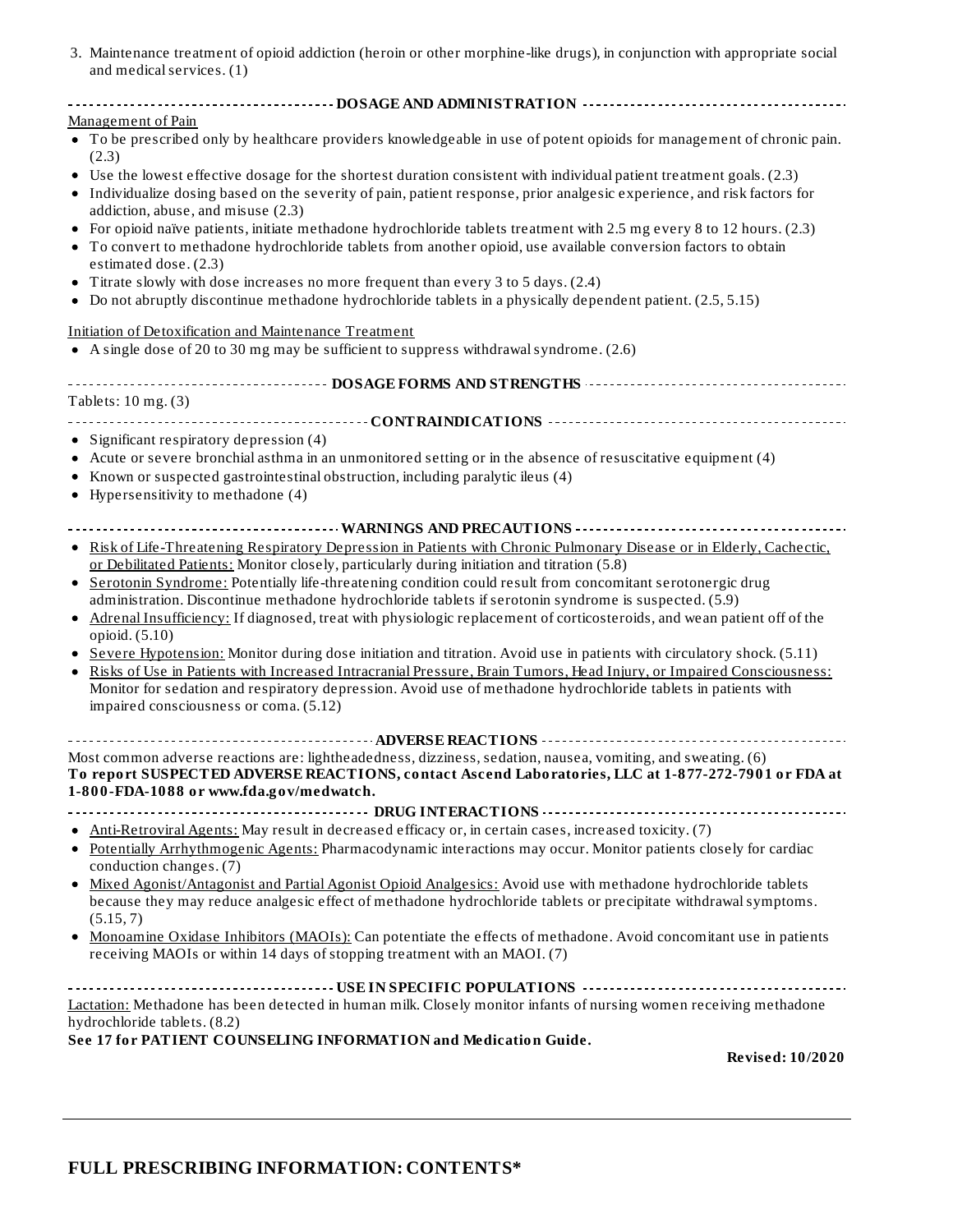#### **WARNING: ADDICTION, ABUSE, AND MISUSE; RISK EVALUATION AND MITIGATION STRATEGY (REMS); LIFE-THREATENING RESPIRATORY DEPRESSION; ACCIDENTAL INGESTION; LIFE-THREATENING QT PROLONGATION; NEONATAL OPIOID WITHDRAWAL SYNDROME;INTERACTIONS WITH DRUGS AFFECTING CYTOCHROME P450 ISOENZYMES; RISKS FROM CONCOMITANT USE WITH BENZODIAZEPINES OR OTHER CNS DEPRESSANTS; and TREATMENT FOR OPIOID ADDICTION**

## **1 INDICATIONS AND USAGE**

# **2 DOSAGE AND ADMINISTRATION**

- 2.1 Important General Information
- 2.2 Initial Dosing for Management of Pain
- 2.3 Titration and Maintenance of Therapy for Pain
- 2.4 Discontinuation of Methadone Hydrochloride Tablets, USP for Pain
- 2.5 Induction/Initial Dosing for Detoxification and Maintenance Treatment of Opioid Addiction
- 2.6 Titration and Maintenance Treatment of Opioid Dependence

2.7 Medically Supervised Withdrawal after a Period of Maintenance Treatment for Opioid Addiction

- 2.8 Risk of Relapse in Patients on Methadone Maintenance Treatment of Opioid Addiction
- 2.9 Considerations for Management of Acute Pain during Methadone Maintenance Treatment 2.10 Dosage Adjustment during Pregnancy
- **3 DOSAGE FORMS AND STRENGTHS**

# **4 CONTRAINDICATIONS**

# **5 WARNINGS AND PRECAUTIONS**

- 5.1 Addiction, Abuse and Misuse
- 5.2 Opioid Analgesic Risk Evaluation and Mitigation Strategy (REMS)
- 5.3 Life-Threatening Respiratory Depression
- 5.4 Life-Threatening QT Prolongation
- 5.5 Neonatal Opioid Withdrawal Syndrome

5.6 Risks of Concomitant Use of Cytochrome P450 3A4, 2B6, 2C19, 2C9, or 2D6 Inhibitors or Discontinuation of P450 3A4, 2B6, 2C19, or 2C9 Inducers

- 5.7 Risks from Concomitant Use with Benzodiazepines or Other CNS Depressants
- 5.8 Life-Threatening Respiratory Depression in Patients with Chronic Pulmonary Disease or in Elderly, Cachectic, or Debilitated Patients
- 5.9 Serotonin Syndrome with Concomitant Use of Serotonergic Drugs
- 5.10 Adrenal Insufficiency
- 5.11 Severe Hypotension

5.12 Risks of Use in Patients with Increased Intracranial Pressure, Brain Tumors, Head Injury, or Impaired Consciousness

- 5.13 Risks of Use in Patients with Gastrointestinal Conditions
- 5.14 Increased Risk of Seizures in Patients with Seizure Disorders
- 5.15 Withdrawal
- 5.16 Risks Driving and Operating Machinery
- 5.17 Laboratory Test Interactions

# **6 ADVERSE REACTIONS**

# **7 DRUG INTERACTIONS**

# **8 USE IN SPECIFIC POPULATIONS**

- 8.1 Pregnancy
- 8.2 Lactation
- 8.3 Females and Males of Reproductive Potential
- 8.4 Pediatric Use
- 8.5 Geriatric Use
- 8.6 Hepatic Impairment
- 8.7 Renal Impairment

# **9 DRUG ABUSE AND DEPENDENCE**

9.1 Controlled Substance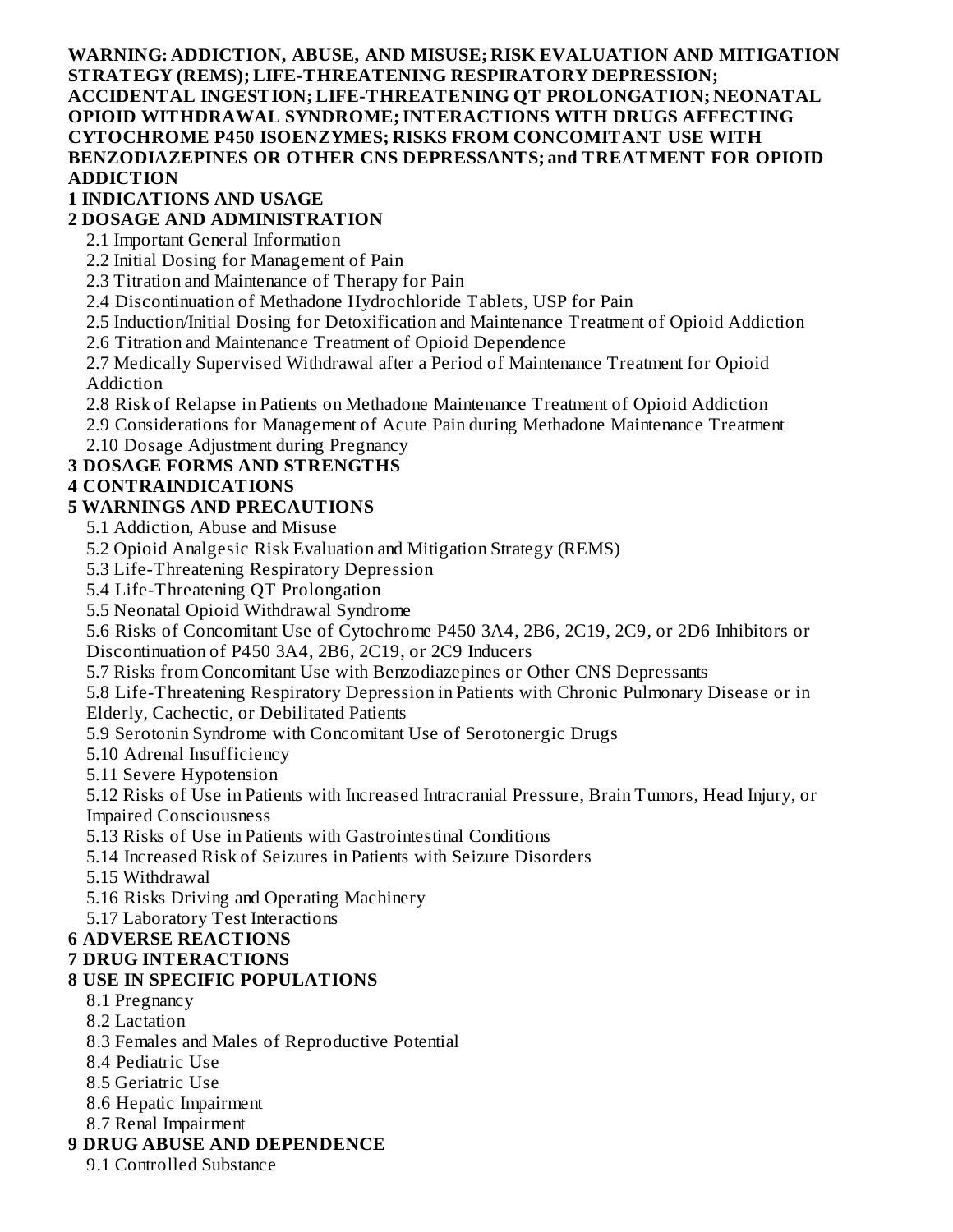#### 9.2 Abuse 9.3 Dependence **10 OVERDOSAGE 11 DESCRIPTION 12 CLINICAL PHARMACOLOGY** 12.1 Mechanism of Action 12.3 Pharmacokinetics **13 NONCLINICAL TOXICOLOGY** 13.1 Carcinogenesis, Mutagenesis, Impairment of Fertility **16 HOW SUPPLIED/STORAGE AND HANDLING** 16.1 Storage and Handling 16.2 How Supplied

#### **17 PATIENT COUNSELING INFORMATION**

\* Sections or subsections omitted from the full prescribing information are not listed.

#### **FULL PRESCRIBING INFORMATION**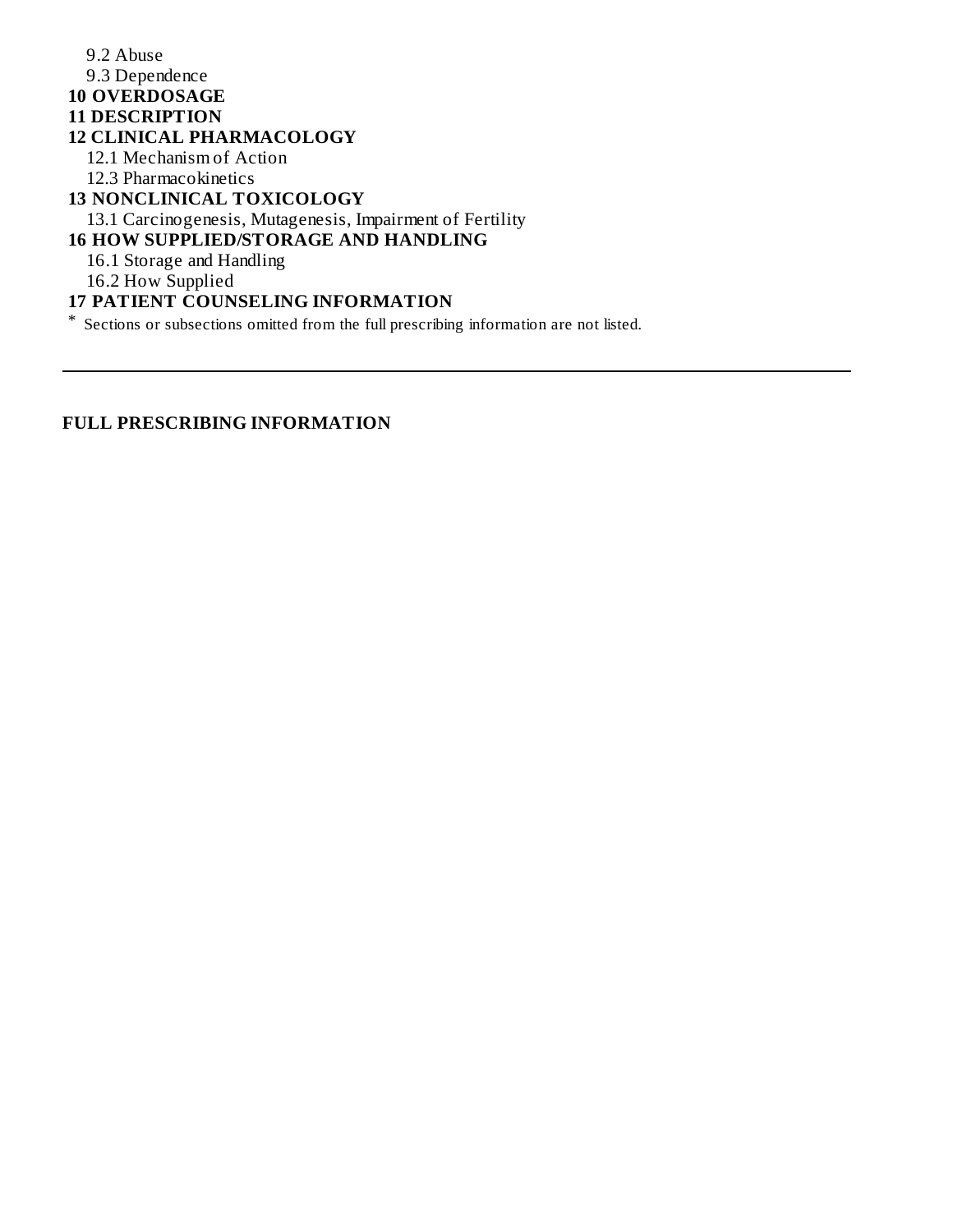#### **WARNING: ADDICTION, ABUSE, AND MISUSE; RISK EVALUATION AND MITIGATION STRATEGY (REMS); LIFE-THREATENING RESPIRATORY DEPRESSION; ACCIDENTAL INGESTION; LIFE-THREATENING QT PROLONGATION; NEONATAL OPIOID WITHDRAWAL SYNDROME; INTERACTIONS WITH DRUGS AFFECTING CYTOCHROME P450 ISOENZYMES; RISKS FROM CONCOMITANT USE WITH BENZODIAZEPINES OR OTHER CNS DEPRESSANTS; and TREATMENT FOR OPIOID ADDICTION**

#### **Addiction, Abus e, and Misus e**

**Methadone hydrochloride tablets USP expos e patients and other us ers to the risks of opioid addiction, abus e, and misus e, which can lead to overdos e and death. Ass ess each patient's risk prior to pres cribing Methadone Hydrochloride Tablets, USP, and monitor all patients regularly for the development of thes e behaviors and conditions** *[see Warnings and Precautions (5.1)].*

### **Opioid Analgesic Risk Evaluation and Mitigation Strategy (REMS)**

**To ensure that the benefits of opioid analgesics outweigh the risks of addiction, abus e, and misus e, the Food and Drug Administration (FDA) has required a REMS for thes e products***[see Warnings and Precautions (5.2***)]. Under the requirements of the REMS, drug companies with approved opioid analgesic products must make REMS-compliant education programs available to healthcare providers. Healthcare providers are strongly encouraged to complete a REMS-compliant education program, couns el patients and/or their caregivers, with every pres cription, on safe us e, s erious risks, storage, and disposal of thes e products, emphasize to patients and their caregivers the importance of reading the Medication Guide every time it is provided by their pharmacist, and consider other tools to improve patient, hous ehold, and community safety.**

#### **Life-threatening Respiratory Depression**

**Serious, life-threatening, or fatal respiratory depression may occur with us e of methadone hydrochloride tablets USP. The peak respiratory depressant effect of methadone occurs later, and persists longer than the peak analgesic effect, especially during the initial dosing period. Monitor for respiratory depression, especially during initiation of methadone hydrochloride tablets USP or following a dos e increas e** *[see Warnings and Precautions (5.2)].*

### **Accidental Ingestion**

**Accidental ingestion of even one dos e of methadone hydrochloride tablets, especially by children, can result in a fatal overdos e of methadone** *[see Warnings and Precautions (5.2)].*

#### **Life-threatening QT Prolongation**

**QT interval prolongation and s erious arrhythmia (***torsades de pointes***) have occurred during treatment with methadone. Most cas es involve patients being treated for pain with large, multiple daily dos es of methadone, although cas es have been reported in patients receiving dos es commonly us ed for maintenance treatment of opioid addiction. Clos ely monitor patients with risk factors for development of prolonged QT interval, a history of cardiac conduction abnormalities, and thos e taking medications affecting cardiac conduction for changes in cardiac rhythm during initiation and titration of methadone hydrochloride tablets***[see Warnings and Precautions (5.3)].*

### **Neonatal Opioid Withdrawal Syndrome**

**Neonatal opioid withdrawal syndrome (NOWS) is an expected and treatable outcome of us e of methadone hydrochloride tablets during pregnancy. NOWS may be life-threatening if not recognized and treated in the neonate. The balance between the risks of NOWS and the benefits of maternal methadone hydrochloride tablets us e may differ bas ed on the risks associated with the mother's underlying condition, pain, or addiction. Advis e the patient of the risk of NOWS so that appropriate planning for management of the neonate can occur**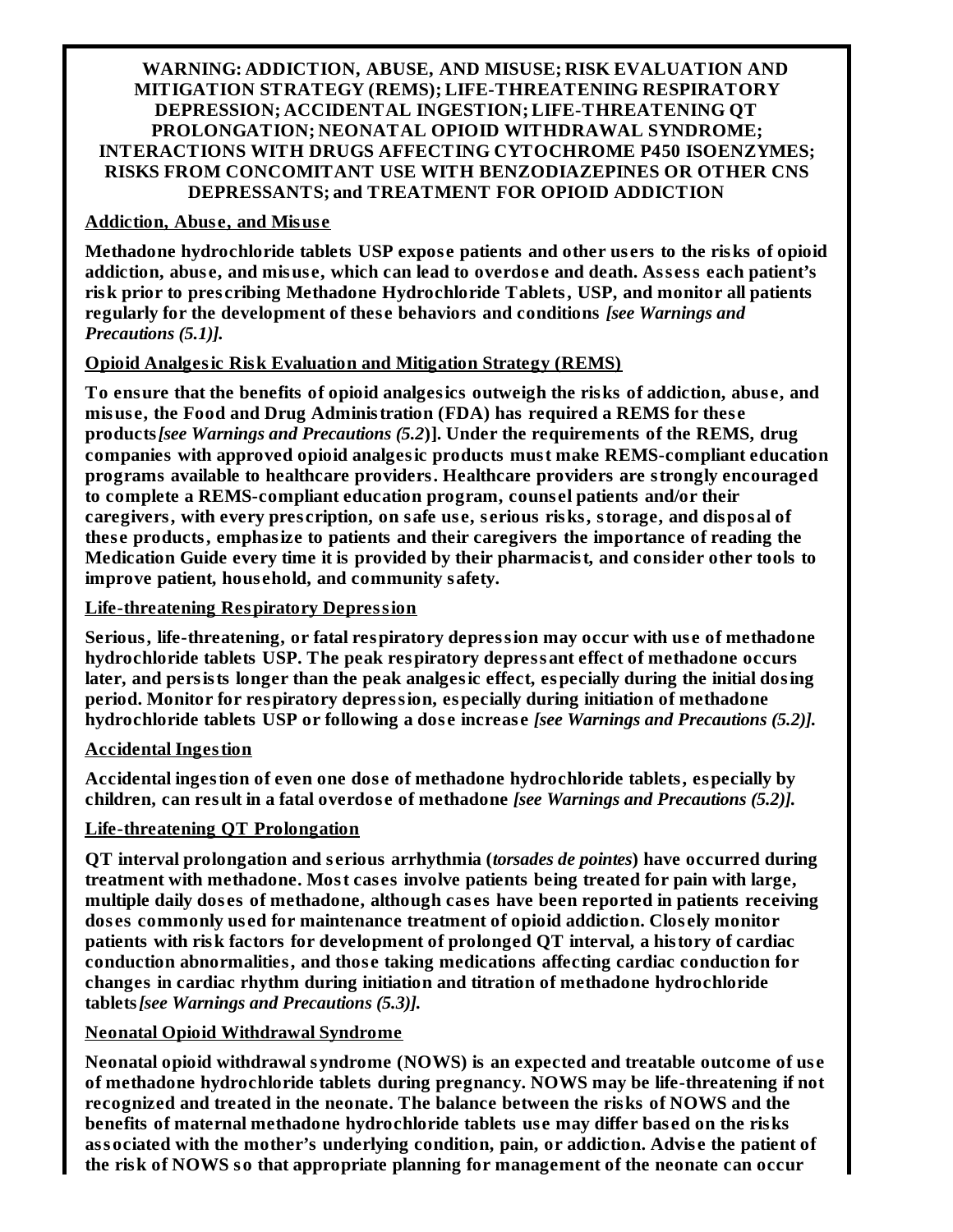*[see Warnings and Precautions (5.4)].*

## **Cytochrome P450 Interaction**

**The concomitant us e of methadone hydrochloride tablets with all cytochrome P450 3A4, 2B6, 2C19, 2C9 or 2D6 inhibitors may result in an increas e in methadone plasma concentrations, which could caus e potentially fatal respiratory depression. In addition, dis continuation of concomitantly us ed cytochrome P450 3A4 2B6, 2C19, or 2C9 inducers may also result in an increas e in methadone plasma concentration. Follow patients clos ely for respiratory depression and s edation, and consider dosage reduction with any changes of concomitant medications that can result in an increas e in methadone levels** *[See Warnings and Precautions (5.5), Drug interactions (7)].*

**Risks From Concomitant Us e With Benzodiazepines Or Other CNS Depressants**

**Concomitant us e of opioids with benzodiazepines or other central nervous system (CNS) depressants, including alcohol, may result in profound s edation, respiratory depression, coma, and death** *[See Warnings and Precautions (5.6), Drug interactions (7)].*

- **Res erve concomitant pres cribing of methadone hydrochloride tablets and benzodiazepines or other CNS depressants for us e in patients for whom alternatives to benzodiazepines or other CNS depressants are inadequate.**
- **Limit dosages and durations to the minimum required for patients being treated for pain.**
- **Follow patients for signs and symptoms of respiratory depression and s edation. If the patient is visibly s edated, evaluate the caus e of s edation, and consider delaying or omitting the daily methadone dos e.**

**Conditions For Distribution And Us e or Methadone Products For The Treatment Of Opioid Addiction**

**For detoxification and maintenance of opioid dependence, methadone should be administered in accordance with the treatment standards cited in 42 CFR Section 8, including limitations on unsupervis ed administration** *[See Indications and Usage (1), Dosage And Administration (2.1)].*

# **1 INDICATIONS AND USAGE**

Methadone hydrochloride tablets, USP are indicated for the:

- 1. Management of pain severe enough to require daily, around-the-clock, long-term opioid treatment and for which alternative treatment options are inadequate. Limitations of Use
	- Because of the risks of addiction, abuse, and misuse with opioids, even at recommended doses, and because of the greater risks of overdose and death with long-acting opioids *[see Warnings and Precautions (5.1)]*, reserve methadone hydrochloride tablets for use in patients for whom alternative analgesic treatment options (e.g., non-opioid analgesics or immediate-release opioid analgesics) are ineffective, not tolerated, or would be otherwise inadequate to provide sufficient management of pain.
	- Methadone hydrochloride tablets are not indicated as an as-needed (prn) analgesic.
- 2. Detoxification treatment of opioid addiction (heroin or other morphine-like drugs).
- 3. Maintenance treatment of opioid addiction (heroin or other morphine-like drugs), in conjunction with appropriate social and medical services.

### *Conditions for Distribution and Use of Methadone Products for the Treatment of Opioid Addiction*

Code of Federal Regulations, Title 42, Sec 8: Methadone products when used for the treatment of opioid addiction in detoxification or maintenance programs, shall be dispensed only by opioid treatment programs (and agencies, practitioners or institutions by formal agreement with the program sponsor) certified by the Substance Abuse and Mental Health Services Administration and approved by the designated state authority. Certified treatment programs shall dispense and use methadone in oral form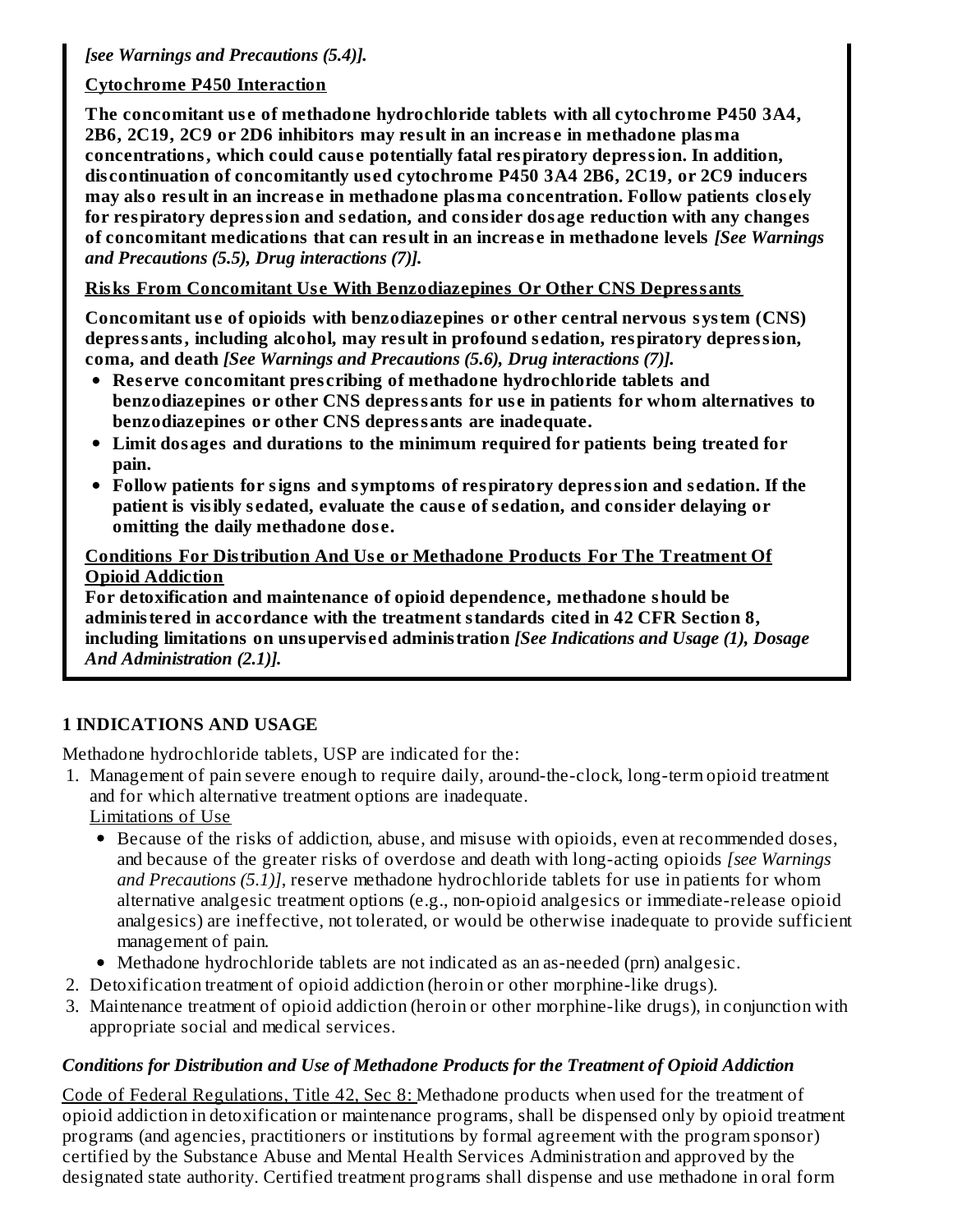only and according to the treatment requirements stipulated in the Federal Opioid Treatment Standards (42 CFR 8.12). See below for important regulatory exceptions to the general requirement for certification to provide opioid agonist treatment.

Failure to abide by the requirements in these regulations may result in criminal prosecution, seizure of the drug supply, revocation of the program approval, and injunction precluding operation of the program.

Regulatory Exceptions to the General Requirement for Certification to Provide Opioid Agonist Treatment:

- During inpatient care, when the patient was admitted for any condition other than concurrent opioid addiction (pursuant to  $21CFR 1306.07(c)$ ), to facilitate the treatment of the primary admitting diagnosis).
- During an emergency period of no longer than 3 days while definitive care for the addiction is being sought in an appropriately licensed facility (pursuant to 21CFR 1306.07(b)).

# **2 DOSAGE AND ADMINISTRATION**

# **2.1 Important General Information**

- The peak respiratory depressant effect of methadone occurs later and persists longer than its peak therapeutic effect.
- A high degree of opioid tolerance does not eliminate the possibility of methadone overdose, iatrogenic or otherwise. Deaths have been reported during conversion to methadone from chronic, high-dose treatment with other opioid agonists and during initiation of methadone treatment of addiction in subjects previously abusing high doses of other agonists.
- Methadone has a narrow therapeutic index, especially when combined with other drugs.

# **2.2 Initial Dosing for Management of Pain**

# *Important Dosage and Administration Information*

Methadone Hydrochloride tablets should be prescribed only by healthcare professionals who are knowledgeable in the use of potent opioids for the management of chronic pain.

Consider the following important factors that differentiate methadone from other opioid analgesics:

- There is high interpatient variability in absorption, metabolism, and relative analgesic potency of methadone. Population-based equianalgesic conversion ratios between methadone and other opioids are not accurate when applied to individuals.
- The duration of analgesic action of methadone is 4 to 8 hours (based on single-dose studies) but the plasma elimination half-life is 8 to 59 hours.
- With repeated dosing, the potency of methadone increases due to systemic accumulation.
- Steady-state plasma concentrations and full analgesic effects are not attained until at least 3 to 5 days on a dose, and may take longer in some patients.

Use the lowest effective dosage for the shortest duration consistent with individual patient treatment goals *[see Warnings and Precautions (5)].*

Initiate the dosing regimen for each patient individually, taking into account the patient's severity of pain, patient response, prior analgesic treatment experience, and risk factors for addiction, abuse, and misuse *[see Warnings and Precautions (5.1)]*. Monitor patients closely for respiratory depression, especially within the first 24 to 72 hours of initiating therapy with methadone hydrochloride tablets and adjust the dosage accordingly *[see Warnings and Precautions (5.3)].*

*Use of Methadone hydrochloride tablets, USP as the First Opioid Analgesic* Initiate treatment with Methadone hydrochloride tablets with 2.5 mg orally every 8 to 12 hours.

*Conversion from Other Oral Opioids to methadone hydrochloride tablets, USP* Discontinue all other around-the-clock opioid drugs when methadone hydrochloride tablets therapy is initiated. Deaths have occurred in opioid-tolerant patients during conversion to methadone.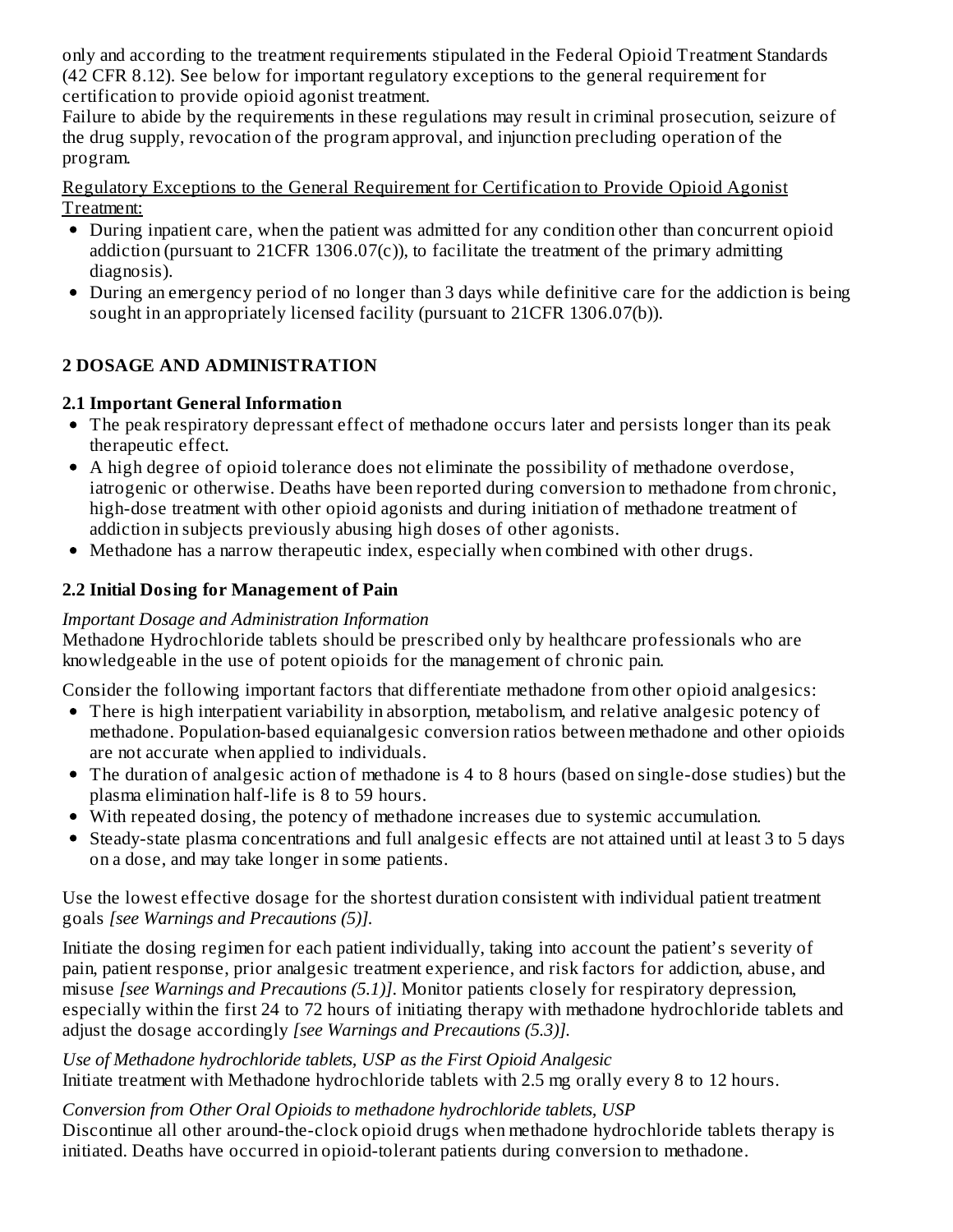The potency of methadone relative to other opioid analgesics is nonlinear and increases with increasing dose. Table 1 provides an estimated conversion factor for use when converting patients from another opioid to methadone. Because of the high inter-patient variability in absorption, metabolism, and relative potency, it is critical to avoid overestimating the methadone dose which can lead to fatal respiratory depression. It is safer to underestimate a patient's 24-hour methadone dosage and provide rescue medication (e.g., immediate-release opioid) than to overestimate the 24-hour methadone dosage and manage an adverse reaction due to an overdose.

Consider the following when using the information in Table 1:

- This is not a table of equianalgesic doses.
- The conversion factors in this table are only for the conversion **from** another oral opioid analgesic **to** methadone hydrochloride tablets.
- The table **cannot** be used to convert from methadone hydrochloride tablets to another opioid. Doing so will result in an overestimation of the dose of the new opioid and may result in fatal overdose.

| <b>Total Daily Baseline Oral Morphine Equivalent</b> | <b>Estimated Daily Oral Methadone Requirement as</b>   |
|------------------------------------------------------|--------------------------------------------------------|
| Dose                                                 | <b>Percent of Total Daily Morphine Equivalent Dose</b> |
| $< 100$ mg                                           | 20\% to 30\%                                           |
| 100 to 300 mg                                        | 10\% to 20\%                                           |
| 300 to 600 mg                                        | 8% to 12%                                              |
| 600 mg to 1,000 mg                                   | 5% to 10%                                              |
| $> 1,000 \text{ mg}$                                 | $<$ 5 %                                                |
|                                                      |                                                        |

**Table 1: Conversion Factors to Methadone Hydrochloride Tablets**

To calculate the estimated methadone hydrochloride tablets dose using Table 1:

- For patients on a single opioid, sum the current total daily dose of the opioid, convert it to a Morphine Equivalent Dose according to specific conversion factor for that specific opioid, then multiply the Morphine Equivalent Dose by the corresponding percentage in the above table to calculate the approximate oral methadone daily dose. Divide the total daily methadone dose derived from the table above to reflect the intended dosing schedule (i.e., for administration every 8 hours, divide total daily methadone dose by 3).
- For patients on a regimen of more than one opioid, calculate the approximate oral methadone dose for each opioid and sum the totals to obtain the approximate total methadone daily dose. Divide the total daily methadone dose derived from the table above to reflect the intended dosing schedule (i.e., for administration every 8 hours, divide total daily methadone dose by 3).
- For patients on a regimen of fixed-ratio opioid/non-opioid analgesic products, use only the opioid component of these products in the conversion.

Always round the dose down, if necessary, to the appropriate methadone hydrochloride tablets strength(s) available.

Example conversion from a single opioid to methadone hydrochloride tablets:

Step 1:

Sum the total daily dose of the opioid (in this case, Morphine Extended Release Tablets 50 mg twice daily)

50 mg Morphine Extended Release Tablets 2 times daily = 100 mg total daily dose of Morphine

Step 2:

Calculate the approximate equivalent dose of Methadone Hydrochloride Tablets based on the total daily dose of Morphine using Table 1.

100 mg total daily dose of Morphine x 15% (10% to 20% per Table 1) = 15 mg methadone hydrochloride tablets daily

Step 3:

Calculate the approximate starting dose of methadone hydrochloride tablets to be given every 12 hours. Round down, if necessary, to the appropriate methadone hydrochloride tablets strengths available.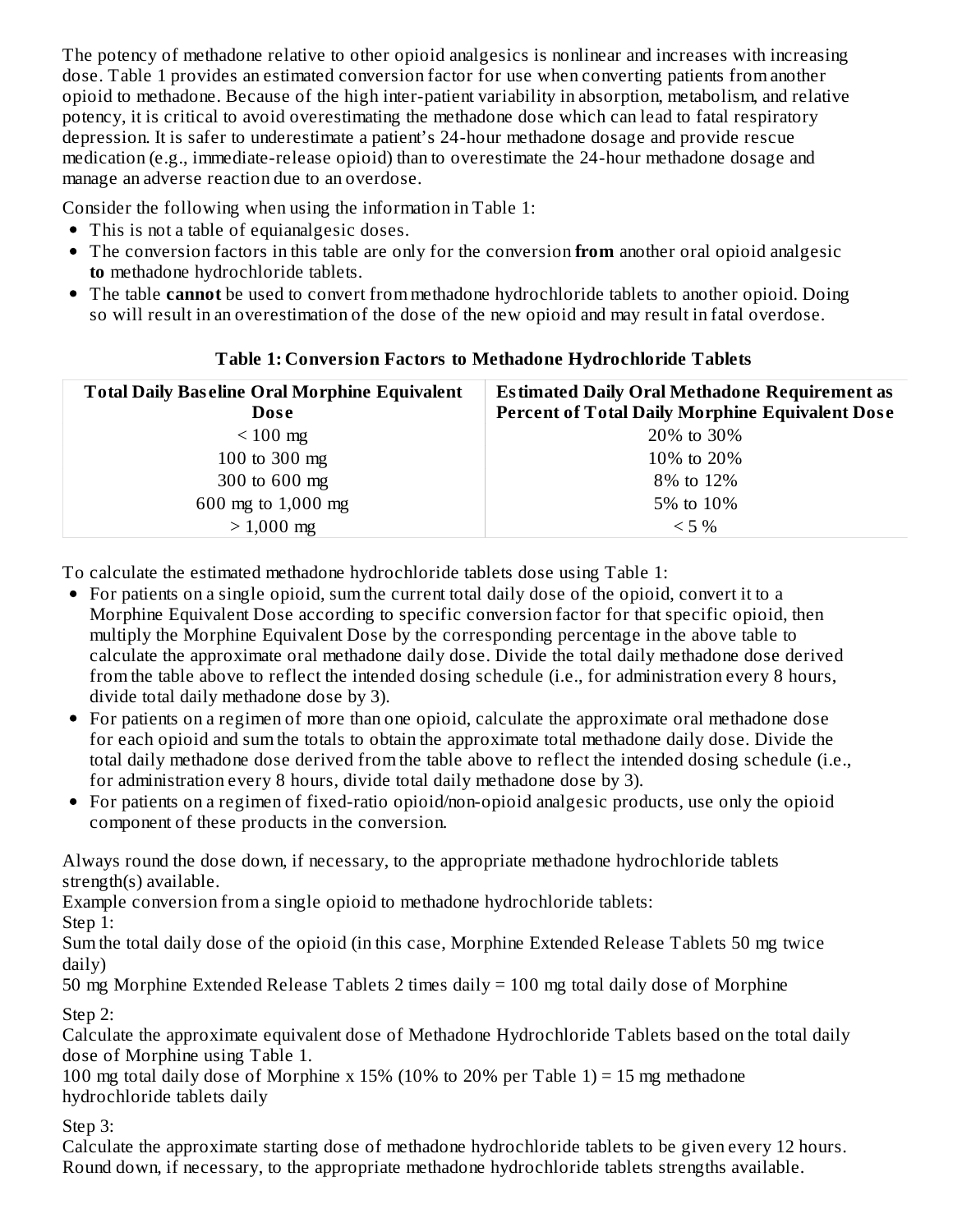15 mg daily  $/2 = 7.5$  mg methadone hydrochloride tablets every 12 hours Then 7.5 mg is rounded down to 5 mg methadone hydrochloride tablets every 12 hours

Close observation and frequent titration are warranted until pain management is stable on the new opioid. Monitor patients for signs and symptoms of opioid withdrawal or for signs of over-sedation/toxicity after converting patients to methadone hydrochloride tablets.

*Conversion from Parenteral Methadone to methadone hydrochloride tablets* Use a conversion ratio of 1:2 mg for parenteral to oral methadone (e.g., 5 mg parenteral methadone to 10 mg oral methadone).

## **2.3 Titration and Maintenance of Therapy for Pain**

Individually titrate methadone hydrochloride tablets to a dose that provides adequate analgesia and minimizes adverse reactions. Continually reevaluate patients receiving methadone hydrochloride tablets to assess the maintenance of pain control and the relative incidence of adverse reactions, as well as monitoring for the development of addiction, abuse, or misuse. Frequent communication is important among the prescriber, other members of the healthcare team, the patient, and the caregiver/family during periods of changing analgesic requirements, including initial titration. During chronic therapy, periodically reassess the continued need for the use of opioid analgesics.

Patients who experience breakthrough pain may require a dose increase of methadone hydrochloride tablets, or may need rescue medication with an appropriate dose of an immediate-release analgesic. If the level of pain increases after dosage stabilization, attempt to identify the source of increased pain before increasing the methadone hydrochloride tablets dosage.

Because of individual variability in the pharmacokinetic profile (i.e., terminal half-life (T<sub>1/2</sub>) from 8 to 59 hours in different studies *[see Clinical Pharmacology (12.3)]*, titrate methadone hydrochloride tablets slowly, with dose increases no more frequent than every 3 to 5 days. However, because of this high variability, some patients may require substantially longer periods between dose increases (up to 12 days). Monitor patients closely for the development of potentially life-threatening adverse reactions (e.g., CNS and respiratory depression).

If unacceptable opioid-related adverse reactions are observed, the subsequent doses may be reduced and/or the dosing interval adjusted (i.e., every 8 hours or every 12 hours). Adjust the dose to obtain an appropriate balance between management of pain and opioid-related adverse reactions.

# **2.4 Dis continuation of Methadone Hydrochloride Tablets, USP for Pain**

When a patient no longer requires therapy with methadone hydrochloride tablets for pain, taper the dose gradually, by 15% to 50% every two to four days, to prevent signs and symptoms of withdrawal. If the patient develops these signs or symptoms, raise the dose to the previous level and taper more slowly, either by increasing the interval between decreases, decreasing the amount of change in dose, or both. Do not abruptly discontinue Methadone Hydrochloride Tablets, USP *[see Warnings and Precautions (5.14), Drug Abuse and Dependence (9.3)].*

# **2.5 Induction/Initial Dosing for Detoxification and Maintenance Treatment of Opioid Addiction**

For detoxification and maintenance of opioid dependence, methadone should be administered in accordance with the treatment standards cited in 42 CFR Section 8.12, including limitations on unsupervised administration.

Administer the initial methadone dose under supervision, when there are no signs of sedation or intoxication, and the patient shows symptoms of withdrawal. An initial single dose of 20 to 30 mg of methadone hydrochloride tablets will often be sufficient to suppress withdrawal symptoms. The initial dose should not exceed 30 mg.

To make same-day dosing adjustments, have the patient wait 2 to 4 hours for further evaluation, when peak levels have been reached. Provide an additional 5 to 10 mg of methadone hydrochloride tablets if withdrawal symptoms have not been suppressed or if symptoms reappear.

The total daily dose of Methadone Hydrochloride tablets on the first day of treatment should not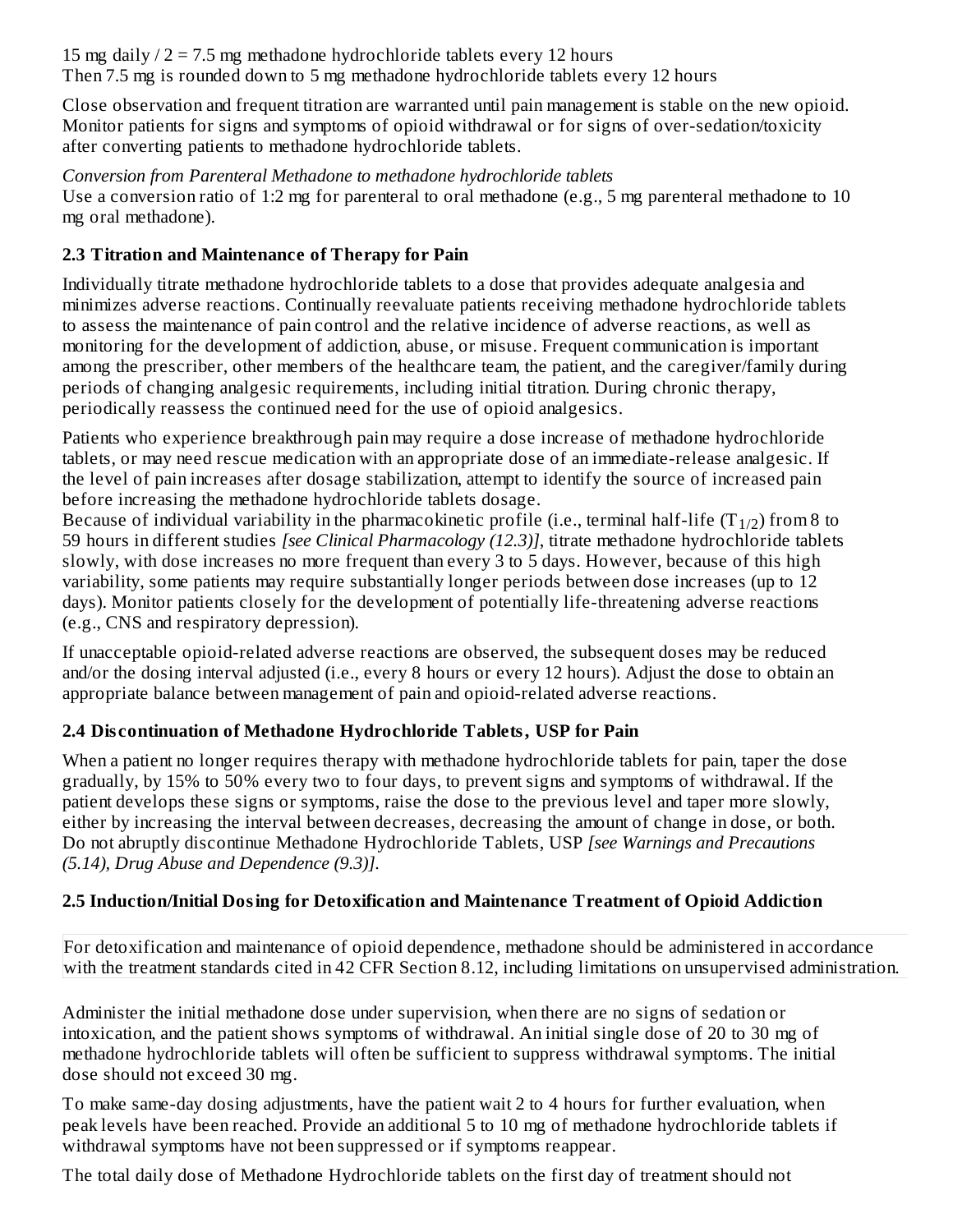ordinarily exceed 40 mg. Adjust the dose over the first week of treatment based on control of withdrawal symptoms at the time of expected peak activity (e.g., 2 to 4 hours after dosing). When adjusting the dose, keep in mind that methadone levels will accumulate over the first several days of dosing; deaths have occurred in early treatment due to the cumulative effects. Instruct patients that the dose will "hold" for a longer period of time as tissue stores of methadone accumulate.

Use lower initial doses for patients whose tolerance is expected to be low at treatment entry. Any patient who has not taken opioids for more than 5 days may no longer be tolerant. Do not determine initial doses based on previous treatment episodes or dollars spent per day on illicit drug use.

During the induction phase of methadone maintenance treatment, patients are being withdrawn from opioids and may have opioid withdrawal symptoms. Monitor patients for signs and symptoms of opioid withdrawal including: lacrimation, rhinorrhea, sneezing, yawning, excessive perspiration, goose-flesh, fever, chilling alternating with flushing, restlessness, irritability, weakness, anxiety, depression, dilated pupils, tremors, tachycardia, abdominal cramps, body aches, involuntary twitching and kicking movements, anorexia, nausea, vomiting, diarrhea, intestinal spasms, and weight loss and consider dose adjustment as indicated.

## *Short-term Detoxification*

For a brief course of stabilization followed by a period of medically supervised withdrawal, titrate the patient to a total daily dose of about 40 mg in divided doses to achieve an adequate stabilizing level. After 2 to 3 days of stabilization, gradually decrease the dose of Methadone Hydrochloride tablets. Decrease the dose of Methadone Hydrochloride tablets on a daily basis or at 2-day intervals, keeping the amount of Methadone Hydrochloride tablets sufficient to keep withdrawal symptoms at a tolerable level. Hospitalized patients may tolerate a daily reduction of 20% of the total daily dose. Ambulatory patients may need a slower schedule.

# **2.6 Titration and Maintenance Treatment of Opioid Dependence**

Titrate patients in maintenance treatment to a dose that prevents opioid withdrawal symptoms for 24 hours, reduces drug hunger or craving, and blocks or attenuates the euphoric effects of selfadministered opioids, ensuring that the patient is tolerant to the sedative effects of methadone. Most commonly, clinical stability is achieved at doses between 80 to 120 mg/day. During prolonged administration of methadone, monitor patients for persistent constipation and manage accordingly.

### **2.7 Medically Supervis ed Withdrawal after a Period of Maintenance Treatment for Opioid Addiction**

There is considerable variability in the appropriate rate of methadone taper in patients choosing medically supervised withdrawal from methadone treatment. Dose reductions should generally be less than 10% of the established tolerance or maintenance dose, and 10 to 14-day intervals should elapse between dose reductions. Apprise patients of the high risk of relapse to illicit drug use associated with discontinuation of methadone maintenance treatment.

# **2.8 Risk of Relaps e in Patients on Methadone Maintenance Treatment of Opioid Addiction**

Abrupt opioid discontinuation can lead to development of opioid withdrawal symptoms *[see Drug Abuse and Dependence (9.3)]*. Opioid withdrawal symptoms have been associated with an increased risk of relapse to illicit drug use in susceptible patients.

# **2.9 Considerations for Management of Acute Pain during Methadone Maintenance Treatment**

Patients in methadone maintenance treatment for opioid dependence who experience physical trauma, postoperative pain or other acute pain cannot be expected to derive analgesia from their existing dose of methadone. Such patients should be administered analgesics, including opioids, in doses that would otherwise be indicated for non-methadone-treated patients with similar painful conditions. When opioids are required for management of acute pain in methadone maintenance patients, somewhat higher and/or more frequent doses will often be required than would be the case for non-tolerant patients due to the opioid tolerance induced by methadone.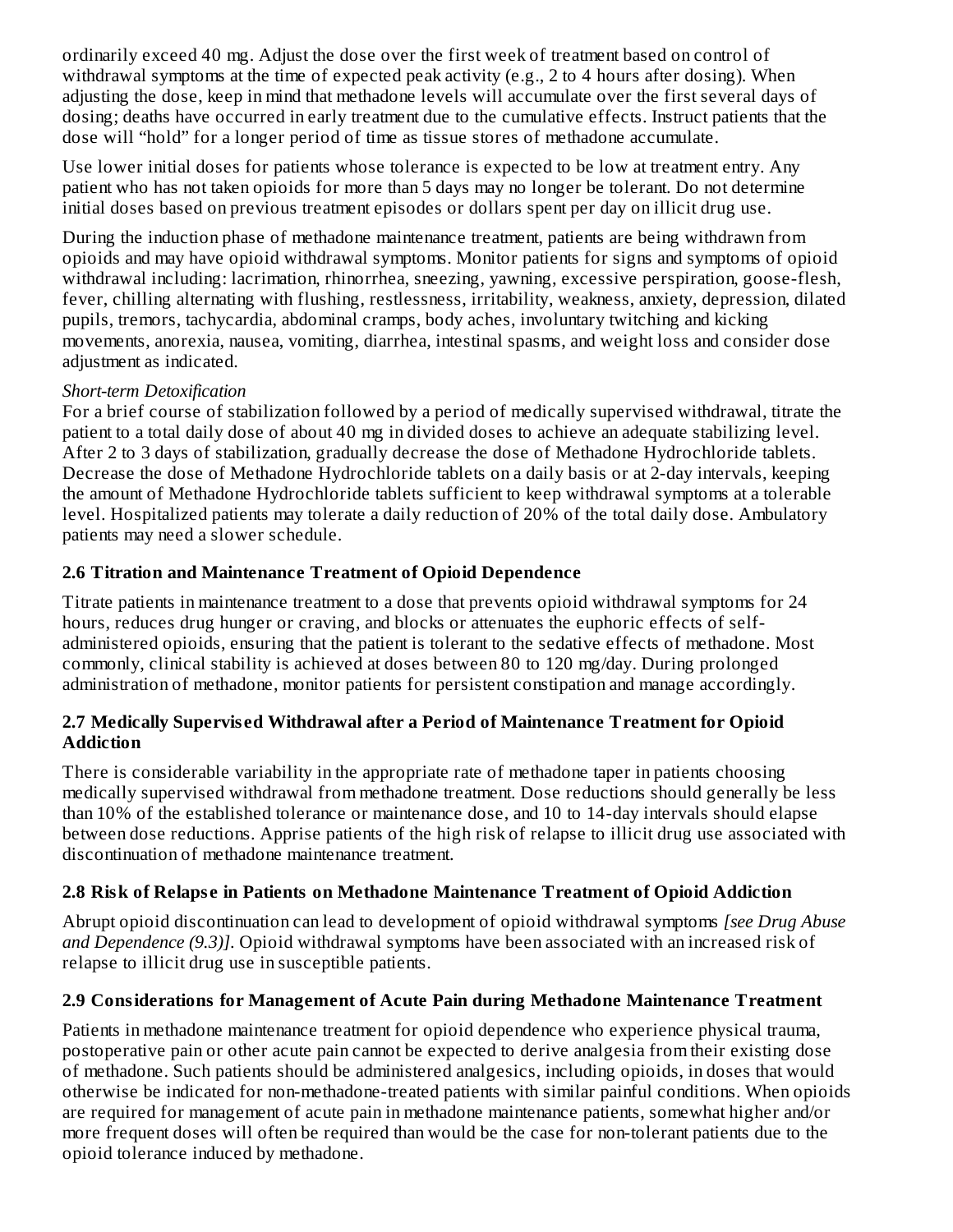### **2.10 Dosage Adjustment during Pregnancy**

Methadone clearance may be increased during pregnancy. During pregnancy, a woman's methadone dose may need to be increased or the dosing interval decreased. Methadone should be used in pregnancy only if the potential benefit justifies the potential risk to the fetus *[see Use in Specific Populations (8.1)]*.

## **3 DOSAGE FORMS AND STRENGTHS**

Methadone Hydrochloride tablets are available in 10 mg dosage strength. The 10 mg tablets are round, white, and are debossed "ASC 116" on one side and scored on the other side.

### **4 CONTRAINDICATIONS**

Methadone Hydrochloride tablets, USP are contraindicated in patients with:

- Significant respiratory depression *[see Warnings and Precautions (5.2)].*
- Acute or severe bronchial asthma in an unmonitored setting or in the absence of resuscitative equipment *[see Warnings and Precautions (5.7)].*
- Known or suspected gastrointestinal obstruction, including paralytic ileus *[see Warnings and Precautions (5.12)].*
- Hypersensitivity (e.g., anaphylaxis) to methadone *[see Adverse Reactions (6)].*

# **5 WARNINGS AND PRECAUTIONS**

## **5.1 Addiction, Abus e and Misus e**

Methadone hydrochloride tablets, USP contain methadone, a Schedule II controlled substance. As an opioid, methadone hydrochloride tablets expose users to the risks of addiction, abuse, and misuse. As long-acting opioids such as methadone hydrochloride tablets have pharmacological effects over an extended period of time, there is a greater risk for overdose and death *[see Drug Abuse and Dependence (9)]*.

Although the risk of addiction in any individual is unknown, it can occur in patients appropriately prescribed methadone hydrochloride tablets. Addiction can occur at recommended doses and if the drug is misused or abused.

Assess each patient's risk for opioid addiction, abuse, or misuse prior to prescribing methadone hydrochloride tablets, and monitor all patients receiving methadone hydrochloride tablets for the development of these behaviors and conditions. Risks are increased in patients with a personal or family history of substance abuse (including drug or alcohol addiction or abuse) or mental illness (e.g., major depression). The potential for these risks should not, however, prevent the prescribing of methadone hydrochloride tablets for the proper management of pain in any given patient. Patients at increased risk may be prescribed opioids such as methadone hydrochloride tablets, but use in such patients necessitates intensive counseling about the risks and proper use of methadone hydrochloride tablets along with the intensive monitoring for signs of addiction, abuse, and misuse.

Abuse or misuse of methadone hydrochloride tablets by crushing, chewing, snorting, or injecting the dissolved product will result in the uncontrolled delivery of the methadone and can result in overdose and death *[see Overdosage (10)].*

Opioids are sought by drug abusers and people with addiction disorders and are subject to criminal diversion. Consider these risks when prescribing or dispensing methadone hydrochloride tablets. Strategies to reduce these risks include prescribing the drug in the smallest appropriate quantity and advising the patient on the proper disposal of unused drug *[see Patient Counseling Information (17)].* Contact local state professional licensing board or state controlled substances authority for information on how to prevent and detect abuse or diversion of this product.

# **5.2 Opioid Analgesic Risk Evaluation and Mitigation Strategy (REMS)**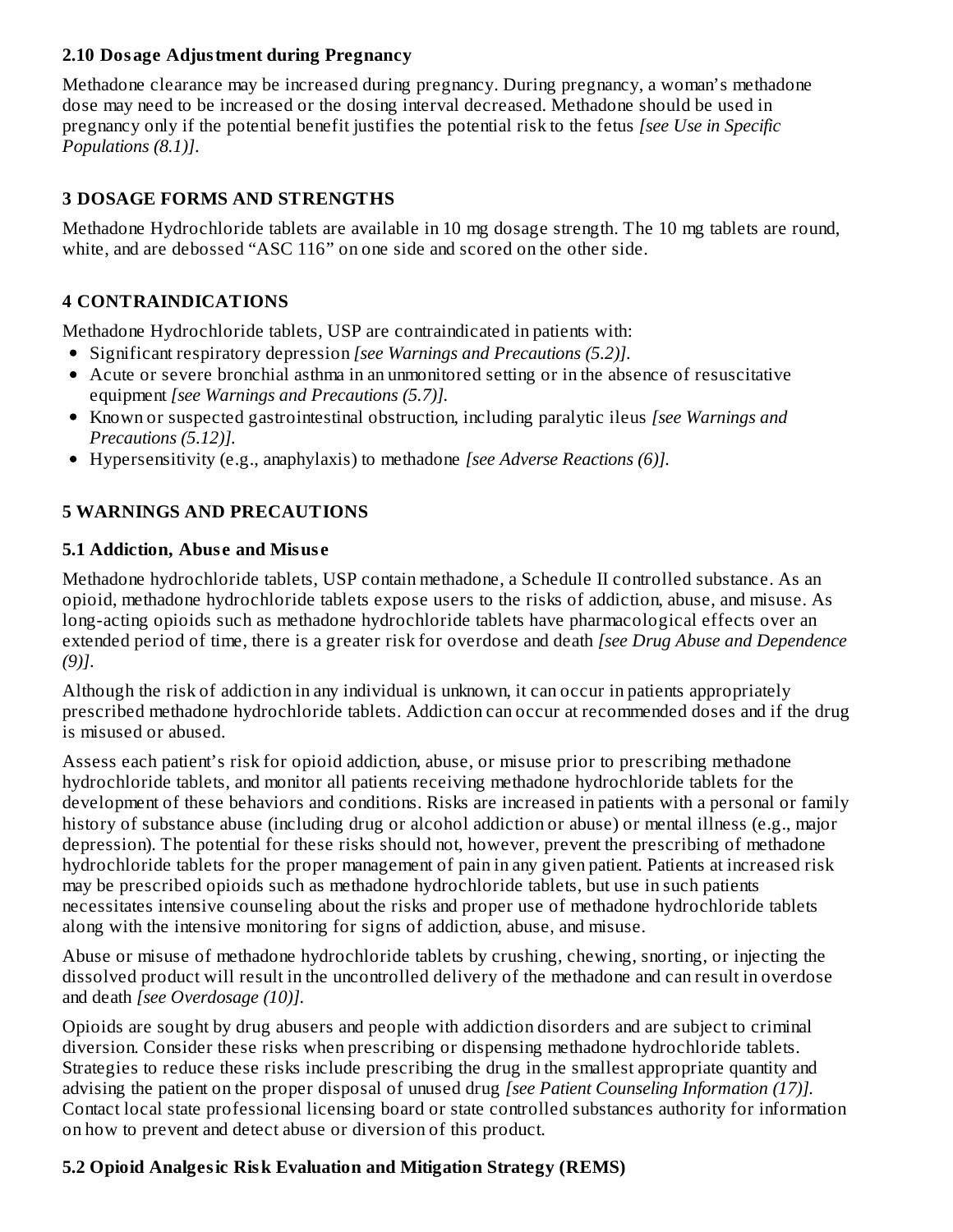To ensure that the benefits of opioid analgesics outweigh the risks of addiction, abuse, and misuse, the Food and Drug Administration (FDA) has required a Risk Evaluation and Mitigation Strategy (REMS) for these products. Under the requirements of the REMS, drug companies with approved opioid analgesic products must make REMS-compliant education programs available to healthcare providers. Healthcare providers are strongly encouraged to do all of the following:

- Complete a REMS-compliant education program offered by an accredited provider of continuing education (CE) or another education program that includes all the elements of the FDA Education Blueprint for Health Care Providers Involved in the Management or Support of Patients with Pain.
- Discuss the safe use, serious risks, and proper storage and disposal of opioid analgesics with patients and/or their caregivers every time these medicines are prescribed. The Patient Counseling Guide (PCG) can be obtained at this link: www.fda.gov/OpioidAnalgesicREMSPCG.
- Emphasize to patients and their caregivers the importance of reading the Medication Guide that they will receive from their pharmacist every time an opioid analgesic is dispensed to them.
- Consider using other tools to improve patient, household, and community safety, such as patientprescriber agreements that reinforce patient-prescriber responsibilities.

To obtain further information on the opioid analgesic REMS and for a list of accredited REMS CME/CE, call 1-800-503-0784, or log on to www.opioidanalgesicrems.com. The FDA Blueprint can be found at www.fda.gov/OpioidAnalgesicREMSBlueprint.

# **5.3 Life-Threatening Respiratory Depression**

Serious, life-threatening, or fatal respiratory depression has been reported with the use of methadone, even when used as recommended. The peak respiratory depressant effect of methadone occurs later, and persists longer than the peak analgesic effect. Respiratory depression from opioid use, if not immediately recognized and treated, may lead to respiratory arrest and death. Management of respiratory depression may include close observation, supportive measures, and use of opioid antagonists, depending on the patient's clinical status *[see Overdosage (10)]*. Carbon dioxide (CO<sub>2</sub>) retention from opioid-induced respiratory depression can exacerbate the sedating effects of opioids.

While serious, life-threatening, or fatal respiratory depression can occur at any time during the use of Methadone Hydrochloride Tablets, USP, the risk is greatest during the initiation of therapy or following a dosage increase. The peak respiratory depressant effect of methadone occurs later, and persists longer than the peak analgesic effect, especially during the initial dosing period. Monitor patients closely for respiratory depression, when initiating therapy with Methadone Hydrochloride Tablets, USP and following dose increases.

To reduce the risk of respiratory depression, proper dosing and titration of methadone hydrochloride tablets are essential *[see Dosage and Administration (2.3, 2.4)].* Overestimating the methadone hydrochloride tablets dosage when converting patients from another opioid product can result in fatal overdose with the first dose.

Accidental ingestion of even one dose of methadone hydrochloride tablets, especially by children, can result in respiratory depression and death due to an overdose of methadone.

# **5.4 Life-Threatening QT Prolongation**

Cases of QT interval prolongation and serious arrhythmia (*torsades de pointes*) have been observed during treatment with methadone. These cases appear to be more commonly associated with, but not limited to, higher dose treatment (> 200 mg/day). Most cases involve patients being treated for pain with large, multiple daily doses of methadone, although cases have been reported in patients receiving doses commonly used for maintenance treatment of opioid addiction. In most patients on the lower doses typically used for maintenance, concomitant medications and/or clinical conditions such as hypokalemia were noted as contributing factors. However, the evidence strongly suggests that methadone possesses the potential for adverse cardiac conduction effects in some patients. The effects of methadone on the QT interval have been confirmed in *in vivo* laboratory studies, and methadone has been shown to inhibit cardiac potassium channels in *in vitro* studies.

Closely monitor patients with risk factors for development of prolonged QT interval (e.g., cardiac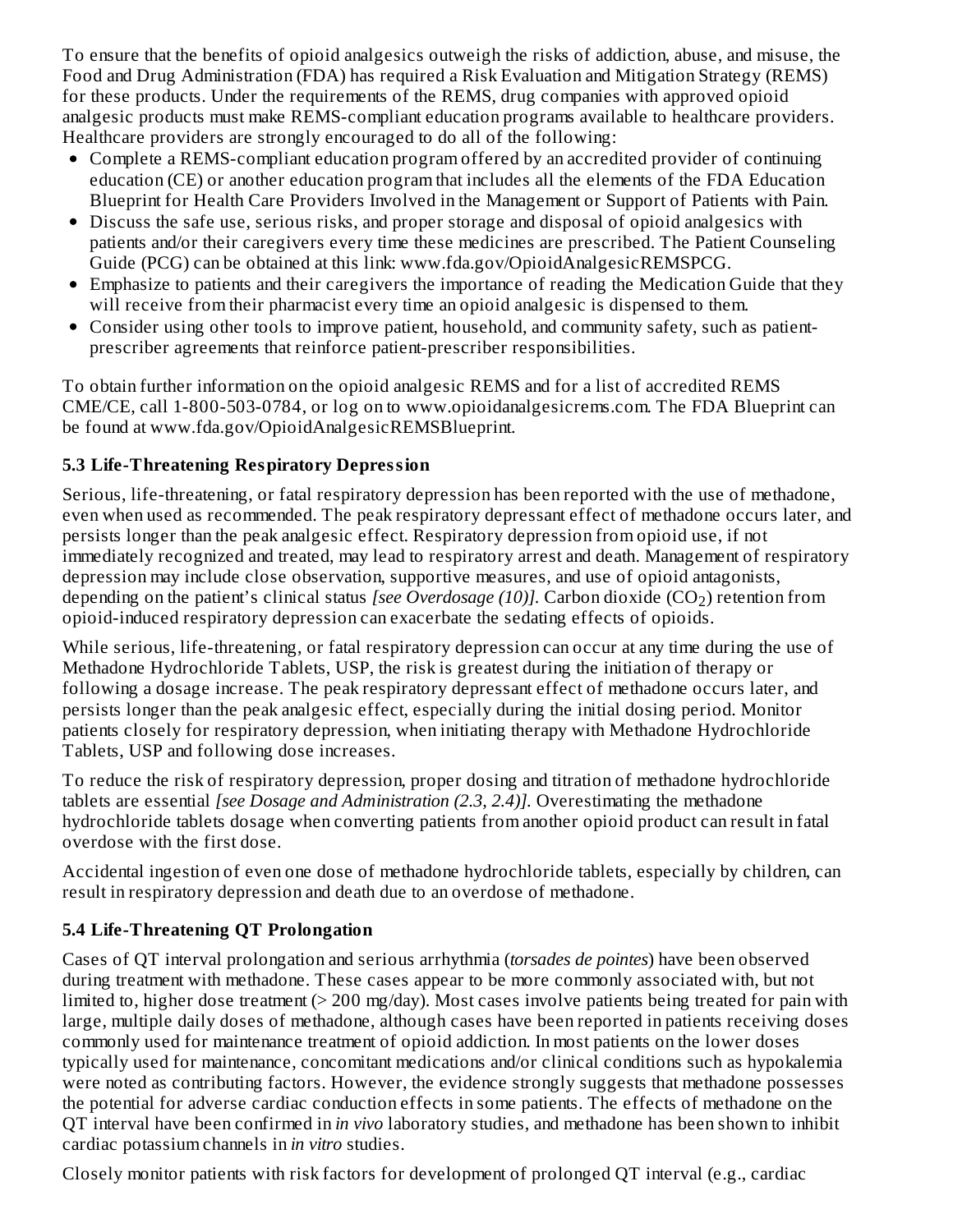hypertrophy, concomitant diuretic use, hypokalemia, hypomagnesemia), a history of cardiac conduction abnormalities, and those taking medications affecting cardiac conduction. QT prolongation has also been reported in patients with no prior cardiac history who have received high doses of methadone.

Evaluate patients developing QT prolongation while on methadone treatment for the presence of modifiable risk factors, such as concomitant medications with cardiac effects, drugs that might cause electrolyte abnormalities, and drugs that might act as inhibitors of methadone metabolism.

Only initiate methadone hydrochloride tablets therapy for pain in patients for whom the anticipated benefit outweighs the risk of QT prolongation and development of dysrhythmias that have been reported with high doses of methadone.

The use of methadone in patients already known to have a prolonged QT interval has not been systematically studied.

# **5.5 Neonatal Opioid Withdrawal Syndrome**

Neonatal opioid withdrawal syndrome (NOWS) is an expected and treatable outcome of prolonged use of opioids during pregnancy, whether that use is medically-authorized or illicit. Unlike opioid withdrawal syndrome in adults, NOWS may be life-threatening if not recognized and treated in the neonate. Advise the patient of the risk of NOWS so that appropriate planning for management of the neonate can occur. Healthcare professionals should observe newborns for signs of NOWS and manage accordingly *[see Specific Populations (8.1)].*

The balance between the risks of NOWS and the benefits of maternal methadone hydrochloride tablets use may differ based on the risks associated with the mother's underlying condition, pain or addiction, and the risks of the alternative treatments.

- For management of pain, prescribers should discuss all available treatment options with females of reproductive potential, including non-opioid and non-pharmacologic options.
- Untreated opioid addiction often results in continued or relapsing illicit opioid use and is associated with poor pregnancy outcomes. NOWS can result from *in utero* exposure to opioids regardless of the source. Therefore, prescribers should discuss the importance and benefits of management of opioid addiction throughout pregnancy.

## **5.6 Risks of Concomitant Us e of Cytochrome P450 3A4, 2B6, 2C19, 2C9, or 2D6 Inhibitors or Dis continuation of P450 3A4, 2B6, 2C19, or 2C9 Inducers**

Concomitant use of methadone hydrochloride tablets with CYP3A4, CYP2B6, CYP2C19, CYP2C9, or CYP2D6 inhibitors, may increase plasma concentrations of methadone, prolong opioid adverse reactions, and may cause potentially fatal respiratory depression, particularly when an inhibitor is added after a stable dosage of methadone hydrochloride tablets is achieved. Similarly, discontinuation of concomitant CYP3A4, CYP2B6, CYP2C19, or CYP2C9 inducers in methadone hydrochloride tabletstreated patients may increase methadone plasma concentrations resulting in fatal respiratory depression. Consider dosage reduction of methadone hydrochloride tablets when using concomitant CYP3A4, CYP2B6, CYP2C19, CYP2C9 or CYP2D6 inhibitors or discontinuing CYP3A4, CYP2B6, CYP2C19, or CYP2C9 inducers in methadone-treated patients, and follow patients closely at frequent intervals for signs and symptoms of respiratory depression and sedation *[see Drug Interactions (7)].*

Addition of CYP3A4, CYP2B6, CYP2C19, or CYP2C9 inducers or discontinuation of CYP3A4, CYP2B6, CYP2C19, CYP2C9, or CYP2D6 inhibitors in patients treated with methadone hydrochloride tablets may decrease methadone plasma concentrations, reducing efficacy and may lead to opioid withdrawal symptoms in patients physically dependent on methadone. When using methadone hydrochloride tablets with CYP3A4, CYP2B6, CYP2C19, or CYP2C9 inducers or discontinuing CYP3A4, CYP2B6, CYP2C19, CYP2C9, or CYP2D6 inhibitors, follow patients for signs or symptoms of opioid withdrawal and consider increasing the methadone hydrochloride tablets dosage as needed *[see Drug Interactions (7)].*

# **5.7 Risks from Concomitant Us e with Benzodiazepines or Other CNS Depressants**

Profound sedation, respiratory depression, coma, and death may result from the concomitant use of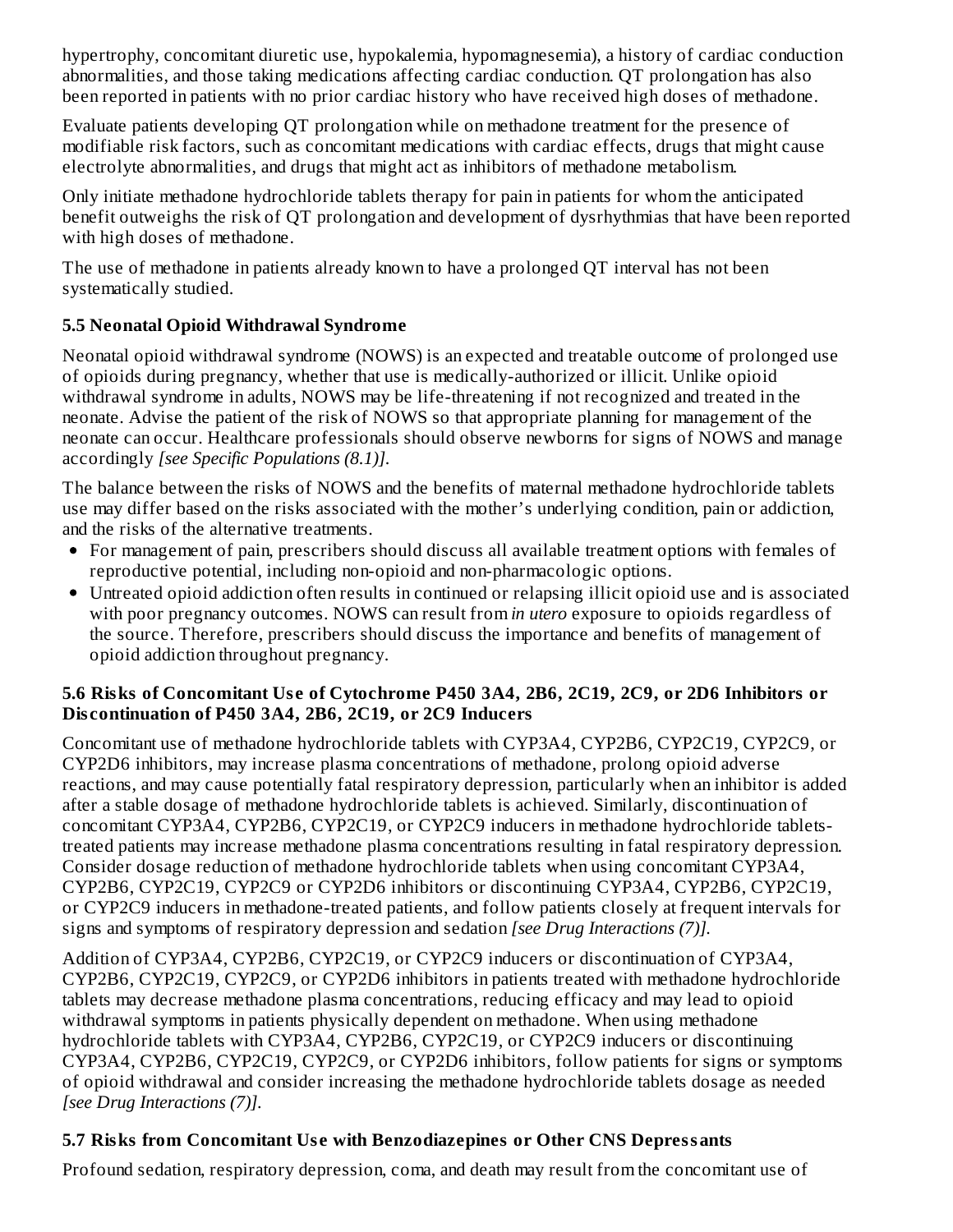methadone hydrochloride tablets with benzodiazepines or other CNS depressants (e.g., nonbenzodiazepine sedatives/hypnotics, anxiolytics, tranquilizers, muscle relaxants, general anesthetics, antipsychotics, other opioids, alcohol).

### *For Patients Being Treated for Pain*

Because of these risks, reserve concomitant prescribing of these drugs for use in patients for whom alternative treatment options are inadequate.

Observational studies have demonstrated that concomitant use of opioid analgesics and benzodiazepines increases the risk of drug-related mortality compared to use of opioid analgesics alone. Because of similar pharmacological properties, it is reasonable to expect similar risk with the concomitant use of other CNS depressant drugs with opioid analgesics *[see Drug Interactions (7)].*

If the decision is made to prescribe a benzodiazepine or other CNS depressant concomitantly with an opioid analgesic, prescribe the lowest effective dosages and minimum durations of concomitant use. In patients already receiving an opioid analgesic, prescribe a lower initial dose of the benzodiazepine or other CNS depressant than indicated in the absence of an opioid, and titrate based on clinical response. If an opioid analgesic is initiated in a patient already taking a benzodiazepine or other CNS depressant, prescribe a lower initial dose of the opioid analgesic, and titrate based on clinical response. Follow patients closely for signs and symptoms of respiratory depression and sedation.

Advise both patients and caregivers about the risks of respiratory depression and sedation when Methadone Hydrochloride Tablets, USP are used with benzodiazepines or other CNS depressants (including alcohol and illicit drugs). Advise patients not to drive or operate heavy machinery until the effects of concomitant use of the benzodiazepine or other CNS depressant have been determined. Screen patients for risk of substance use disorders, including opioid abuse and misuse, and warn them of the risk for overdose and death associated with the use of additional CNS depressants including alcohol and illicit drugs *[see Drug Interactions (7) and Patient Counseling Information (17)].*

## **5.8 Life-Threatening Respiratory Depression in Patients with Chronic Pulmonary Dis eas e or in Elderly, Cachectic, or Debilitated Patients**

The use of methadone hydrochloride tablets in patients with acute or severe bronchial asthma in an unmonitored setting or in the absence of resuscitative equipment is contraindicated.

# Patients with Chronic Pulmonary Disease

Methadone hydrochloride tablets-treated patients with significant chronic obstructive pulmonary disease or cor pulmonale, and those with a substantially decreased respiratory reserve, hypoxia, hypercapnia, or pre-existing respiratory depression are at increased risk of decreased respiratory drive including apnea, even at recommended dosages of methadone hydrochloride tablets, *[see Warnings and Precautions (5.2)].*

# *Elderly, Cachectic, or Debilitated Patients*

Life-threatening respiratory depression is more likely to occur in elderly, cachectic, or debilitated patients because they may have altered pharmacokinetics or altered clearance compared to younger, healthier patients *[see Warnings and Precautions (5.2)].*

Monitor such patients closely, particularly when initiating and titrating methadone hydrochloride tablets and when methadone hydrochloride tablets are given concomitantly with other drugs that depress respiration *[see Warnings and Precautions (5.2, 5.6)].* Alternatively, consider the use of non-opioid analgesics in these patients.

# **5.9 Serotonin Syndrome with Concomitant Us e of Serotonergic Drugs**

Cases of serotonin syndrome, a potentially life-threatening condition, have been reported during concomitant use of methadone hydrochloride tablets with serotonergic drugs. Serotonergic drugs include selective serotonin reuptake inhibitors (SSRIs), serotonin and norepinephrine reuptake inhibitors (SNRIs), tricyclic antidepressants (TCAs), triptans, 5-HT3 receptor antagonists, drugs that affect the serotonergic neurotransmitter system (e.g., mirtazapine, trazodone, tramadol), and drugs that impair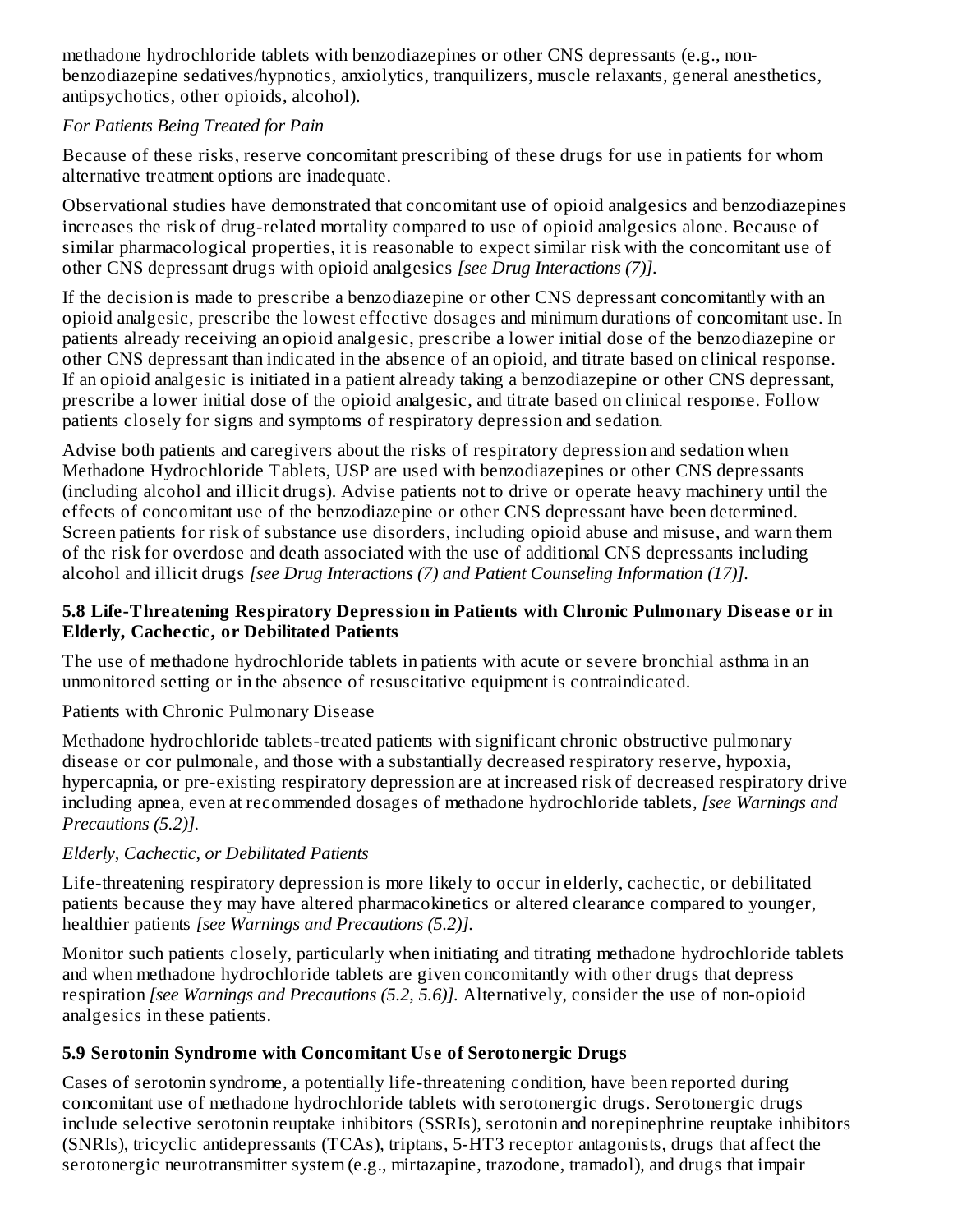metabolism of serotonin (including MAO inhibitors, both those intended to treat psychiatric disorders and also others, such as linezolid and intravenous methylene blue) *[see Drug Interactions (7)]*. This may occur within the recommended dosage range.

Serotonin syndrome symptoms may include mental status changes (e.g., agitation, hallucinations, coma), autonomic instability (e.g., tachycardia, labile blood pressure, hyperthermia), neuromuscular aberrations (e.g., hyperreflexia, incoordination, rigidity), and/or gastrointestinal symptoms (e.g., nausea, vomiting, diarrhea). The onset of symptoms generally occurs within several hours to a few days of concomitant use, but may occur later than that. Discontinue methadone hydrochloride tablets if serotonin syndrome is suspected.

# **5.10 Adrenal Insufficiency**

Cases of adrenal insufficiency have been reported with opioid use, more often following greater than one month of use. Presentation of adrenal insufficiency may include non-specific symptoms and signs including nausea, vomiting, anorexia, fatigue, weakness, dizziness, and low blood pressure. If adrenal insufficiency is suspected, confirm the diagnosis with diagnostic testing as soon as possible. If adrenal insufficiency is diagnosed, treat with physiologic replacement doses of corticosteroids. Wean the patient off of the opioid to allow adrenal function to recover and continue corticosteroid treatment until adrenal function recovers. Other opioids may be tried as some cases reported use of a different opioid without recurrence of adrenal insufficiency. The information available does not identify any particular opioids as being more likely to be associated with adrenal insufficiency.

## **5.11 Severe Hypotension**

Methadone hydrochloride tablets may cause severe hypotension including orthostatic hypotension and syncope in ambulatory patients. There is an increased risk in patients whose ability to maintain blood pressure has already been compromised by a reduced blood volume or concurrent administration of certain CNS depressant drugs (e.g., phenothiazines or general anesthetics) *[see Drug Interactions (7)]*. Monitor these patients for signs of hypotension after initiating or titrating the dosage of methadone hydrochloride tablets. In patients with circulatory shock, methadone hydrochloride tablets may cause vasodilation that can further reduce cardiac output and blood pressure. Avoid the use of methadone hydrochloride tablets in patients with circulatory shock.

## **5.12 Risks of Us e in Patients with Increas ed Intracranial Pressure, Brain Tumors, Head Injury, or Impaired Cons ciousness**

In patients who may be susceptible to the intracranial effects of  $CO_2$  retention (e.g., those with evidence of increased intracranial pressure or brain tumors) methadone hydrochloride tablets may reduce respiratory drive, and the resultant  ${\rm CO}_2$  retention can further increase intracranial pressure. Monitor such patients for signs of sedation and respiratory depression, particularly when initiating therapy with methadone hydrochloride tablets.

Opioids may also obscure the clinical course in a patient with a head injury.

Avoid the use of methadone hydrochloride tablets in patients with impaired consciousness or coma.

# **5.13 Risks of Us e in Patients with Gastrointestinal Conditions**

Methadone hydrochloride tablets are contraindicated in patients with known or suspected gastrointestinal obstruction, including paralytic ileus.

The methadone in methadone hydrochloride tablets may cause spasm of the sphincter of Oddi. Opioids may cause increases in the serum amylase. Monitor patients with biliary tract disease, including acute pancreatitis, for worsening symptoms.

# **5.14 Increas ed Risk of Seizures in Patients with Seizure Disorders**

The methadone in methadone hydrochloride tablets may increase the frequency of seizures in patients with seizure disorders, and may increase the risk of seizures in other clinical settings associated with seizures. Monitor patients with a history of seizure disorders for worsened seizure control during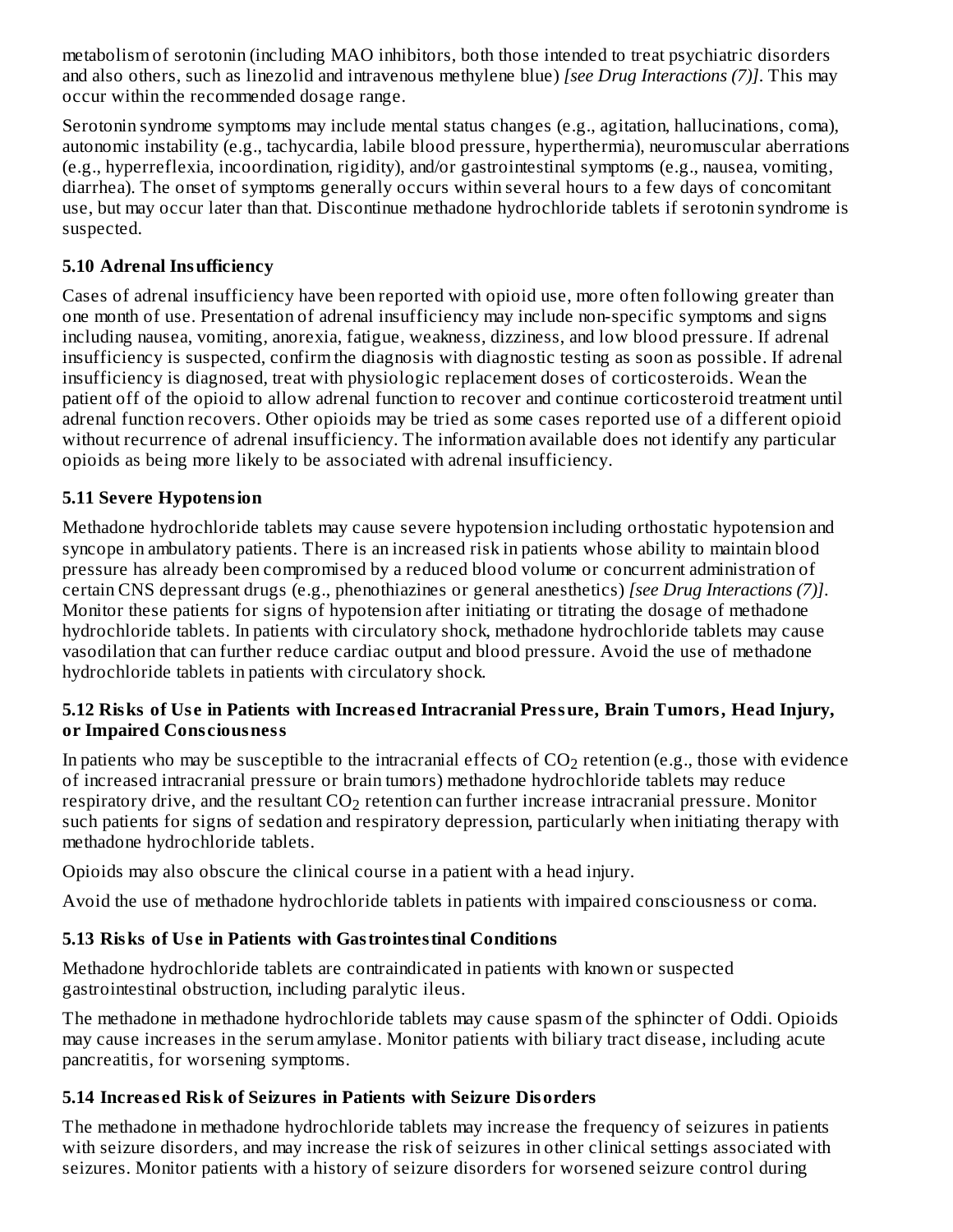methadone hydrochloride tablets therapy.

# **5.15 Withdrawal**

Avoid the use of mixed agonist/antagonist (i.e., pentazocine, nalbuphine, and butorphanol) or partial agonist (e.g., buprenorphine) analgesics in patients who are receiving a full opioid agonist, including methadone hydrochloride tablets. In these patients, mixed agonists/antagonist and partial agonist analgesics may reduce the analgesic effect and/or may precipitate withdrawal symptoms *[see Drug Interactions (7)]*.

When discontinuing methadone hydrochloride tablets, gradually taper the dosage *[see Dosage and Administration (2.4)]*. Do not abruptly discontinue methadone hydrochloride tablets *[see Drug Abuse and Dependence (9.3)]*.

# **5.16 Risks Driving and Operating Machinery**

Methadone hydrochloride tablets may impair the mental or physical abilities needed to perform potentially hazardous activities such as driving a car or operating machinery. Warn patients not to drive or operate dangerous machinery unless they are tolerant to the effects of methadone hydrochloride tablets and know how they will react to the medication *[see Patient Counseling Information (17)]*.

# **5.17 Laboratory Test Interactions**

False positive urine drug screens for methadone have been reported for several drugs including diphenhydramine, doxylamine, clomipramaine, chlorpromazine, thioridazine, quetiapine, and verapamil.

# **6 ADVERSE REACTIONS**

The following serious adverse reactions are described, or described in greater detail, in other sections:

- Addiction, Abuse, and Misuse *[see Warnings and Precautions (5.1)]*
- Life Threatening Respiratory Depression *[see Warnings and Precautions (5.2)]*
- QT Prolongation *[see Warnings and Precautions (5.3)]*
- Neonatal Opioid Withdrawal Syndrome *[see Warnings and Precautions (5.4)]*
- Interactions with Benzodiazepines and other CNS Depressants *[see Warnings and Precautions (5.6)]*
- Serotonin Syndrome *[see Warnings and Precautions (5.8)]*
- Adrenal Insufficiency *[see Warnings and Precautions (5.9)]*
- Severe Hypotension *[see Warnings and Precautions (5.10)]*
- Gastrointestinal Adverse Reactions *[see Warnings and Precautions (5.12)]*
- Seizures *[see Warnings and Precautions (5.13)]*
- Withdrawal *[see Warnings and Precautions (5.14)]*

The following adverse reactions associated with the use of methadone were identified in clinical studies or post marketing reports. Because some of these reactions were reported voluntarily from a population of uncertain size, it is not always possible to reliably estimate their frequency or establish a causal relationship to drug exposure.

The major hazards of methadone are respiratory depression and, to a lesser degree, systemic hypotension. Respiratory arrest, shock, cardiac arrest, and death have occurred.

The most frequently observed adverse reactions include lightheadedness, dizziness, sedation, nausea, vomiting, and sweating. These effects seem to be more prominent in ambulatory patients and in those who are not suffering severe pain. In such individuals, lower doses are advisable.

Other adverse reactions include the following:

*Body as a Whole*: asthenia (weakness), edema, headache

*Cardiovascular:* arrhythmias, bigeminal rhythms, bradycardia, cardiomyopathy, ECG abnormalities, extrasystoles, flushing, heart failure, hypotension, palpitations, phlebitis, QT interval prolongation, syncope, T-wave inversion, tachycardia, *torsades de pointes*, ventricular fibrillation, ventricular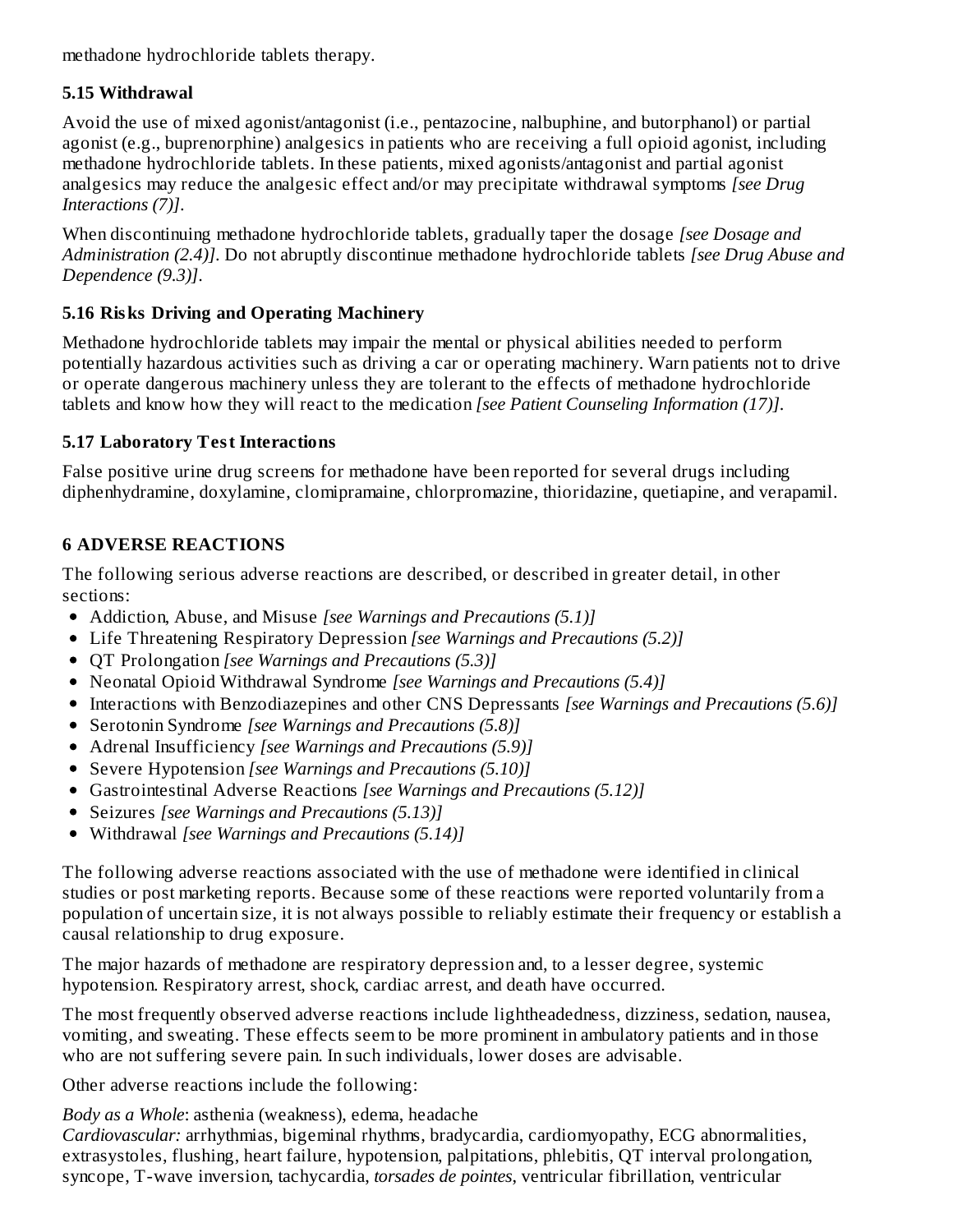tachycardia

*Central Nervous System*: agitation, confusion, disorientation, dysphoria, euphoria, insomnia, hallucinations, seizures, visual disturbances

*Endocrine*: hypogonadism, decreased testosterone

*Gastrointestinal:* abdominal pain, anorexia, biliary tract spasm, constipation, dry mouth, glossitis *Hematologic*: reversible thrombocytopenia has been described in opioid addicts with chronic hepatitis *Metabolic*: hypokalemia, hypomagnesemia, weight gain

*Renal:* antidiuretic effect, urinary retention or hesitancy

*Reproductive*: amenorrhea, reduced libido and/or potency, reduced ejaculate volume, reduced seminal vesicle and prostate secretions, decreased sperm motility, abnormalities in sperm morphology *Respiratory*: pulmonary edema, respiratory depression

*Skin and Subcutaneous Tissue*: pruritus, urticaria, other skin rashes, and rarely, hemorrhagic urticaria *Hypersensitivity*: Anaphylaxis has been reported with ingredients contained in Methadone Hydrochloride Tablets.

*Serotonin Syndrome*: Cases of serotonin syndrome, a potentially life-threatening condition, have been reported during concomitant use of opioids with serotonergic drugs.

*Adrenal Insufficiency*: Cases of adrenal insufficiency have been reported with opioid use, more often following greater than one month of use.

*Androgen Deficiency*: Cases of androgen deficiency have occurred with chronic use of opioids *[see Clinical Pharmacology (12.2)]*.

| <b>7 DRUG INTERACTIONS</b> |
|----------------------------|
|----------------------------|

|                  | Inhibitors of CYP3A4, CYP2B6, CYP2C19, CYP2C9, or CYP2D6                                                                                                                                                                                                                                                                                                                                                                                                                                                                                                                                                                                                                                                                                                                                                                                                                                                                                                                                                |
|------------------|---------------------------------------------------------------------------------------------------------------------------------------------------------------------------------------------------------------------------------------------------------------------------------------------------------------------------------------------------------------------------------------------------------------------------------------------------------------------------------------------------------------------------------------------------------------------------------------------------------------------------------------------------------------------------------------------------------------------------------------------------------------------------------------------------------------------------------------------------------------------------------------------------------------------------------------------------------------------------------------------------------|
| Clinical Impact: | Methadone undergoes hepatic N-demethylation by several cytochrome P450 (CYP)<br>isoforms, including CYP3A4, CYP2B6, CYP2C19, CYP2C9, and CYP2D6. The<br>concomitant use of methadone hydrochloride tablets and CYP3A4, CYP2B6, CYP2C19,<br>CYP2C9, or CYP2D6 inhibitors can increase the plasma concentration of methadone,<br>resulting in increased or prolonged opioid effects, and may result in a fatal overdose,<br>particularly when an inhibitor is added after a stable dose of methadone hydrochloride<br>tablets is achieved. These effects may be more pronounced with concomitant use of drugs<br>that inhibit more than one of the CYP enzymes listed above.<br>After stopping a CYP3A4, CYP2B6, CYP2C19, CYP2C9, or CYP2D6 inhibitor, as the<br>effects of the inhibitor decline, the methadone plasma concentration can decrease [see<br>Clinical Pharmacology (12.3)], resulting in decreased opioid efficacy or withdrawal<br>symptoms in patients physically dependent on methadone. |
| Intervention:    | If concomitant use is necessary, consider dosage reduction of methadone hydrochloride<br>tablets until stable drug effects are achieved. Monitor patients for respiratory depression<br>and sedation at frequent intervals.<br>If a CYP3A4, CYP2B6, CYP2C19, CYP2C9, or CYP2D6 inhibitor is discontinued, follow<br>patients for signs of opioid withdrawal and consider increasing the methadone<br>hydrochloride tablets dosage until stable drug effects are achieved.                                                                                                                                                                                                                                                                                                                                                                                                                                                                                                                               |
| Examples         | Macrolide antibiotics (e.g., erythromycin), azole-antifungal agents (e.g. ketoconazole),<br>protease inhibitors (e.g., ritonavir), fluconazole, fluvoxamine, some selective serotonin<br>reuptake inhibitors (SSRIs) (e.g., sertraline, fluvoxamine)                                                                                                                                                                                                                                                                                                                                                                                                                                                                                                                                                                                                                                                                                                                                                    |
|                  | Inducers of CYP3A4, CYP2B6, CYP2C19, or CYP2C9                                                                                                                                                                                                                                                                                                                                                                                                                                                                                                                                                                                                                                                                                                                                                                                                                                                                                                                                                          |
| Clinical Impact: | The concomitant use of methadone hydrochloride tablets and CYP3A4, CYP2B6,<br>CYP2C19, or CYP2C9 inducers can decrease the plasma concentration of methadone [see<br>Clinical Pharmacology (12.3)], resulting in decreased efficacy or onset of withdrawal<br>symptoms in patients physically dependent on methadone. These effects could be more<br>pronounced with concomitant use of drugs that can induce multiple CYP enzymes.<br>After stopping a CYP3A4, CYP2B6, CYP2C19, or CYP2C9 inducer, as the effects of the<br>inducer decline, the methadone plasma concentration can increase [see Clinical]                                                                                                                                                                                                                                                                                                                                                                                            |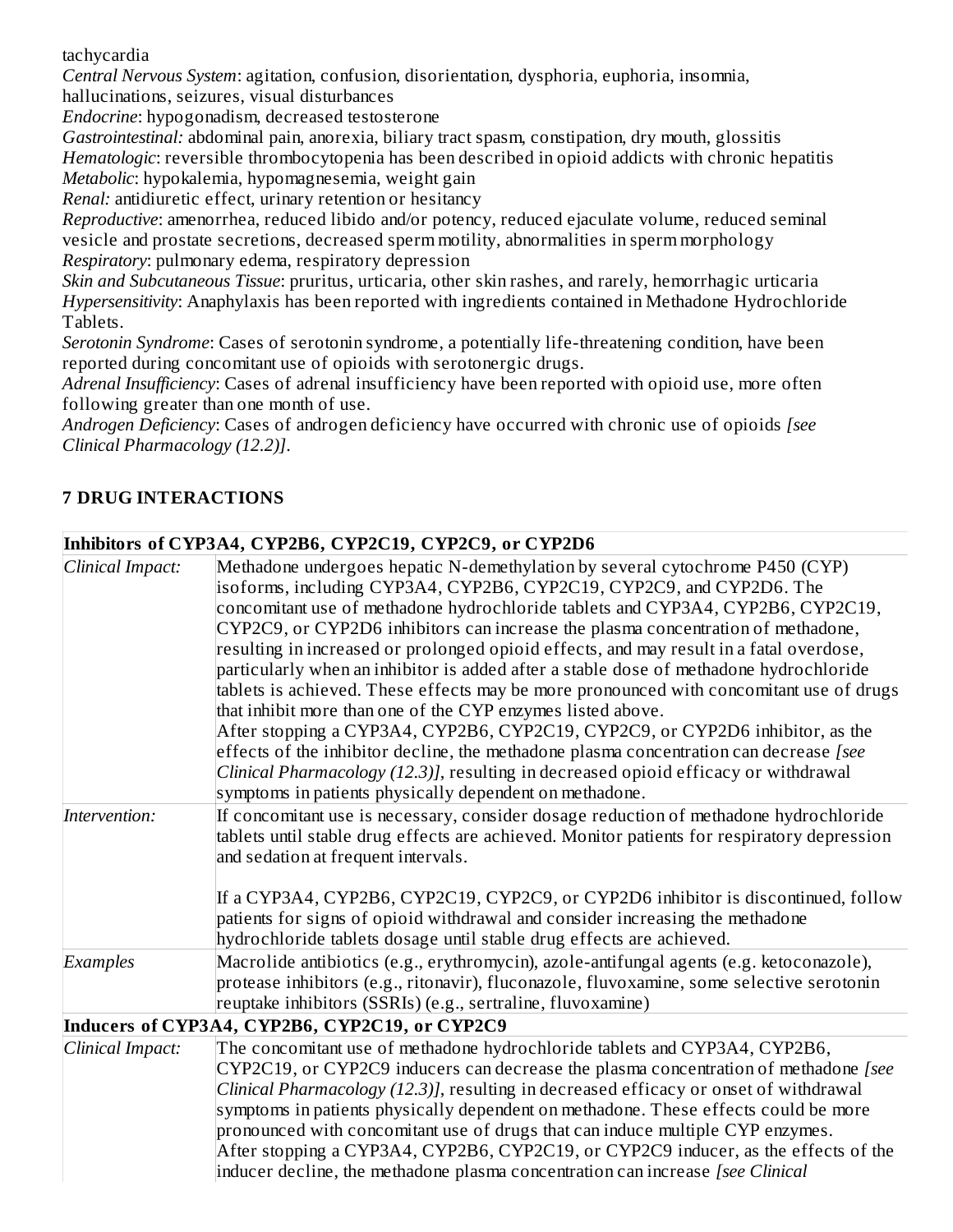|                                          | Pharmacology (12.3)], which could increase or prolong both the therapeutic effects and                                                                                                                                                                                                                                                                                                                                                                 |
|------------------------------------------|--------------------------------------------------------------------------------------------------------------------------------------------------------------------------------------------------------------------------------------------------------------------------------------------------------------------------------------------------------------------------------------------------------------------------------------------------------|
| Intervention:                            | adverse reactions, and may cause serious respiratory depression, sedation, or death.<br>If concomitant use is necessary, consider increasing the methadone hydrochloride tablets<br>dosage until stable drug effects are achieved. Monitor for signs of opioid withdrawal. If a<br>CYP3A4, CYP2B6, CYP2C19, or CYP2C9 inducer is discontinued, consider methadone                                                                                      |
|                                          | hydrochloride tablets dosage reduction and monitor for signs of respiratory depression<br>and sedation.                                                                                                                                                                                                                                                                                                                                                |
| Examples:                                | Rifampin, carbamazepine, phenytoin, St. John's Wort, Phenobarbital                                                                                                                                                                                                                                                                                                                                                                                     |
|                                          | Benzodiazepines and other Central Nervous System (CNS) Depressants                                                                                                                                                                                                                                                                                                                                                                                     |
| Clinical Impact:                         | Due to additive pharmacologic effect, the concomitant use of benzodiazepines or other<br>CNS depressants including alcohol, increases the risk of respiratory depression, profound<br>sedation, coma, and death.                                                                                                                                                                                                                                       |
| Intervention:                            | Reserve concomitant prescribing of these drugs for use in patients for whom alternative<br>treatment options are inadequate. Limit dosages and durations to the minimum required.<br>Follow patients closely for signs of respiratory depression and sedation [see Warnings and<br>Precautions (5.6)].                                                                                                                                                 |
| Examples:                                | Benzodiazepines and other sedatives/hypnotics, anxiolytics, tranquilizers, muscle<br>relaxants, general anesthetics, antipsychotics, other opioids, alcohol.                                                                                                                                                                                                                                                                                           |
| <b>Potentially Arrhythmogenic Agents</b> |                                                                                                                                                                                                                                                                                                                                                                                                                                                        |
| Clinical Impact:                         | Pharmacodynamic interactions may occur with concomitant use of methadone and<br>potentially arrhythmogenic agents or drugs capable of inducing electrolyte disturbances<br>(hypomagnesemia, hypokalemia).                                                                                                                                                                                                                                              |
| Intervention:                            | Monitor patients closely for cardiac conduction changes.                                                                                                                                                                                                                                                                                                                                                                                               |
| Examples:                                | Drugs known to have potential to prolong QT interval: Class I and III antiarrhythmics, some<br>neuroleptics and tricyclic antidepressants, and calcium channel blockers. Drugs capable of<br>inducing electrolyte disturbances: Diuretics, laxatives, and, in rare cases,<br>mineralocortocoid hormones.                                                                                                                                               |
| <b>Serotonergic Drugs</b>                |                                                                                                                                                                                                                                                                                                                                                                                                                                                        |
| Clinical Impact:                         | The concomitant use of opioids with other drugs that affect the serotonergic                                                                                                                                                                                                                                                                                                                                                                           |
|                                          | neurotransmitter system has resulted in serotonin syndrome [see Warnings and Precautions<br>$(5.8)$ ].                                                                                                                                                                                                                                                                                                                                                 |
| Intervention:                            | If concomitant use is warranted, carefully observe the patient, particularly during treatment<br>initiation and dose adjustment. Discontinue methadone hydrochloride tablets if serotonin<br>syndrome is suspected.                                                                                                                                                                                                                                    |
| Examples:                                | Selective serotonin reuptake inhibitors (SSRIs), serotonin and norepinephrine reuptake<br>inhibitors (SNRIs), tricyclic antidepressants (TCAs), triptans, 5-HT3 receptor antagonists,<br>drugs that effect the serotonin neurotransmitter system (e.g., mirtazapine, trazodone,<br>tramadol), monoamine oxidase (MAO) inhibitors (those intended to treat psychiatric<br>disorders and also others, such as linezolid and intravenous methylene blue). |
|                                          | <b>Monoamine Oxidase Inhibitors (MAOIs)</b>                                                                                                                                                                                                                                                                                                                                                                                                            |
| Clinical Impact:                         | MAOI interactions with opioids may manifest as serotonin syndrome [see Warnings and<br>Precautions (5.8)] or opioid toxicity (e.g., respiratory depression, coma) [see Warnings and<br>Precautions (5.2)].                                                                                                                                                                                                                                             |
| Intervention:                            | The use of methadone hydrochloride tablets is not recommended for patients taking<br>MAOIs or within 14 days of stopping such treatment.                                                                                                                                                                                                                                                                                                               |
|                                          | Mixed Agonist/Antagonist and Partial Agonist Opioid Analgesics                                                                                                                                                                                                                                                                                                                                                                                         |
| Clinical Impact:                         | May reduce the analgesic effect of methadone hydrochloride tablets and/or precipitate<br>withdrawal symptoms.                                                                                                                                                                                                                                                                                                                                          |
| Intervention:                            | Avoid concomitant use.                                                                                                                                                                                                                                                                                                                                                                                                                                 |
| Examples:                                | Butorphanol, nalbuphine, pentazocine, buprenorphine.                                                                                                                                                                                                                                                                                                                                                                                                   |
| <b>Muscle Relaxants</b>                  |                                                                                                                                                                                                                                                                                                                                                                                                                                                        |
| Clinical Impact:                         | Methadone may enhance the neuromuscular blocking action of skeletal muscle relaxants<br>and produce an increased degree of respiratory depression.                                                                                                                                                                                                                                                                                                     |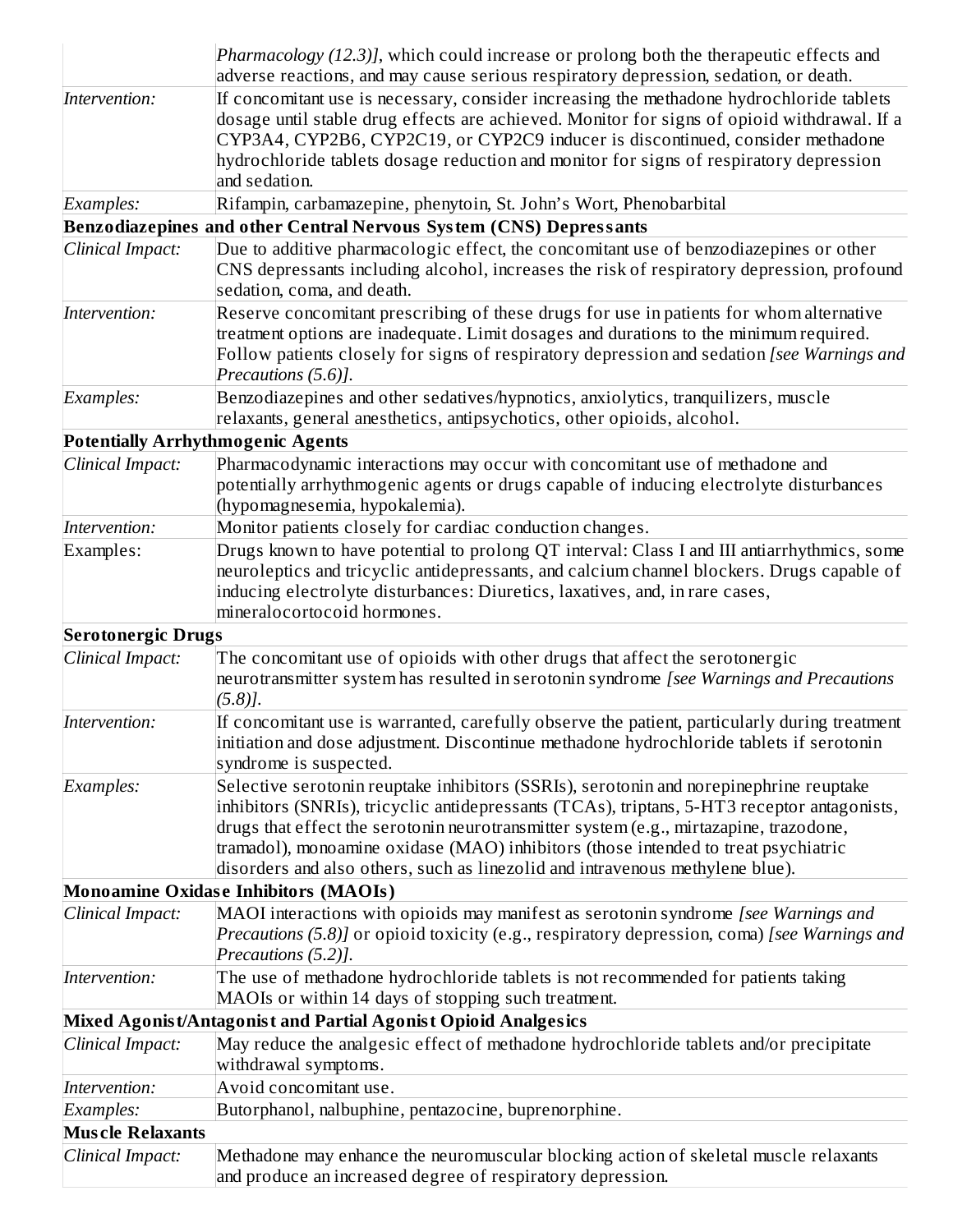| Intervention:                | Monitor patients for signs of respiratory depression that may be greater than otherwise<br>expected and decrease the dosage of Methadone Hydrochloride Tablets and/or the muscle<br>relaxant as necessary. |  |  |
|------------------------------|------------------------------------------------------------------------------------------------------------------------------------------------------------------------------------------------------------|--|--|
| <b>Diuretics</b>             |                                                                                                                                                                                                            |  |  |
| Clinical Impact:             | Opioids can reduce the efficacy of diuretics by inducing the release of antidiuretic<br>lhormone.                                                                                                          |  |  |
| Intervention:                | Monitor patients for signs of diminished diuresis and/or effects on blood pressure and<br>increase the dosage of the diuretic as needed.                                                                   |  |  |
| <b>Anticholinergic Drugs</b> |                                                                                                                                                                                                            |  |  |
| Clinical Impact:             | The concomitant use of anticholinergic drugs may increase risk of urinary retention and/or<br>severe constipation, which may lead to paralytic ileus.                                                      |  |  |
| Intervention:                | Monitor patients for signs of urinary retention or reduced gastric motility when methadone<br>hydrochloride tablets are used concomitantly with anticholinergic drugs.                                     |  |  |

# *Paradoxical Effects of Antiretroviral Agents on methadone hydrochloride tablets*

Concurrent use of certain antiretroviral agents with CYP3A4 inhibitory activity, alone and in combination, such as abacavir, amprenavir, darunavir+ritonavir, efavirenz, nelfinavir, nevirapine, ritonavir, telaprevir, lopinavir+ritonavir, saquinavir+ritonavir, and tipranavir+ritonavir, has resulted in increased clearance or decreased plasma levels of methadone. This may result in reduced efficacy of methadone hydrochloride tablets and could precipitate a withdrawal syndrome. Monitor methadonemaintained patients receiving any of these anti-retroviral therapies closely for evidence of withdrawal effects and adjust the methadone dose accordingly.

### *Effects of Methadone Hydrochloride Tablets on Antiretroviral Agents*

Didanosine and Stavudine: Experimental evidence demonstrated that methadone decreased the area under the concentration-time curve (AUC) and peak levels for didanosine and stavudine, with a more significant decrease for didanosine. Methadone disposition was not substantially altered.

Zidovudine:Experimental evidence demonstrated that methadone increased the AUC of zidovudine, which could result in toxic effects.

### *Effects of methadone hydrochloride tablets on Antidepressants*

Desipramine: Blood levels of desipramine have increased with concurrent methadone administration.

# **8 USE IN SPECIFIC POPULATIONS**

### **8.1 Pregnancy**

### *Risk Summary*

Neonatal opioid withdrawal syndrome (NOWS) is an expected and treatable outcome of prolonged use of opioids during pregnancy *[see Warnings and Precautions (5.4)]*.

Pregnant women in methadone maintenance programs may have reduced incidence of obstetric and fetal complications and neonatal morbidity and mortality when compared to women using illicit drugs. Untreated opioid addiction in pregnancy is associated with adverse obstetrical outcomes and risk of continued or relapsing illicit opioid use. These risks should be considered in women treated with methadone hydrochloride tablets for maintenance treatment of opioid addiction.

For women treated with methadone hydrochloride tablets for pain severe enough to require daily, around-the-clock, long-term opioid treatment, methadone hydrochloride tablets should be used during pregnancy only if the potential benefit justifies the potential risk to the fetus.

There are no adequate and well-controlled studies in pregnant women.

In published animal reproduction studies, methadone administered subcutaneously during the early gestational period produced neural tube defects (i.e., exencephaly and cranioschisis) in the hamster at doses 2 times the human daily oral dose of 120 mg/day on a mg/m<sup>2</sup> basis (HDD) and in mice at doses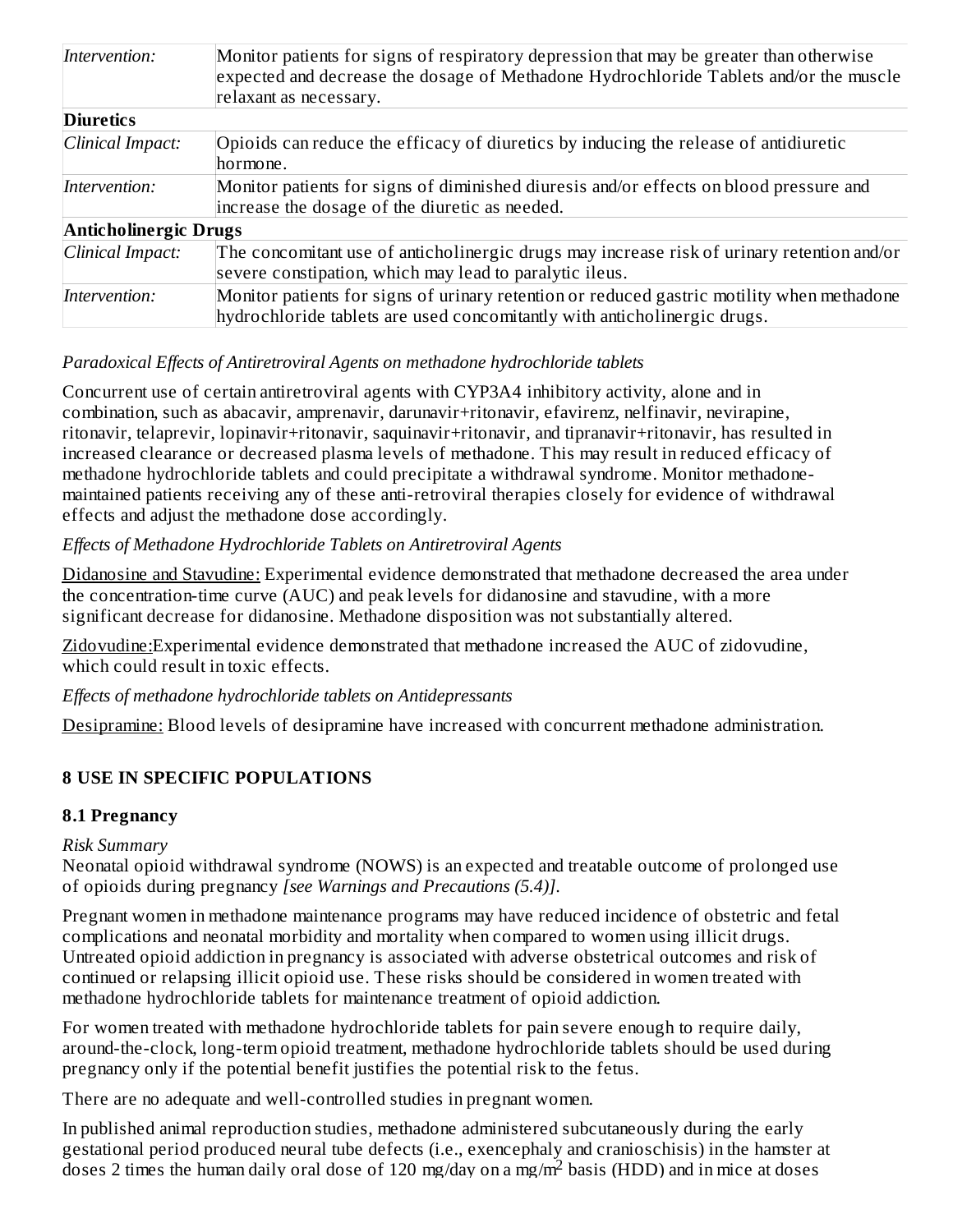equivalent to the HDD. Administration of methadone to pregnant animals during organogenesis and through lactation resulted decreased litter size, increased pup mortality, decreased pup body weights, developmental delays, and long-term neurochemical changes in the brain of offspring which correlate with altered behavioral responses that persist through adulthood at exposures comparable to and less than the HDD. Administration of methadone to male rodents prior to mating with untreated females resulted in increased neonatal mortality and significant differences in behavioural tests in the offspring at exposures comparable to and less than the HDD [*see Data*]. Based on animal data, advise pregnant women of the potential risk to a fetus.

The estimated background risk of major birth defects and miscarriage for the indicated population is unknown. All pregnancies have a background risk of birth defect, loss, or other adverse outcomes. In the U.S. general population, the estimated background risk of major birth defects and miscarriage in clinically recognized pregnancies is 2 to 4% and 15 to 20%, respectively.

#### *Clinical Considerations*

Disease-associated Maternal and Embryo-fetal Risk: Untreated opioid addiction in pregnancy is associated with adverse obstetrical outcomes such as low birth weight, preterm birth, and fetal death. In addition, untreated opioid addiction often results in continued or relapsing illicit opioid use.

Dosage Adjustment During Pregnancy: The disposition of oral methadone has been studied in approximately 30 pregnant patients in second and third trimesters. Total body clearance of methadone was increased in pregnant patients compared to the same patients postpartum or to non-pregnant opioiddependent women. The terminal half-life of methadone is decreased during second and third trimesters. The decrease in plasma half-life and increased clearance of methadone resulting in lower methadone trough levels during pregnancy can lead to withdrawal symptoms in some pregnant patients. The dosage may need to be increased or the dosing interval decreased in pregnant patients receiving methadone to achieve therapeutic effect *[see Dosage and Administration (2.10)]*.

Fetal/Neonatal Adverse Reactions: Neonatal opioid withdrawal syndrome may occur in newborn infants of mothers who are receiving treatment with methadone hydrochloride tablets.

Neonatal opioid withdrawal syndrome presents as irritability, hyperactivity and abnormal sleep pattern, high pitched cry, tremor, vomiting, diarrhoea, and/or failure to gain weight. Signs of neonatal withdrawal usually occur in the first days after birth. The duration and severity of neonatal opioid withdrawal syndrome may vary. Observe new-borns for signs of neonatal opioid withdrawal syndrome and manage accordingly *[see Warnings and Precautions (5.4)]*.

Labor or Delivery: Opioids cross the placenta and may produce respiratory depression and psychophysiologic effects in neonates. An opioid antagonist, such as naloxone, must be available for reversal of opioid-induced respiratory depression in the neonate. Use of methadone hydrochloride tablets as an analgesic is not recommended for pregnant women during or immediately prior to labor, when use of shorter- acting analgesics or other analgesic techniques are more appropriate. Opioid analgesics, including Methadone can prolong labor through actions which temporarily reduce the strength, duration, and frequency of uterine contractions. However, this effect is not consistent and may be offset by an increased rate of cervical dilation, which tends to shorten labor. Monitor neonates exposed to opioid analgesics during labor for signs of excess sedation and respiratory depression.

### Data

Human Data: Reported studies have generally compared the benefit of methadone to the risk of untreated addiction to illicit drugs; the relevance of these findings to pain patients prescribed methadone during pregnancy is unclear. Pregnant women involved in methadone maintenance programs have been reported to have significantly improved prenatal care leading to significantly reduced incidence of obstetric and fetal complications and neonatal morbidity and mortality when compared to women using illicit drugs.

Several factors, including maternal use of illicit drugs, nutrition, infection and psychosocial circumstances, complicate the interpretation of investigations of the children of women who take methadone during pregnancy. Information is limited regarding dose and duration of methadone use during pregnancy, and most maternal exposure appears to occur after the first trimester of pregnancy.

A review of published data on experiences with methadone use during pregnancy by the Teratogen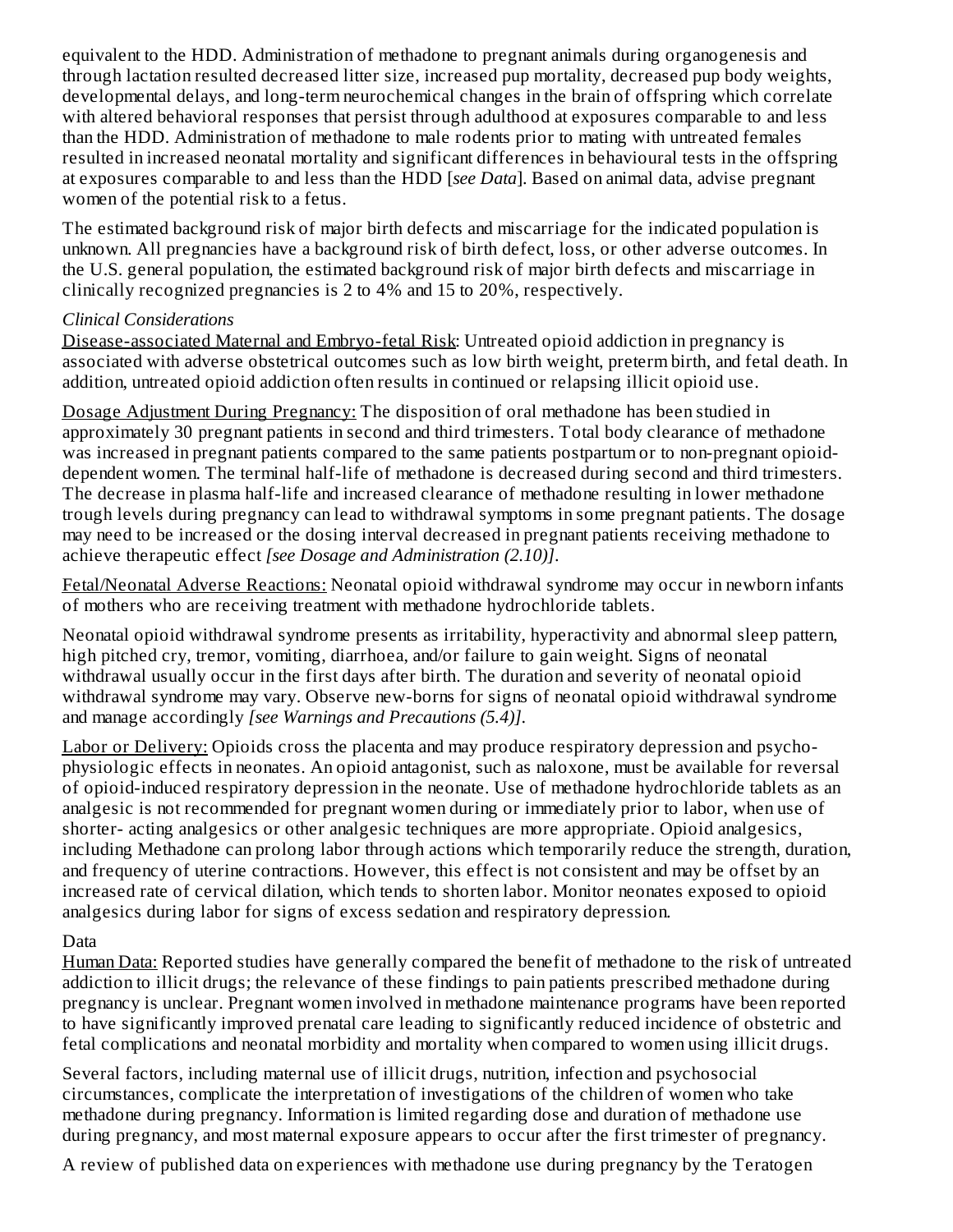Information System (TERIS) concluded that maternal use of methadone during pregnancy as part of a supervised, therapeutic regimen is unlikely to pose a substantial teratogenic risk (quantity and quality of data assessed as "limited to fair"). However, the data are insufficient to state that there is no risk (TERIS, last reviewed October, 2002). A retrospective case series of 101 pregnant, opioid-dependent women who underwent inpatient opioid detoxification with methadone did not demonstrate any increased risk of miscarriage in the second trimester or premature delivery in the third trimester. Recent studies suggest an increased risk of premature delivery in opioid-dependent women exposed to methadone during pregnancy, although the presence of confounding factors makes it difficult to determine a causal relationship. Several studies have suggested that infants born to narcotic-addicted women treated with methadone during all or part of pregnancy have been found to have decreased fetal growth with reduced birth weight, length, and/or head circumference compared to controls. This growth deficit does not appear to persist into later childhood. Children prenatally exposed to methadone have been reported to demonstrate mild but persistent deficits in performance on psychometric and behavioral tests. In addition, several studies suggest that children born to opioid-dependent women exposed to methadone during pregnancy may have an increased risk of visual development anomalies; however, a causal relationship has not been assigned.

There are conflicting reports on whether Sudden Infant Death Syndrome occurs with an increased incidence in infants born to women treated with methadone during pregnancy. Abnormal fetal non-stress tests have been reported to occur more frequently when the test is performed 1 to 2 hours after a maintenance dose of methadone in late pregnancy compared to controls.

Animal Data: Formal reproductive and developmental toxicology studies for methadone have not been conducted. Exposure margins for the following published study reports are based on a human daily dose (HDD) of 120 mg methadone using a body surface area comparison.

In a published study in pregnant hamsters, a single subcutaneous dose of methadone ranging from 31 mg/kg (2 times the HDD) to 185 mg/kg on Gestation Day 8 resulted in a decrease in the number of fetuses per litter and an increase in the percentage of fetuses exhibiting neural tube defects including exencephaly, cranioschisis, and "various other lesions." The majority of the doses tested also resulted in maternal death. In a study in pregnant mice, a single subcutaneous dose of 22 to 24 mg/kg methadone (approximately equivalent to the HDD) administered on Gestation Day 9 produced exencephaly in 11% of the embryos. In another study in pregnant mice, subcutaneous doses up to 28 mg/kg/day methadone (equivalent to the HDD) administered from Gestation Day 6 to 15 resulted in no malformations, but there were increased post implantation loss and decreased live fetuses at 10 mg/kg/day or greater (0.4 times the HDD) and decreased ossification and fetal body weight at 20 mg/kg/day or greater (0.8 times the HDD). In a second study of pregnant mice dosed with subcutaneous doses up to 28 mg/kg/day methadone from Gestation Day 6 to 15, there was decreased pup viability, delayed onset of development of negative phototaxis and eye opening, increased righting reflexes at 5 mg/kg/day or greater (0.2 times the HDD), and decreased number of live pups at birth and decreased pup weight gain at 20 mg/kg/day or greater (0.8 times the HDD).

No effects were reported in a study of pregnant rats and rabbits at oral doses up to 40 mg/kg (3 and 6 times, respectively, the HDD) administered from Gestation Days 6 to 15 and 6 to 18, respectively.

When pregnant rats were treated with intraperitoneal doses of 2.5, 5, or 7.5 mg/kg methadone from one week prior to mating, through gestation until the end of lactation period, 5 mg/kg or greater (0.4 times the HDD) methadone resulted in decreases in litter size and live pups born and 7.5 mg/kg (0.6 times the HDD) resulted in decreased birth weights. Furthermore, decreased pup viability and pup body weight gain at 2.5 mg/kg or greater (0.2 times the HDD) were noted during the preweaning period.

Additional animal data demonstrates evidence for neurochemical changes in the brains of offspring from methadone-treated pregnant rats, including changes to the cholinergic, dopaminergic, noradrenergic and serotonergic systems at doses below the HDD. Other animal studies have reported that prenatal and/or postnatal exposure to opioids including methadone alters neuronal development and behavior in the offspring including alterations in learning ability, motor activity, thermal regulation, nociceptive responses, and sensitivity to drugs at doses below the HDD. Treatment of pregnant rats subcutaneously with 5 mg/kg methadone from Gestation Day 14 to 19 (0.4 times the HDD) reduced fetal blood testosterone and androstenedione in males.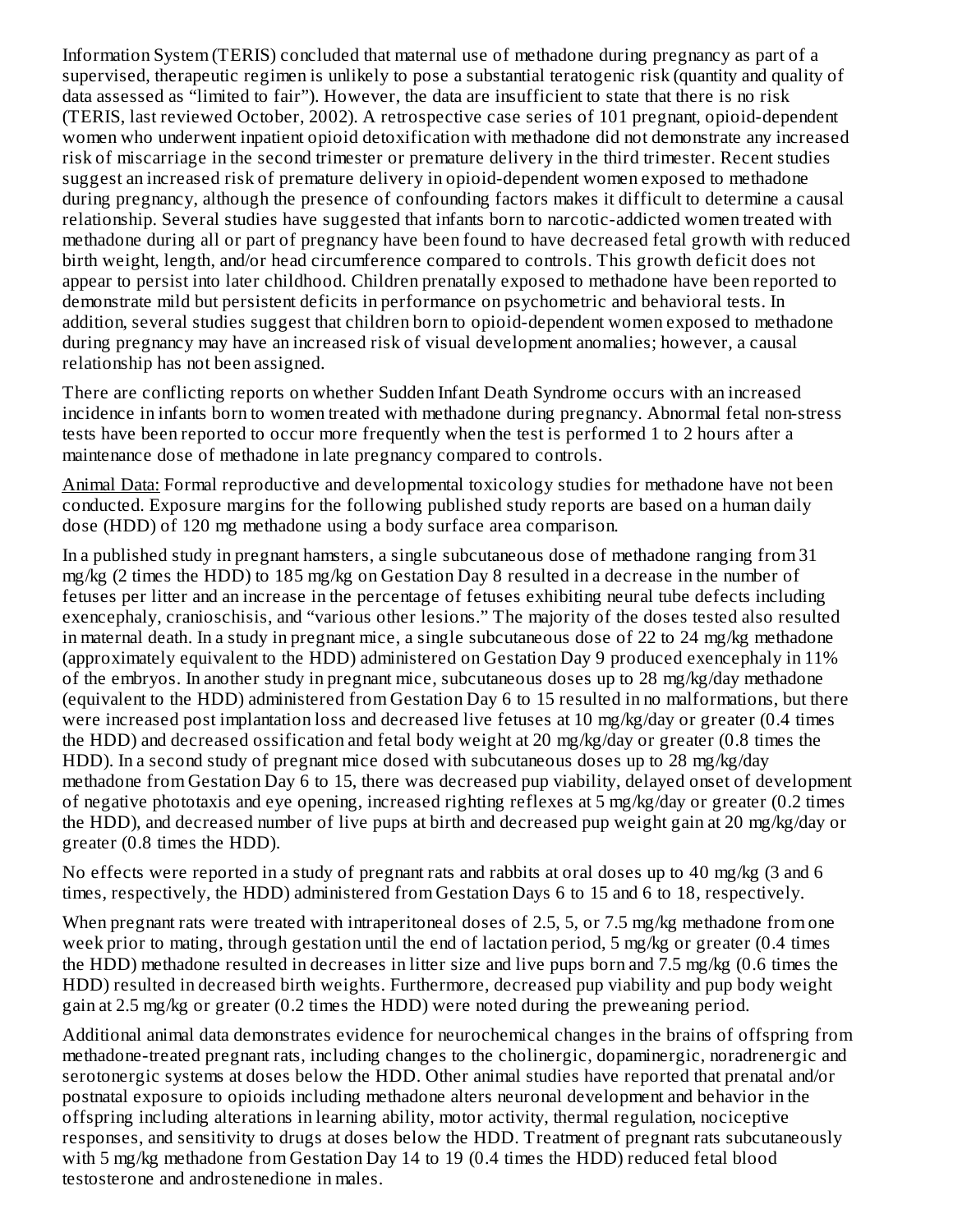Published animal data have reported increased neonatal mortality in the offspring of male rodents that were treated with methadone at doses comparable to and less than the HDD for 1 to 12 days before and/or during mating (with more pronounced effects in the first 4 days). In these studies, the female rodents were not treated with methadone, indicating paternally-mediated developmental toxicity. Specifically, methadone administered to the male rat prior to mating with methadone-naïve females resulted in decreased weight gain in progeny after weaning. The male progeny demonstrated reduced thymus weights, whereas the female progeny demonstrated increased adrenal weights. Behavioral testing of these male and female progeny revealed significant differences in behavioral tests compared to control animals, suggesting that paternal methadone exposure can produce physiological and behavioral changes in progeny in this model. Examination of uterine contents of methadone-naïve female mice bred to methadone-treated male mice (once a day for three consecutive days) indicated that methadone treatment produced an increase in the rate of preimplantation deaths in all post-meiotic states at 1 mg/kg/day or greater (0.04 times the HDD). Chromosome analysis revealed a dose-dependent increase in the frequency of chromosomal abnormalities at 1 mg/kg/day or greater.

Studies demonstrated that methadone treatment of male rats for 21 to 32 days prior to mating with methadone-naïve females did not produce any adverse effects, suggesting that prolonged methadone treatment of the male rat resulted in tolerance to the developmental toxicities noted in the progeny. Mechanistic studies in this rat model suggest that the developmental effects of "paternal" methadone on the progeny appear to be due to decreased testosterone production. These animal data mirror the reported clinical findings of decreased testosterone levels in human males on methadone maintenance therapy for opioid addiction and in males receiving chronic intraspinal opioids.

#### **8.2 Lactation**

#### *Risk Summary*

Based on two studies in 22 breastfeeding women maintained on methadone treatment, methadone was present in low levels in human milk, and did not show adverse reactions in breastfed infants. The developmental and health benefits of breastfeeding should be considered along with the mother's clinical need for methadone and any potential adverse effects on the breastfed child from the drug or from the underlying maternal condition.

#### *Clinical Considerations*

Advise breastfeeding women taking methadone to monitor the infant for increased drowsiness and breathing difficulties.

#### *Data*

In a study of ten breastfeeding women maintained on oral methadone doses of 10 to 80 mg/day, methadone concentrations from 50 to 570 mcg/L in milk were reported, which, in the majority of samples, were lower than maternal serum drug concentrations at steady state.

In a study of twelve breastfeeding women maintained on oral methadone doses of 20 to 80 mg/day, methadone concentrations from 39 to 232 mcg/L in milk were reported. Based on an average milk consumption of 150 mL/kg/day, an infant would consume approximately 17.4 mcg/kg/day which is approximately 2 to 3% of the oral maternal dose. Methadone has been detected in very low plasma concentrations in some infants whose mothers were taking methadone.

There have been rare cases of sedation and respiratory depression in infants exposed to methadone through breast milk.

#### **8.3 Females and Males of Reproductive Potential**

#### *Infertility*

Chronic use of opioids may cause reduced fertility in females and males of reproductive potential. It is not known whether these effects on fertility are reversible *[see Adverse Reactions (6), Clinical Pharmacology (12.2), Nonclinical Pharmacology (13.1)]*. Reproductive function in human males may be decreased by methadone treatment. Reductions in ejaculate volume and seminal vesicle and prostate secretions have been reported in methadone-treated individuals. In addition, reductions in serum testosterone levels and sperm motility, and abnormalities in sperm morphology have been reported.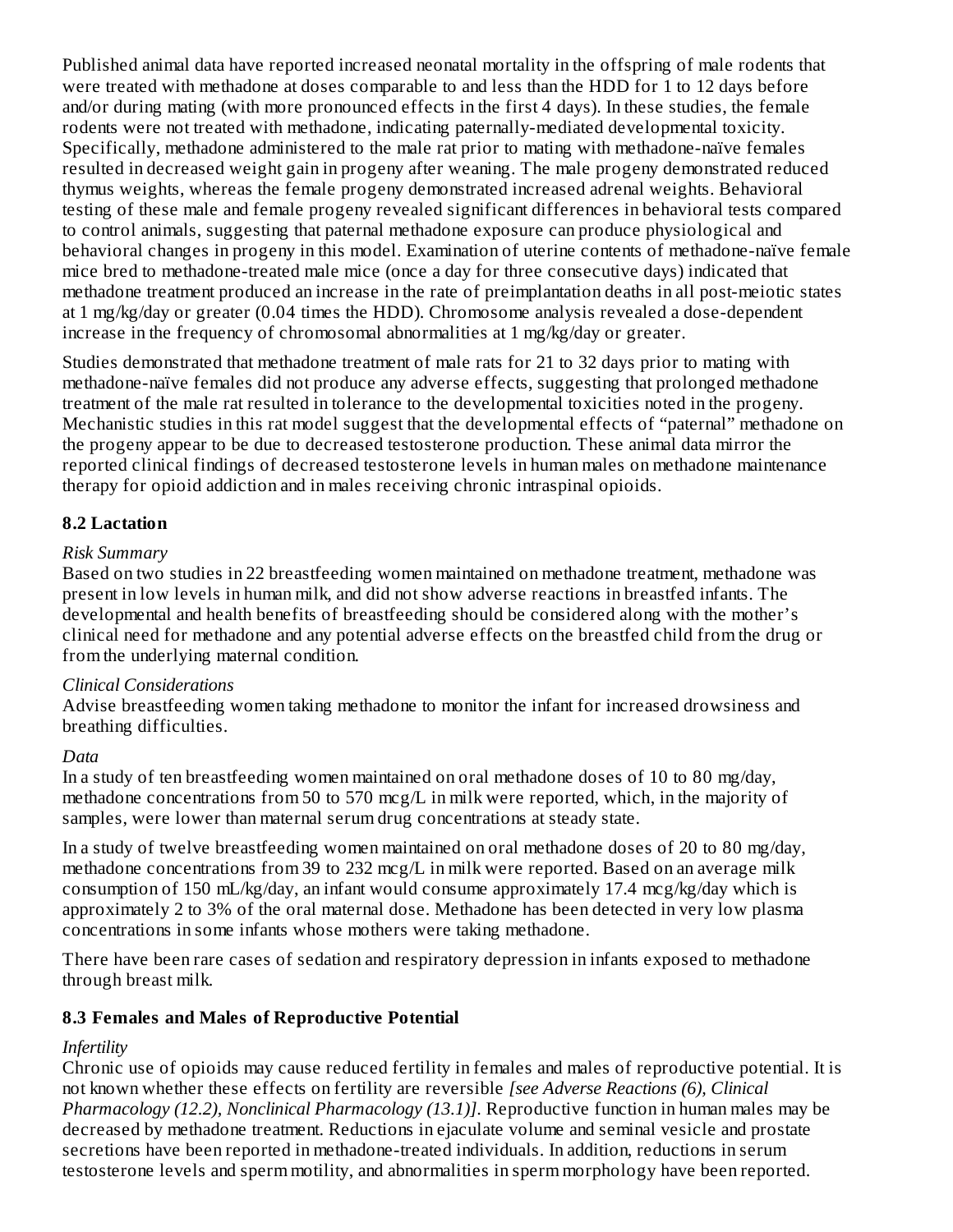In published animal studies, methadone produces a significant regression of sex accessory organs and testes of male mice and rats and administration of methadone to pregnant rats reduced fetal blood testosterone and androstenedione in male offspring *[see Nonclinical Toxicology (13)].*

# **8.4 Pediatric Us e**

The safety, effectiveness, and pharmacokinetics of methadone in pediatric patients below the age of 18 years have not been established.

## **8.5 Geriatric Us e**

Clinical studies of methadone did not include sufficient numbers of subjects aged 65 and over to determine whether they respond differently compared to younger subjects. Other reported clinical experience has not identified differences in responses between elderly and younger patients.

Elderly patients (aged 65 years or older) may have increased sensitivity to methadone. In general, use caution when selecting a dosage for an elderly patient, usually starting at the low end of the dosing range, reflecting the greater frequency of decreased hepatic, renal, or cardiac function and of concomitant disease or other drug therapy.

Respiratory depression is the chief risk for elderly patients treated with opioids, and has occurred after large initial doses were administered to patients who were not opioid-tolerant or when opioids were co-administered with other agents that depress respiration. Titrate the dosage of methadone hydrochloride tablets slowly in geriatric patients and monitor closely for signs of central nervous system and respiratory depression *[see Warnings and Precautions (5.7)]*.

Methadone is known to be substantially excreted by the kidney, and the risk of adverse reactions to this drug may be greater in patients with impaired renal function. Because elderly patients are more likely to have decreased renal function, care should be taken in dose selection, and it may be useful to monitor renal function.

### **8.6 Hepatic Impairment**

Methadone pharmacokinetics have not been extensively evaluated in patients with hepatic insufficiency. Methadone is metabolized by hepatic pathways; therefore, patients with liver impairment may be at risk of increased systemic exposure to methadone after multiple dosing. Start these patients on lower doses and titrate slowly while carefully monitoring for signs of respiratory and central nervous system depression.

### **8.7 Renal Impairment**

Methadone pharmacokinetics have not been extensively evaluated in patients with renal insufficiency. Since unmetabolized methadone and its metabolites are excreted in urine to a variable degree, start these patients on lower doses and with longer dosing intervals and titrate slowly while carefully monitoring for signs of respiratory and central nervous system depression.

# **9 DRUG ABUSE AND DEPENDENCE**

# **9.1 Controlled Substance**

Methadone hydrochloride tablets contain methadone, a Schedule II controlled substance.

# **9.2 Abus e**

Methadone hydrochloride tablets contain methadone, a substance with a high potential for abuse similar to other opioids including fentanyl, hydrocodone, hydromorphone, morphine, oxycodone, oxymorphone, and tapentadol. Methadone hydrochloride tablets can be abused and is subject to misuse, addiction, and criminal diversion *[see Warnings and Precautions (5.1)].*

All patients treated with opioids for pain management require careful monitoring for signs of abuse and addiction, since use of opioid analgesic products carries the risk of addiction even under appropriate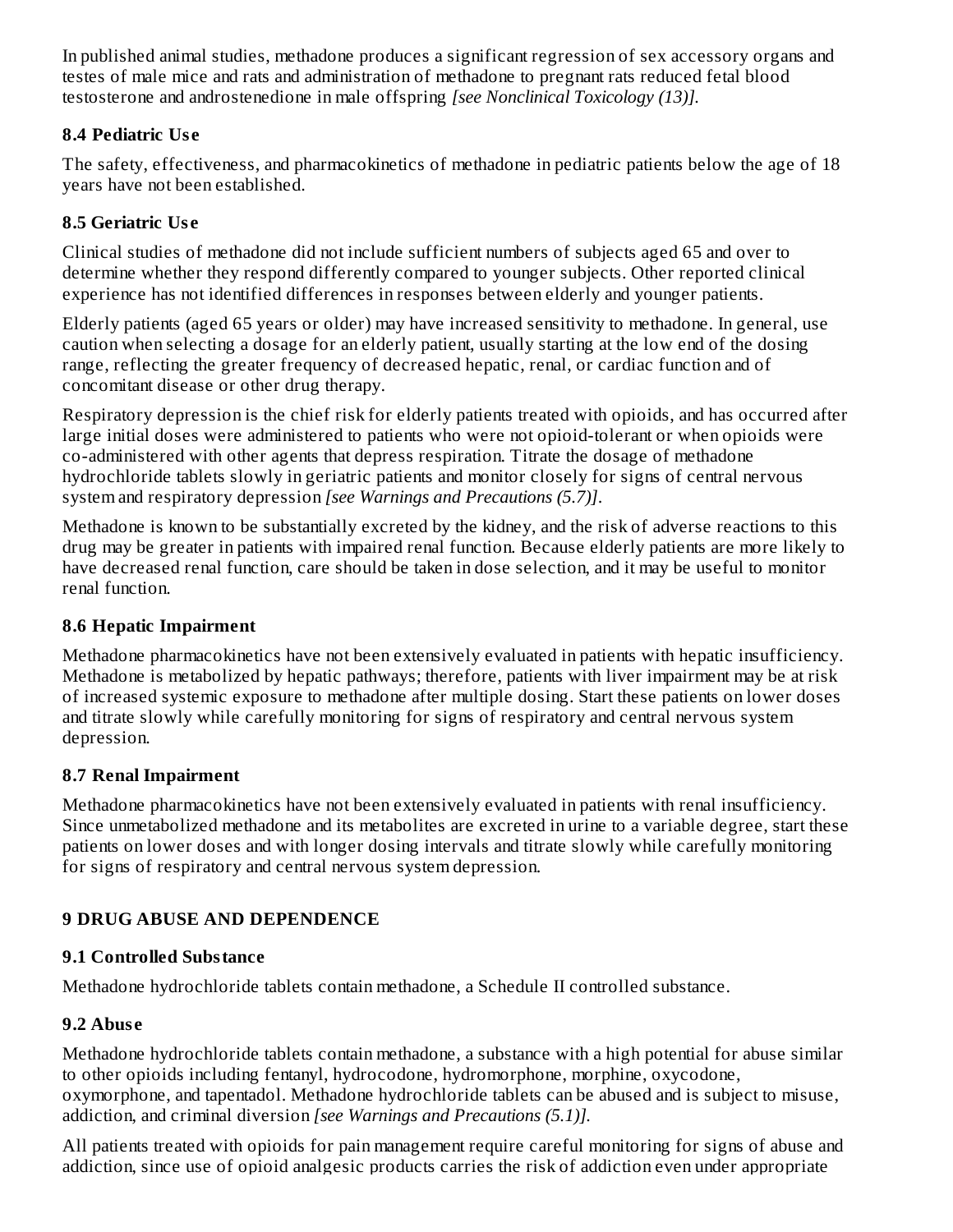medical use.

Prescription drug abuse is the intentional non-therapeutic use of a prescription drug, even once, for its rewarding psychological or physiological effects.

Drug addiction is a cluster of behavioural, cognitive, and physiological phenomena that develop after repeated substance use and includes: a strong desire to take the drug, difficulties in controlling its use, persisting in its use despite harmful consequences, a higher priority given to drug use than to other activities and obligations, increased tolerance, and sometimes a physical withdrawal.

"Drug-seeking" behavior is very common in persons with substance use disorders. Drug-seeking tactics include emergency calls or visits near the end of office hours, refusal to undergo appropriate examination, testing, or referral, repeated "loss" of prescriptions, tampering with prescriptions, and reluctance to provide prior medical records or contact information for other treating healthcare provider(s). "Doctor shopping" (visiting multiple prescribers to obtain additional prescriptions) is common among drug abusers and people suffering from untreated addiction. Preoccupation with achieving adequate pain relief can be appropriate behavior in a patient with poor pain control.

Abuse and addiction are separate and distinct from physical dependence and tolerance. Healthcare providers should be aware that addiction may not be accompanied by concurrent tolerance and symptoms of physical dependence in all addicts. In addition, abuse of opioids can occur in the absence of true addiction.

Methadone hydrochloride tablets, like other opioids, can be diverted for non-medical use into illicit channels of distribution. Careful record-keeping of prescribing information, including quantity, frequency, and renewal requests, as required by state and federal law, is strongly advised.

## *Risks Specific to Abuse of methadone hydrochloride tablets*

Abuse of methadone hydrochloride tablets poses a risk of overdose and death. This risk is increased with concurrent abuse of methadone and alcohol or other substances. Methadone hydrochloride tablets are for oral use only and must not be injected. With intravenous abuse the inactive ingredients in methadone hydrochloride tablets can result in local tissue necrosis, infection, pulmonary granulomas, embolism and death, and increased risk of endocarditis and valvular heart injury. Parenteral drug abuse is commonly associated with transmission of infectious diseases such as hepatitis and HIV.

Proper assessment and selection of the patient, proper prescribing practices, periodic re-evaluation of therapy, and proper dispensing and storage are appropriate measures that help to limit abuse of opioid drugs.

# **9.3 Dependence**

Both tolerance and physical dependence can develop during chronic opioid therapy. Tolerance is the need for increasing doses of opioids to maintain a defined effect such as analgesia (in the absence of disease progression or other external factors). Tolerance may occur to both the desired and undesired effects of drugs, and may develop at different rates for different effects.

Physical dependence results in withdrawal symptoms after abrupt discontinuation or a significant dosage reduction of a drug. Withdrawal also may be precipitated through the administration of drugs with opioid antagonist activity (e.g., naloxone, nalmefene), mixed agonist/antagonist analgesics (e.g., pentazocine, butorphanol, nalbuphine), or partial agonists (e.g., buprenorphine). Physical dependence may not occur to a clinically significant degree until after several days to weeks of continued opioid usage.

Methadone hydrochloride tablets should not be abruptly discontinued *[see Dosage and Administration (2.5)]*. If methadone hydrochloride tablets are abruptly discontinued in a physically dependent patient, a withdrawal syndrome may occur. Some or all of the following can characterize this syndrome: restlessness, lacrimation, rhinorrhea, yawning, perspiration, chills, myalgia, and mydriasis. Other signs and symptoms also may develop, including irritability, anxiety, backache, joint pain, weakness, abdominal cramps, insomnia, nausea, anorexia, vomiting, diarrhea, or increased blood pressure, respiratory rate, or heart rate.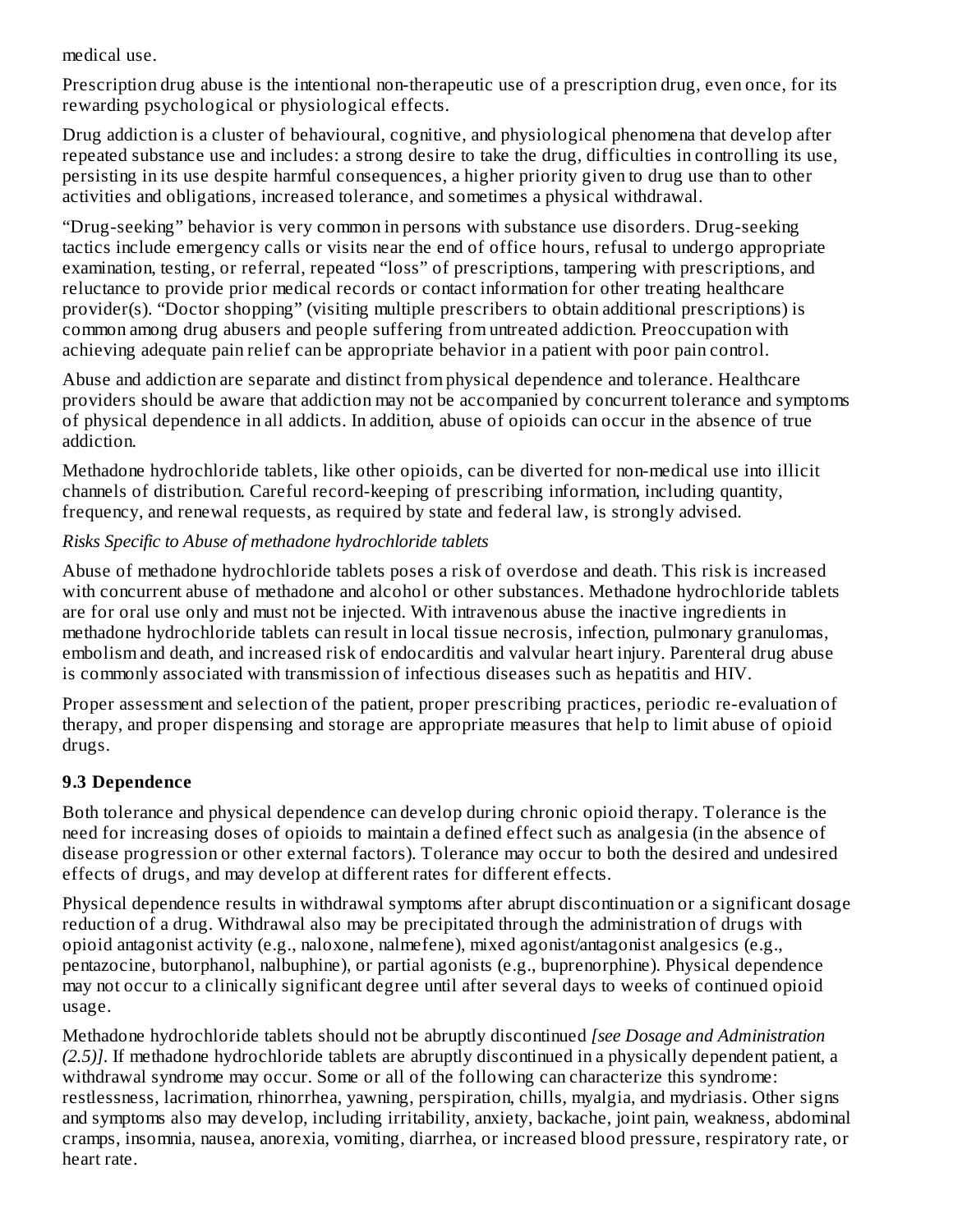Neonatal opioid withdrawal syndrome (NOWS) is an expected and treatable outcome of prolonged use of opioids during pregnancy *[see Warnings and Precautions (5.4)].*

## **10 OVERDOSAGE**

#### *Clinical Presentation*

Acute overdose with methadone can be manifested by respiratory depression, somnolence progressing to stupor or coma, skeletal-muscle flaccidity, cold and clammy skin, constricted pupils, and, in some cases, pulmonary edema, bradycardia, hypotension, partial or complete airway obstruction, atypical snoring, and death. Marked mydriasis rather than miosis may be seen with hypoxia in overdose situations *[see Clinical Pharmacology (12.2)].* In severe over dosage, particularly by the intravenous route, apnea, circulatory collapse, cardiac arrest, and death may occur.

#### *Treatment of Overdose*

In case of overdose, priorities are the re-establishment of a patent and protected airway and institution of assisted or controlled ventilation, if needed. Employ other supportive measures (including oxygen, vasopressors) in the management of circulatory shock and pulmonary edema as indicated. Cardiac arrest or arrhythmias will require advanced life support techniques.

The opioid antagonists, naloxone and nalmefene, are specific antidotes to respiratory depression resulting from opioid overdose. For clinically significant respiratory or circulatory depression secondary to methadone overdose, administer an opioid antagonist. Opioid antagonists should not be administered in the absence of clinically significant respiratory or circulatory depression secondary to methadone overdose.

Because the duration of reversal would be expected to be less than the duration of action of methadone in Methadone Hydrochloride Tablets, carefully monitor the patient until spontaneous respiration is reliably re-established. If the response to opioid antagonists is suboptimal or not sustained, administer additional antagonist as directed in the product's prescribing information.

In an individual physically dependent on opioids, administration of the recommended usual dosage of the antagonist will precipitate an acute withdrawal syndrome. The severity of the withdrawal symptoms experienced will depend on the degree of physical dependence and the dose of the antagonist administered. If a decision is made to treat serious respiratory depression in the physically dependent patient, administration of the antagonist should be begun with care and by titration with smaller than usual doses of the antagonist.

### **11 DESCRIPTION**

Methadone hydrochloride is chemically described as 6-(dimethyl amino)-4,4-diphenyl-3-hepatanone hydrochloride. Methadone hydrochloride is a white, crystalline material that is water-soluble. Its molecular formula is  $\rm{C_{21}H_{27}NO\cdot HCl}$  and it has a molecular weight of 345.91. Methadone hydrochloride has a melting point of 235°C, and a pKa of 8.25 in water at 20°C. Its octanol/water partition coefficient at pH 7.4 is 117. A solution (1:100) in water has a pH between 4.5 and 6.5.

It has the following structural formula: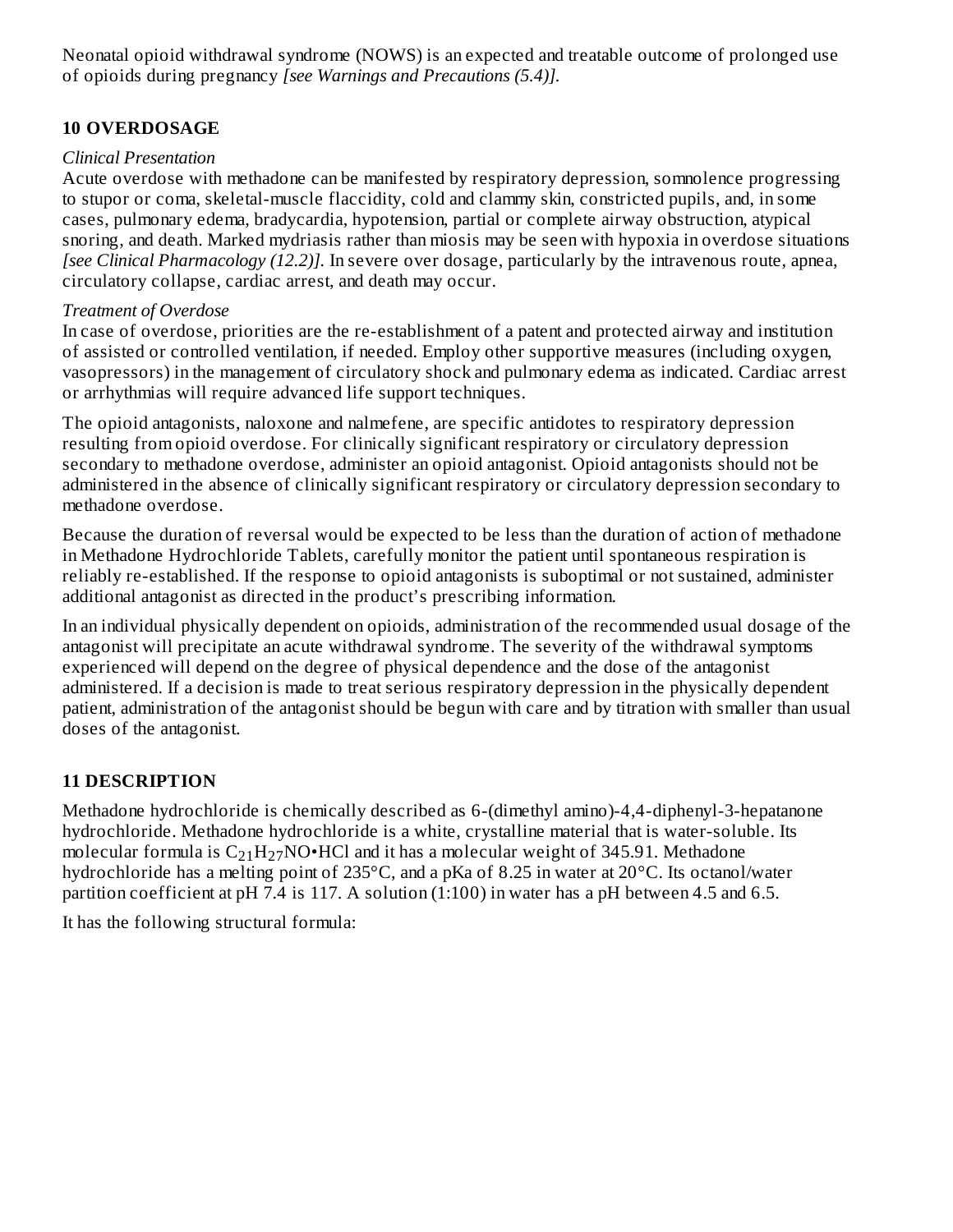Each methadone hydrochloride tablets contains 10 mg of methadone hydrochloride, USP and the following inactive ingredients: magnesium stearate, microcrystalline cellulose, and starch.

# **12 CLINICAL PHARMACOLOGY**

## **12.1 Mechanism of Action**

Methadone hydrochloride is a mu-agonist; a synthetic opioid analgesic with multiple actions qualitatively similar to those of morphine, the most prominent of which involves the central nervous system and organs composed of smooth muscle. The principal therapeutic uses for methadone are for analgesia and for detoxification or maintenance in opioid addiction. The methadone withdrawal syndrome, although qualitatively similar to that of morphine, differs in that the onset is slower, the course is more prolonged, and the symptoms are less severe.

Some data also indicate that methadone acts as an antagonist at the N-methyl-D-aspartate (NMDA) receptor. The contribution of NMDA receptor antagonism to methadone's efficacy is unknown.

## **12.3 Pharmacokinetics**

### *Absorption:*

Following oral administration the bioavailability of methadone ranges between 36 to 100% and peak plasma concentrations are achieved between 1 to 7.5 hours. Dose proportionality of methadone pharmacokinetics is not known. However, after administration of daily oral doses ranging from 10 to 225 mg, the steady-state plasma concentrations ranged between 65 to 630 ng/mL and the peak concentrations ranged between 124 to 1255 ng/mL. Effect of food on the bioavailability of methadone has not been evaluated.

### *Distribution:*

Methadone is a lipophilic drug and the steady-state volume of distribution ranges between 1.0 to 8.0 L/kg. In plasma, methadone is predominantly bound to α-acid glycoprotein (85% to 90%). Methadone is secreted in saliva, breast milk, amniotic fluid and umbilical cord plasma.

### *Elimination*

Metabolism: Methadone is primarily metabolized by N-demethylation to an inactive metabolite, 2 ethylidene-1, 5-dimethyl-3, 3-diphenylpyrrolidene (EDDP). Cytochrome P450 enzymes, primarily CYP3A4, CYP2B6, CYP2C19, CYP2C9 and CYP2D6, are responsible for conversion of methadone to EDDP and other inactive metabolites, which are excreted mainly in the urine. Methadone appears to be a substrate for P-glycoprotein but its pharmacokinetics do not appear to be significantly altered in case of P-glycoprotein polymorphism or inhibition.

Excretion: The elimination of methadone is mediated by extensive biotransformation, followed by renal and fecal excretion. Published reports indicate that after multiple dose administration the apparent plasma clearance of methadone ranged between 1.4 and 126 L/h, and the terminal half-life (T<sub>1/2</sub>) was highly variable and ranged between 8 to 59 hours in different studies. Methadone is a basic (pKa=9.2) compound and the pH of the urinary tract can alter its disposition in plasma. Also, since methadone is lipophilic, it has been known to persist in the liver and other tissues. The slow release from the liver and other tissues may prolong the duration of methadone action despite low plasma concentrations.

# *Drug Interaction Studies*

Cytochrome P450 Interactions: Methadone undergoes hepatic N-demethylation by cytochrome P450 (CYP) isoforms, principally CYP3A4, CYP2B6, CYP2C19, CYP2C9 and CYP2D6. Co-administration of methadone with CYP inducers may result in more rapid metabolism and potential for decreased effects of methadone, whereas administration with CYP inhibitors may reduce metabolism and potentiate methadone's effects. Although antiretroviral drugs such as efavirenz, nelfinavir, nevirapine, ritonavir, lopinavir+ritonavir combination are known to inhibit some CYPs, they are shown to reduce the plasma levels of methadone, possibly due to CYP induction activity *[see Drug Interactions (7)]*.

Cytochrome P450 Inducers: The following drug interactions were reported following co-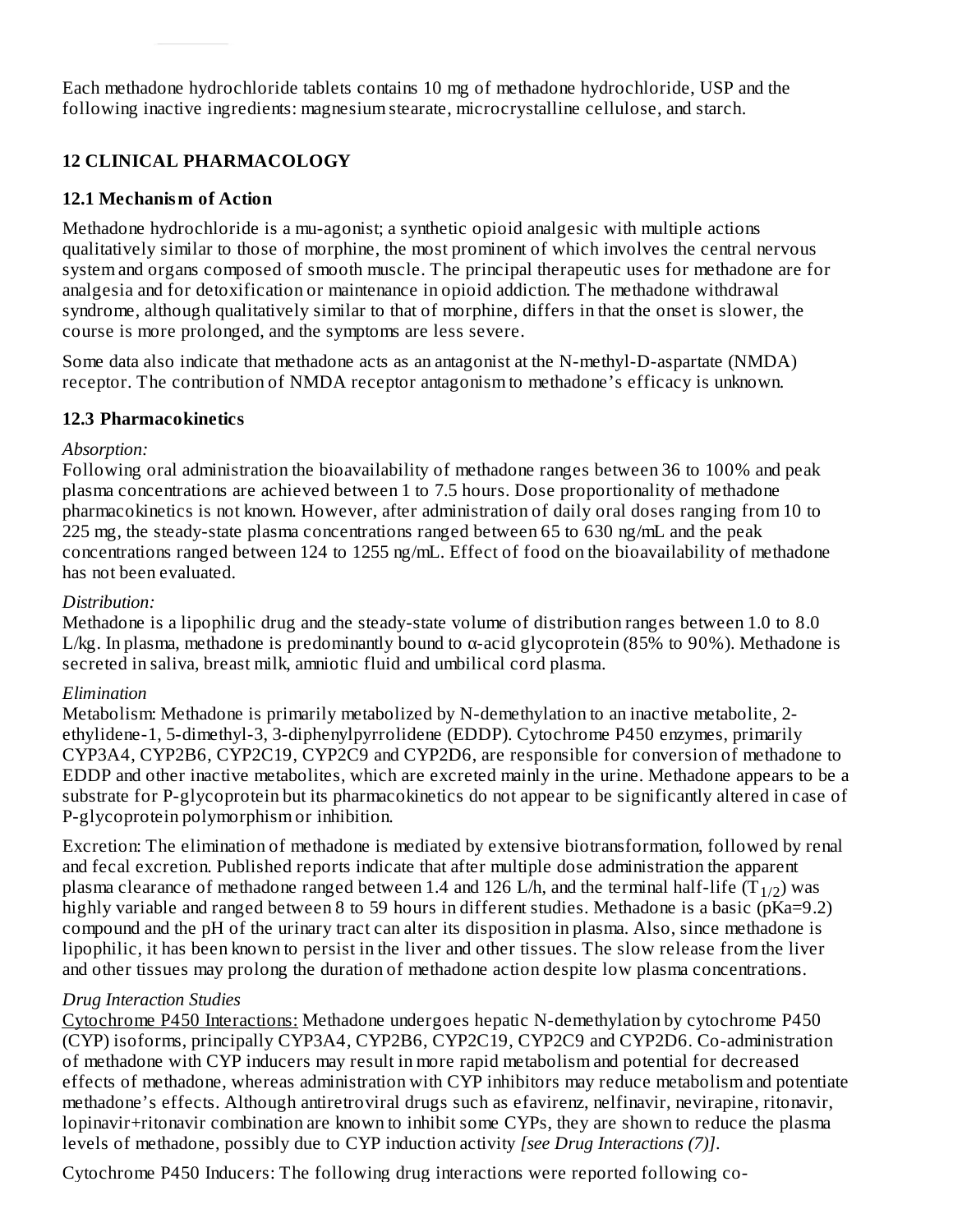administration of methadone with known inducers of cytochrome P450 enzymes:

*Rifampin:* In patients well-stabilized on methadone, concomitant administration of rifampin resulted in a marked reduction in serum methadone levels and a concurrent appearance of withdrawal symptoms.

*Phenytoin:*In a pharmacokinetic study with patients on methadone maintenance therapy, phenytoin administration (250 mg twice daily initially for 1 day followed by 300 mg daily for 3 to 4 days) resulted in an approximately 50% reduction in methadone exposure and withdrawal symptoms occurred concurrently. Upon discontinuation of phenytoin, the incidence of withdrawal symptoms decreased and methadone exposure increased to a level comparable to that prior to phenytoin administration.

*St. John's Wort, Phenobarbital, Carbamazepine:* Administration of methadone with other CYP3A4 inducers may result in withdrawal symptoms.

## Cytochrome P450 Inhibitors:

*Voriconazole:* Voriconazole can inhibit the activity of CYP3A4, CYP2C9, and CYP2C 19. Repeat dose administration of oral Voriconazole (400 mg every 12 hours for 1 day, then 200 mg every 12 hours for 4 days) increased the peak plasma concentration ( $\rm{C_{max}}$ ) and  $\rm{AUC}$  of (R)-methadone by 31% and 47%, respectively, in subjects receiving a methadone maintenance dose (30 to 100 mg daily. The  $\rm{C_{max}}$  and AUC of (S)-methadone increased by 65% and 103%, respectively. Increased plasma concentrations of methadone have been associated with toxicity including QT prolongation. Frequent monitoring for adverse events and toxicity related to methadone is recommended during co-administration. Dose reduction of methadone may be needed *[see Drug Interactions (7)]*.

Antiretroviral Drugs: Although antiretroviral drugs such as efavirenz, nelfinavir, nevirapine, ritonavir, telaprevir, lopinavir+ritonavir combination are known to inhibit some CYPs, they are shown to reduce the plasma levels of methadone, possibly due to CYP induction activity.

*Abacavir, Amprenavir, Darunavir+Ritonavir, Efavirenz, Nelfinavir, Nevirapine, Ritonavir, Telaprevir, Lopinavir+Ritonavir, Saquinavir+Ritonavir, Tipranavir+Ritonavir Combination:* Co-administration of these anti-retroviral agents resulted in increased clearance or decreased plasma levels of methadone *[see Drug Interactions (7)].*

*Didanosine and Stavudine:* Methadone decreased the AUC and peak levels for didanosine and stavudine, with a more significant decrease for didanosine. Methadone disposition was not substantially altered *[see Drug Interactions (7)].*

*Zidovudine:*Methadone increased the AUC of zidovudine which could result in toxic effects *[see Drug Interactions (7)].*

# **13 NONCLINICAL TOXICOLOGY**

# **13.1 Carcinogenesis, Mutagenesis, Impairment of Fertility**

# *Carcinogenesis:*

The results of carcinogenicity assessment in B6C2F1 mice and Fischer 344 rats following dietary administration of two doses of methadone HCl have been published. Mice consumed 15 mg/kg/day or 60 mg/kg/day methadone for two years. These doses were approximately 0.6 and 2.5 times a human daily oral dose of 120 mg/day on a body surface area basis (HDD). There was a significant increase in pituitary adenomas in female mice treated with 15 mg/kg/day but not with 60 mg/kg/day. Under the conditions of the assay, there was no clear evidence for a treatment- related increase in the incidence of neoplasms in male rats. Due to decreased food consumption in males at the high dose, male rats consumed 16 mg/kg/day and 28 mg/kg/day of methadone for two years. These doses were approximately 1.3 and 2.3 times the HDD. In contrast, female rats consumed 46 mg/kg/day or 88 mg/kg/day for two years. These doses were approximately 3.7 and 7.1 times the HDD. Under the conditions of the assay, there was no clear evidence for a treatment-related increase in the incidence of neoplasms in either male or female rats.

### *Mutagenesis:*

There are several published reports on the potential genetic toxicity of methadone. Methadone tested positive in the *in vivo* mouse dominant lethal assay and the *in vivo* mammalian spermatogonial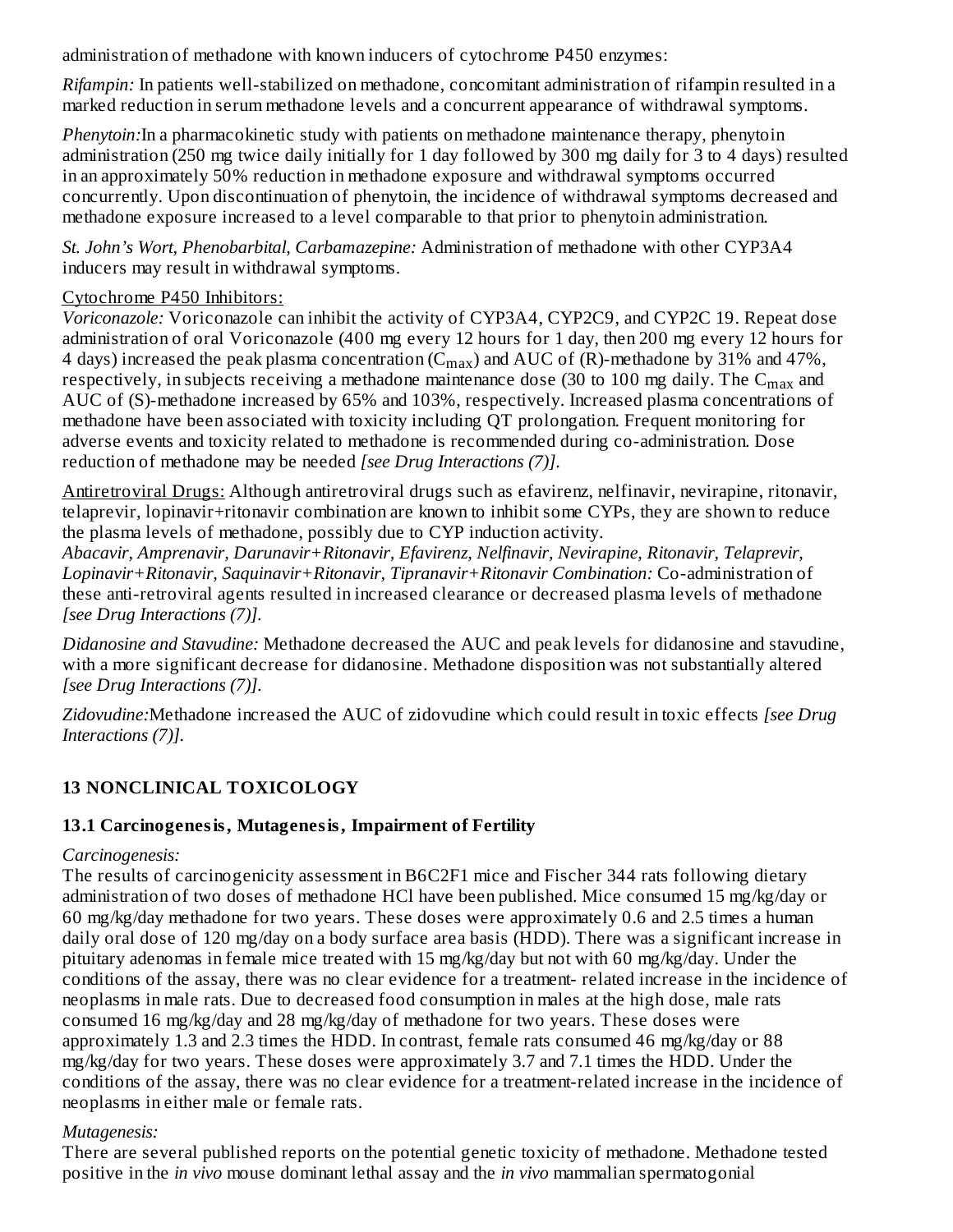chromosome aberration test. Additionally, methadone tested positive in the *E. coli* DNA repair system and *Neurospora crassa* and mouse lymphoma forward mutation assays. In contrast, methadone tested negative in tests for chromosome breakage and disjunction and sex-linked recessive lethal gene mutations in germ cells of *Drosophila* using feeding and injection procedures.

#### *Impairment of Fertility:*

Published animal studies show that methadone treatment of males can alter reproductive function. Methadone produces decreased sexual activity (mating) of male rats at 10 mg/kg/day (corresponding to 0.3 times the human daily oral dose of 120 mg/day based on body surface area). Methadone also produces a significant regression of sex accessory organs and testes of male mice and rats at 0.2 and 0.8 times the HDD, respectively. Methadone treatment of pregnant rats from Gestation Day 14 to 19 reduced fetal blood testosterone and androstenedione in males. Decreased serum levels of testosterone were observed in male rats that were treated with methadone (1.3 to 3.3 mg/kg/day for 14 days, corresponding to 0.1 to 0.3 times the HDD) or 10 to 15 mg/kg/day for 10 days (0.8 to 1.2 times the HDD).

# **16 HOW SUPPLIED/STORAGE AND HANDLING**

## **16.1 Storage and Handling**

Methadone hydrochloride tablets, USP contains methadone which is a controlled substance. Like fentanyl, morphine, oxycodone, hydromorphone, and oxymorphone, methadone is controlled under Schedule II of the Federal Controlled Substances Act. Methadone hydrochloride tablets, USP may be targeted for theft and diversion by criminals *[see Warnings and Precautions (5.1)].*

Dispense in a tight, light-resistant container as defined in the USP/NF.

Store at 25°C (77°F); excursions permitted to 15° to 30°C (59° to 86°F) [See USP Controlled Room Temperature].

# **16.2 How Supplied**

### **Methadone Hydrochloride Tablets, USP**

10 mg tablets: white, round, biconvex tablet, scored on one side and debossed "ASC 116" on the other side.

55700-882-30

55700-882-60

55700-882-90

55700-882-01

# **DEA order form required.**

# **17 PATIENT COUNSELING INFORMATION**

Advise the patient to read the FDA-approved patient labeling (Medication Guide)

### *Addiction, Abuse, and Misuse*

Inform patients that the use of methadone hydrochloride tablets, even when taken as recommended, can result in addiction, abuse, and misuse, which can lead to overdose or death *[see Warnings and Precautions (5.1)]*. Instruct patients not to share methadone hydrochloride tablets with others and to take steps to protect methadone hydrochloride tablets from theft or misuse.

# *Life-threatening Respiratory Depression*

Inform patients of the risk of life-threatening respiratory depression, including information that the risk is greatest when starting methadone hydrochloride tablets or when the dosage is increased, and that it can occur even at recommended doses *[see Warnings and Precautions (5.2)]*. Advise patients how to recognize respiratory depression and to seek medical attention if breathing difficulties develop.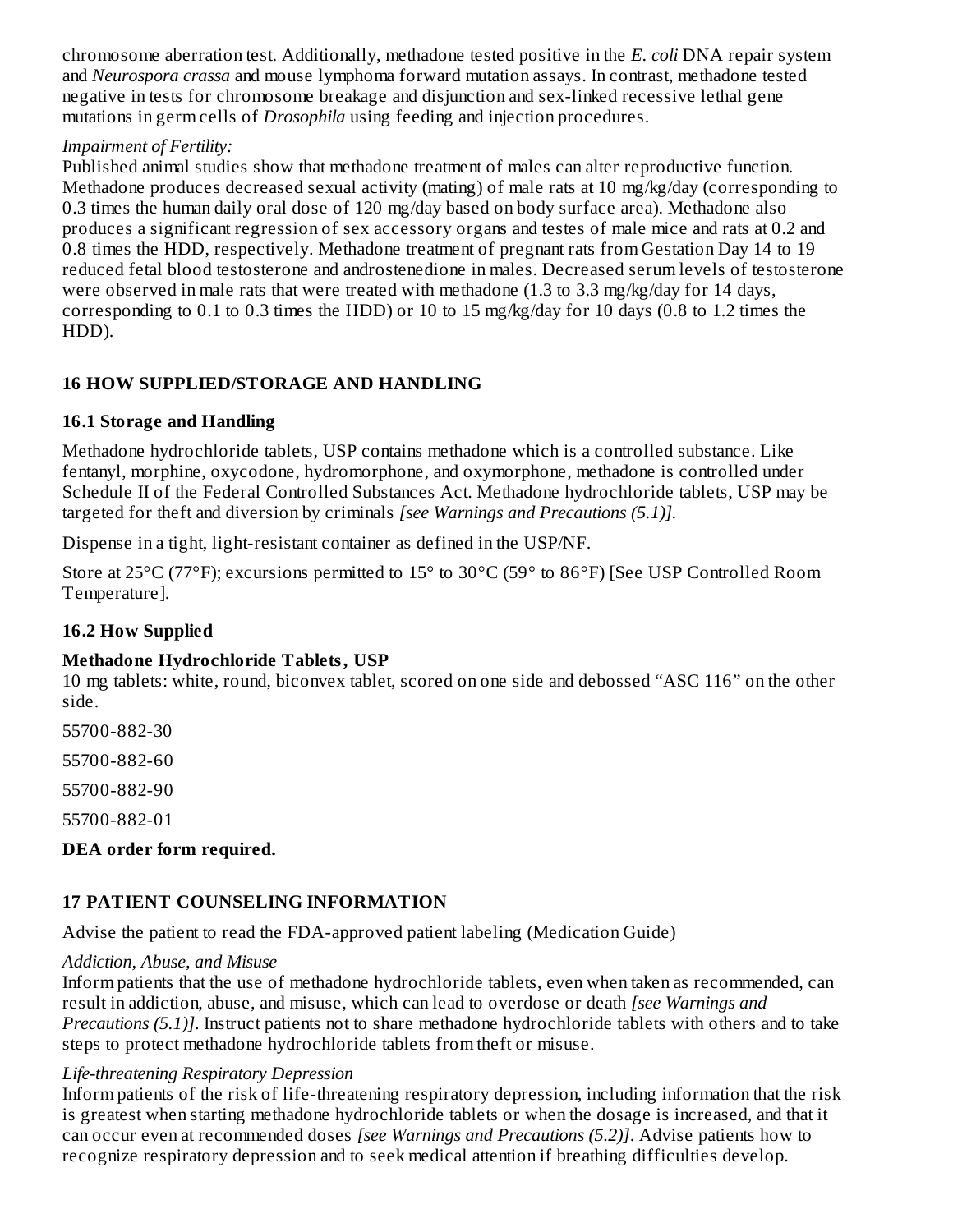## *Accidental Ingestion*

Inform patients that accidental ingestion, especially in children, may result in respiratory depression or death *[see Warnings and Precautions (5.2)]*. Instruct patients to take steps to store methadone hydrochloride tablets securely and to dispose of unused methadone hydrochloride tablets by flushing the tablets down the toilet.

### *Symptoms of Arrhythmia*

Instruct patients to seek medical attention immediately if they experience symptoms suggestive of an arrhythmia (such as palpitations, near syncope, or syncope) when taking methadone *[see Warnings and Precautions (5.3)]*.

## *Interactions with Benzodiazepines and Other CNS Depressants*

Inform patients and caregivers that potentially fatal additive effects may occur if methadone hydrochloride tablets are used with benzodiazepines or other CNS depressants, including alcohol, and not to use these concomitantly unless supervised by a health care provider *[see Warnings and Precautions (5.6), Drug Interactions (7)].*

### Serotonin Syndrome

Inform patients that opioids could cause a rare but potentially life-threatening condition resulting from concomitant administration of serotonergic drugs. Warn patients of the symptoms of serotonin syndrome and to seek medical attention right away if symptoms develop. Instruct patients to inform their physicians if they are taking, or plan to take serotonergic medications *[see Warnings and Precautions (5.8), Drug Interactions (7)]*.

## *MAOI Interaction*

Inform patients to avoid taking methadone hydrochloride tablets while using any drugs that inhibit monoamine oxidase. Patients should not start MAOIs while taking methadone hydrochloride tablets *[see Warnings and Precautions (5.8), Drug Interactions (7)]*.

## *Adrenal Insufficiency*

Inform patients that opioids could cause adrenal insufficiency, a potentially life-threatening condition. Adrenal insufficiency may present with non-specific symptoms and signs such as nausea, vomiting, anorexia, fatigue, weakness, dizziness, and low blood pressure. Advise patients to seek medical attention if they experience a constellation of these symptoms *[seeWarnings and Precautions (5.9)]*.

# *Important Administration Instructions*

Instruct patients how to properly take methadone hydrochloride tablets, including the following:

- Use methadone hydrochloride tablets exactly as prescribed to reduce the risk of life-threatening adverse reactions (e.g., respiratory depression) *[see Dosage and Administration (1), Warnings and Precautions (5.2)].*
- Do not discontinue methadone hydrochloride tablets without first discussing the need for a tapering regimen with the prescriber *[see Warnings and Precautions (5.14)].*

### *Hypotension*

Inform patients that methadone hydrochloride tablets may cause orthostatic hypotension and syncope. Instruct patients how to recognize symptoms of low blood pressure and how to reduce the risk of serious consequences should hypotension occur (e.g., sit or lie down, carefully rise from a sitting or lying position) *[see Warnings and Precautions (5.10)]*.

### *Anaphylaxis*

Inform patients that anaphylaxis has been reported with ingredients contained in methadone hydrochloride tablets. Advise patients how to recognize such a reaction and when to seek medical attention *[see Contraindications (4), Adverse Reactions (6)]*.

### *Pregnancy*

Neonatal Opioid Withdrawal Syndrome: Advise women that if they are pregnant while being treated with methadone hydrochloride tablets, the baby may have signs of withdrawal at birth and that withdrawal is treatable *[see Warnings and Precautions (5.4), Specific Populations (8.1)]*.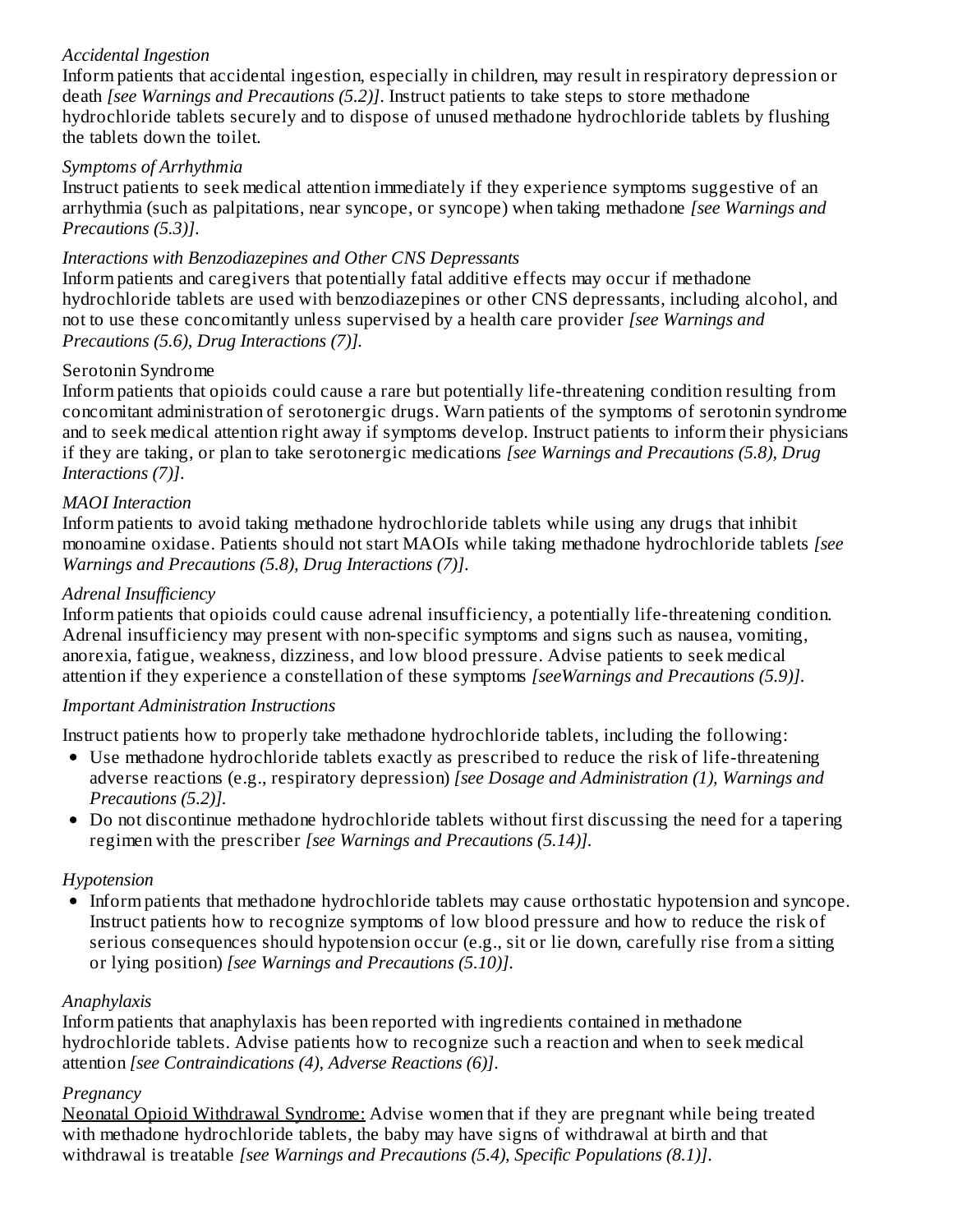Embryo-Fetal Toxicity: Inform female patients of reproductive potential that methadone hydrochloride tablets can cause fetal harm and to inform their healthcare provider of a known or suspected pregnancy *[see Use in Specific Populations (8.1)].*

### *Lactation*

Instruct nursing mothers using methadone hydrochloride tablets to watch for signs of methadone toxicity in their infants, which include increased sleepiness (more than usual), difficulty breastfeeding, breathing difficulties, or limpness. Instruct nursing mothers to talk to the baby's healthcare provider immediately if they notice these signs. If they cannot reach the healthcare provider right away, instruct them to take the baby to the emergency room or call 911 (or local emergency services) *[see Use in Specific Populations (8.2)]*.

#### *Infertility*

Inform patients that chronic use of opioids may cause reduced fertility. It is not known whether these effects on fertility are reversible *[see Use in Specific Populations (8.3)].*

#### *Driving or Operating Heavy Machinery*

Inform patients that methadone hydrochloride tablets may impair the ability to perform potentially hazardous activities such as driving a car or operating heavy machinery. Advise patients not to perform such tasks until they know how they will react to the medication *[see Warnings and Precautions (5.15)]*.

#### *Constipation*

Advise patients of the potential for severe constipation, including management instructions and when to seek medical attention *[see Adverse Reactions (6), Clinical Pharmacology (12.2)]*.

#### *Disposal of Unused Methadone Hydrochloride Tablets*

Advise patients to flush the unused tablets down the toilet when methadone hydrochloride tablets are no longer needed.

Manufactured for: Ascend Laboratories, LLC Parsippany, NJ 07054

Manufactured by: Alkem Laboratories Fenton, MO 63026

Revised 11/18

### **Medication Guide**

#### **Methadone Hydrochloride Tablets, CII (METH a done hy.dro.chlo.ride)**

#### **Methadone hydrochloride tablets are:**

- A strong prescription pain medicine that contains an opioid (narcotic) that is used to manage pain severe enough to require daily around-the-clock, long-term treatment with an opioid, when other pain treatments such as non-opioid pain medicines or immediate-release opioid medicines do not treat your pain well enough or you cannot tolerate them.
- A long-acting opioid pain medicine that can put you at risk for overdose and death. Even if you take your dose correctly as prescribed you are at risk for opioid addiction, abuse, and misuse than can lead to death.
- Not for use to treat pain that is not around-the-clock.
- Also used to manage drug addiction.

### **Important information about methadone hydrochloride tablets:**

- **Get emergency help right away if you take too much methadone hydrochloride tablets (overdos e).** When you first start taking methadone hydrochloride tablets, when your dose is changed, or if you take too much (overdose), serious or life-threatening breathing problems that can lead to death may occur.
- Taking methadone hydrochloride tablets with other opioid medicines, benzodiazepines, alcohol, or other central nervous system depressants (including street drugs) can cause severe drowsiness, decreased awareness, breathing problems, coma, and death.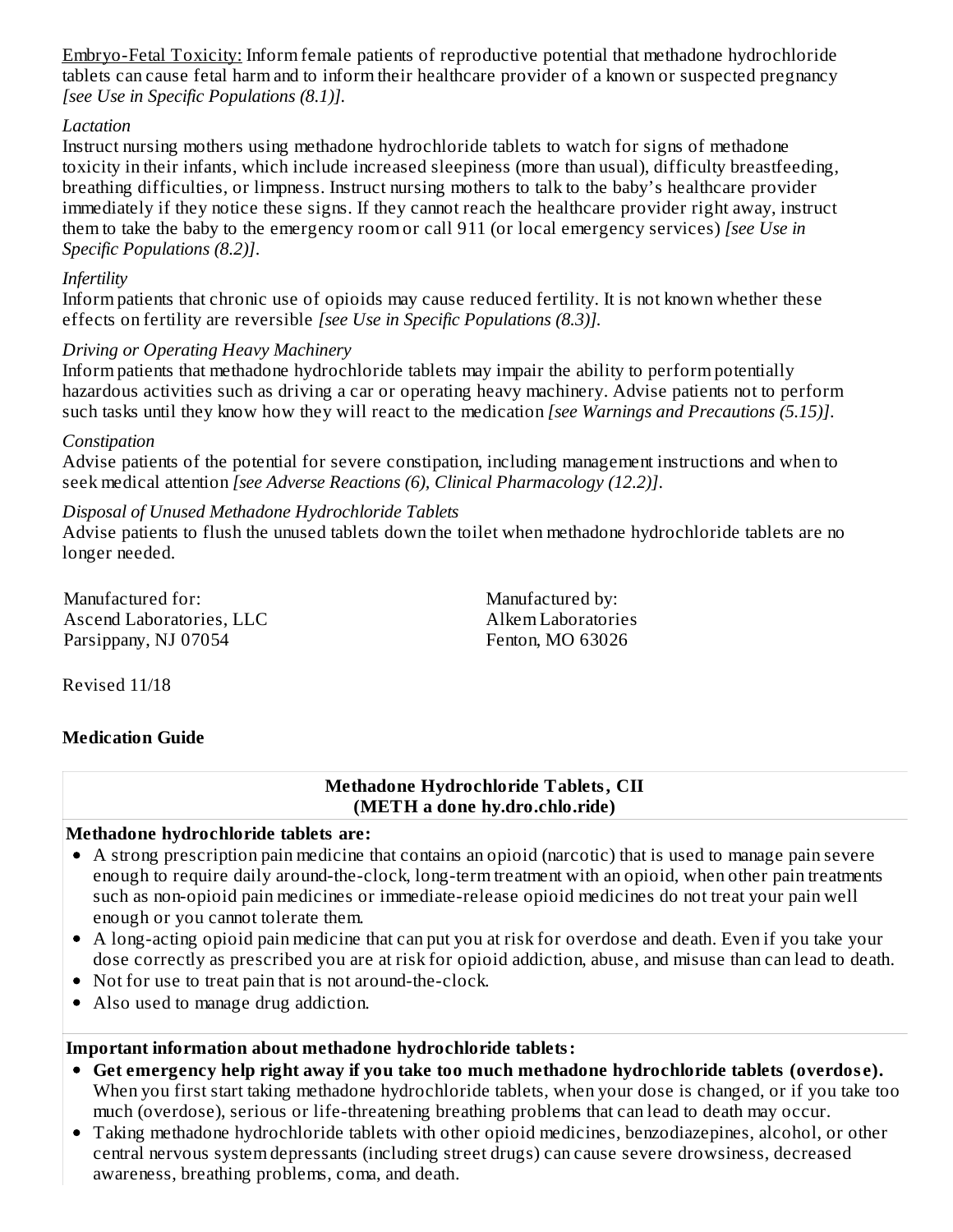Never give anyone your methadone hydrochloride tablets. They could die from taking it. Store methadone hydrochloride tablets away from children and in a safe place to prevent stealing or abuse. Selling or giving away methadone hydrochloride tablets is against the law.

### **Do not take methadone hydrochloride tablets if you have:**

- Severe asthma, trouble breathing, or other lung problems.
- A bowel blockage or have narrowing of the stomach or intestines.

## **Before taking methadone hydrochloride tablets, tell your healthcare provider if you have a history of:**

- head injury, seizures
- liver, kidney, thyroid problems
- problems urinating
- heart rhythm problems (Long QT syndrome)
- pancreas or gallbladder problems
- abuse of street or prescription drugs, alcohol addiction, or mental health problems

## **Tell your healthcare provider if you are:**

- **Pregnant or plan to become pregnant.** If you take methadone hydrochloride tablets while pregnant, your baby may have symptoms of opioid withdrawal or respiratory depression at birth. Talk to your doctor if you are pregnant or plan to become pregnant.
- **Breastfeeding.** Methadone passes into breast milk and may harm your baby.
- Taking prescription or over-the-counter medicines, vitamins, or herbal supplements. Taking methadone hydrochloride tablets with certain other medicines may cause serious side effects.

## **When taking methadone hydrochloride tablets:**

- Do not change your dose. Take methadone hydrochloride tablets exactly as prescribed by your healthcare provider. Use the lowest dose possible for the shortest time needed.
- Do not take more than your prescribed dose in 24 hours. If you take methadone hydrochloride tablets for pain and miss a dose, take methadone hydrochloride tablets as soon as possible and then take your next dose 8 or 12 hours later as directed by your healthcare provider. If it is almost time for your next dose, skip the missed dose and go back to your regular dosing schedule.
- If you take methadone hydrochloride tablets for opioid addiction and miss a dose, take your next dose the following day as scheduled. Do not take extra doses. Taking more than the prescribed dose may cause you to overdose because methadone builds up in your body over time.
- Do not crush, dissolve, snort or inject methadone hydrochloride tablets because this may cause you to overdose and die.
- **Call your healthcare provider if the dos e you are taking does not control your pain.**
- **Do not stop taking methadone hydrochloride tablets without talking to your healthcare provider.**
- After you stop taking methadone hydrochloride tablets, flush any unused tablets down the toilet.

# **While taking methadone hydrochloride tablets DO NOT:**

- Drive or operate heavy machinery, until you know how methadone hydrochloride tablets affect you. Methadone hydrochloride tablets can make you sleepy, dizzy, or lightheaded.
- Drink alcohol or use prescription or over-the-counter medicines that contain alcohol. Using products containing alcohol during treatment with methadone hydrochloride tablets may cause you to overdose and die.

### **The possible side effects of methadone hydrochloride tablets are:**

constipation, nausea, sleepiness, vomiting, tiredness, headache, dizziness, abdominal pain. Call your healthcare provider if you have any of these symptoms and they are severe.

# **Get emergency medical help if you have:**

Trouble breathing, shortness of breath, fast heartbeat, chest pain, swelling of your face, tongue or throat,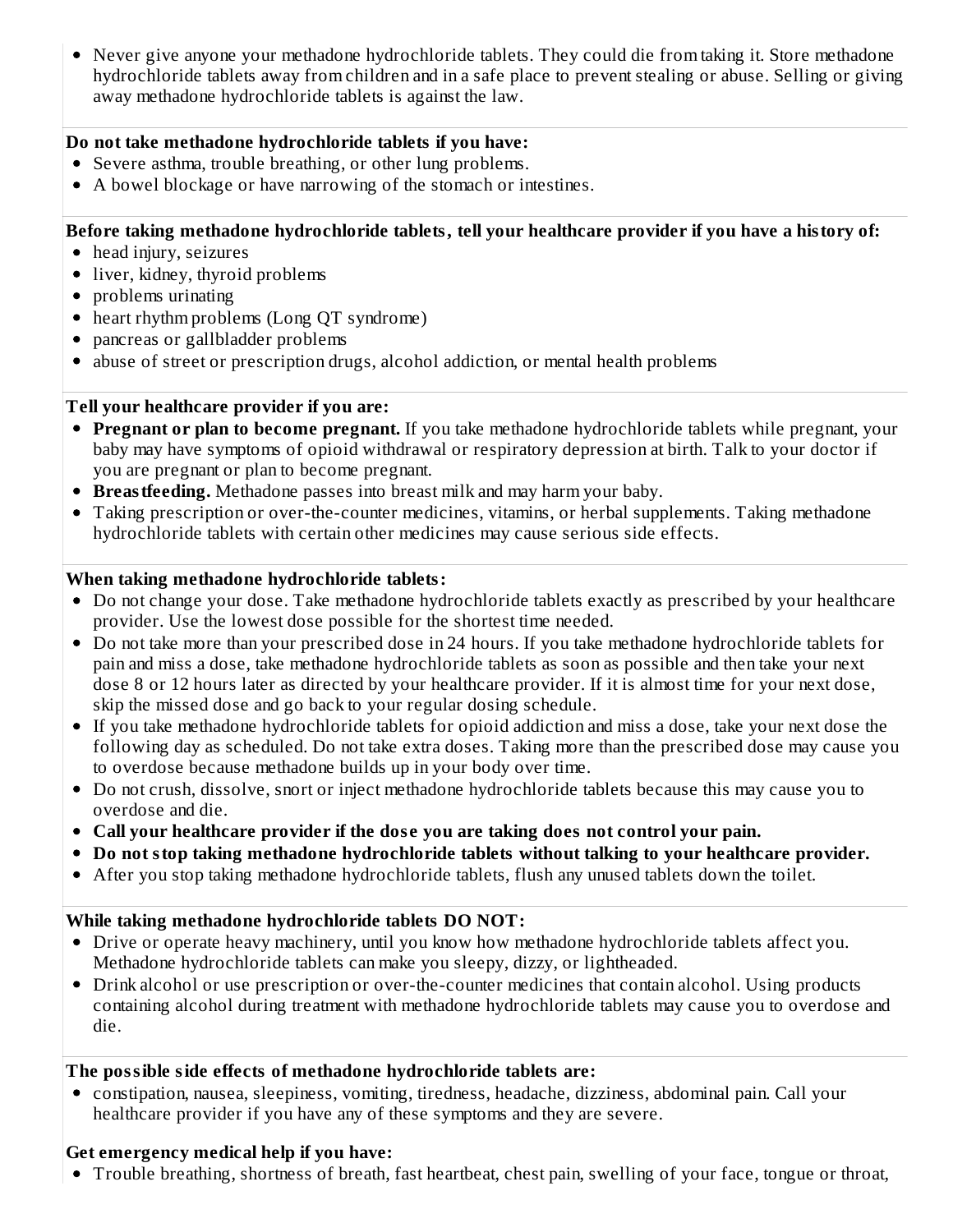extreme drowsiness, light-headedness when changing positions, feeling faint, agitation, high body temperature, trouble walking, stiff muscles, or mental changes such as confusion.

These are not all the possible side effects of methadone hydrochloride tablets. Call your doctor for medical advice about side effects. You may report side effects to FDA at 1-800-FDA-1088. **For more information go to dailymed.nlm.nih.gov.**

Manufactured for: Ascend Laboratories, LLC. Parsippany, NJ 07054, www.Ascendlaboratories.com, or call 1-877-272-7901

This Medication Guide has been approved by the U.S. Food and Drug Administration.

Revised: 11/18



# **METHADONE HYDROCHLORIDE**

methadone hydrochloride tablet

**Active Ingredient/Active Moiety**

| <b>Product Information</b>     |                                   |                     |                                  |  |  |
|--------------------------------|-----------------------------------|---------------------|----------------------------------|--|--|
| Product Type                   | <b>HUMAN</b><br>PRESCRIPTION DRUG | Item Code (Source)  | NDC:55700-<br>882(NDC:67877-116) |  |  |
| <b>Route of Administration</b> | ORAL                              | <b>DEA Schedule</b> | CП                               |  |  |
|                                |                                   |                     |                                  |  |  |

| ACUVE INSTERICITY ACUVE INFORTY                                               |                            |                 |  |  |
|-------------------------------------------------------------------------------|----------------------------|-----------------|--|--|
| Ingredient Name                                                               | <b>Basis of Strength</b>   | Strength        |  |  |
| METHADONE HYDRO CHLORIDE (UNII: 229809935B) (METHADONE -<br>UNII:UC6 VBE7V1Z) | METHADONE<br>HYDROCHLORIDE | $10 \text{ mg}$ |  |  |

| <b>Inactive Ingredients</b>                     |          |
|-------------------------------------------------|----------|
| <b>Ingredient Name</b>                          | Strength |
| MAGNESIUM STEARATE (UNII: 70097M6I30)           |          |
| CELLULOSE, MICRO CRYSTALLINE (UNII: OP1R32D61U) |          |
| STARCH, CORN (UNII: O8232NY3SJ)                 |          |
|                                                 |          |
|                                                 |          |